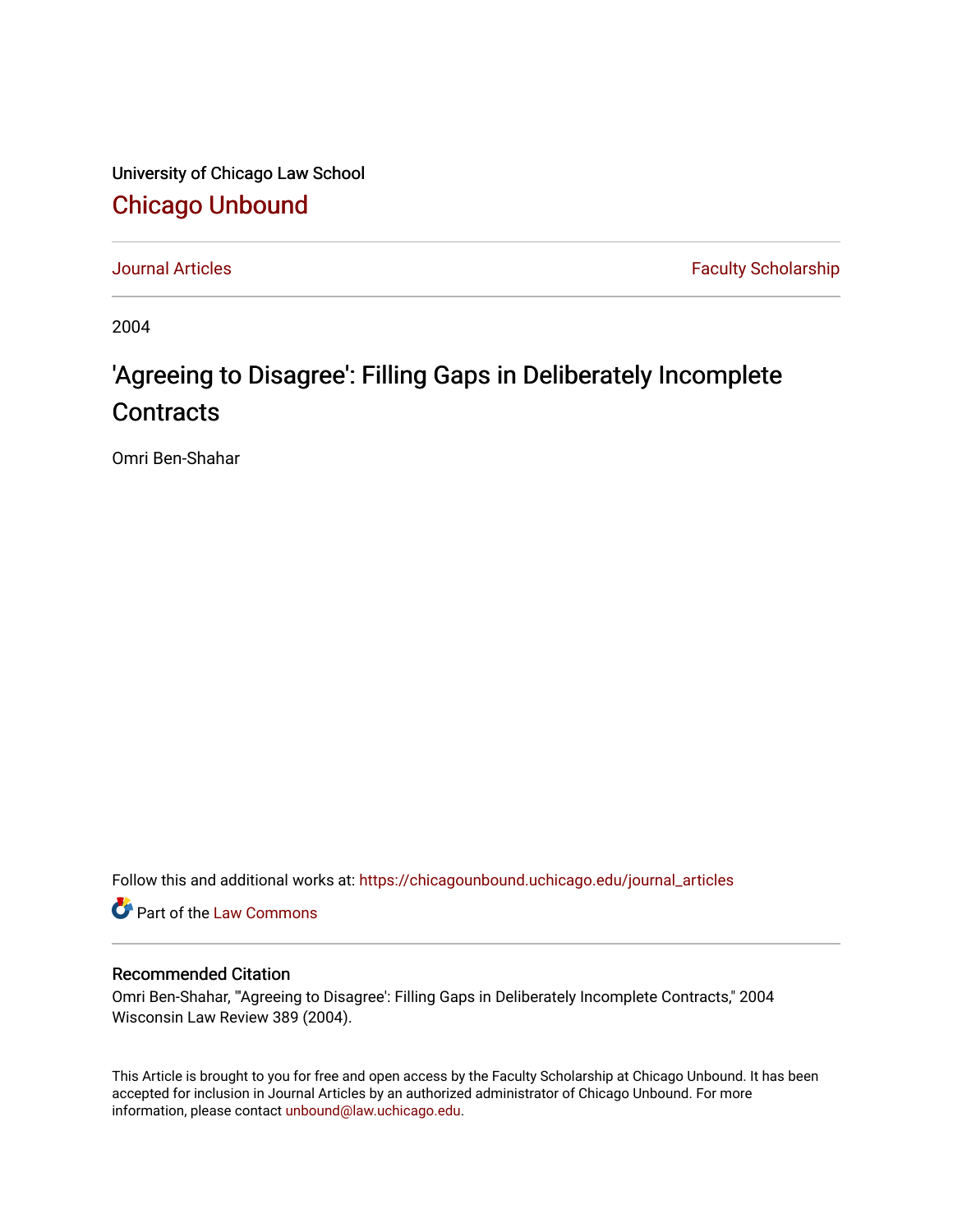# **"AGREEING TO DISAGREE": FILLING GAPS IN DELIBERATELY INCOMPLETE CONTRACTS**

#### OMRI BEN-SHAHAR\*

#### **INTRODUCTION**

Incomplete contracts have always been viewed as raising the following challenge for contract law: does the incompleteness-or, "indefiniteness," as it is usually called-rise to such a level that renders the agreement legally unenforceable? When the indefiniteness concerns important terms, it is presumed that the parties have not reached an agreement to which they intend to be bound. This "fundamental policy" is the upshot of the view that "contracts should be made by the parties, not by the courts."' When, in contrast, the indefiniteness concerns less important terms, courts supplement the agreement with gap fillers and enforce the supplemented contract.

The common law has traditionally tended towards the no-contract outcome. For example, an agreement to pay an employee "a fair share" of the profits, without specifying the precise fraction, was too indefinite to be enforced.<sup>2</sup> This traditional result has been weakened under the Uniform Commercial Code's (the "Code") "contract with open terms" approach that more aggressively supplements the parties' agreement with reasonable or average terms, including price terms.<sup>3</sup>

Many areas of contracting have witnessed significant shifts from the common law's formalist no-contract outcome to the more liberal gap filling and enforcement approach embodied in the Code. However, both the traditional common law and the Code continue to share the premise that the problem of indefiniteness is of a dichotomous nature: either a full-blown contract can be assembled with the aid of gap fillers, or no contract exists. These are the only two choices. Regimes and

Professor of Law and Economics, University of Michigan Law School (omri@umich.edu). I benefited from helpful comments and suggestions by Ian Ayres, Oren Bar-Gill, Nili Cohen, Ted Parson, Ariel Porat, Omri Yadlin, and workshop participants at Boston University, Georgetown, Michigan, Tel-Aviv University, Wisconsin, and Yale Law Schools, and the contracts panel at the 2004 annual meeting of the American Law and Economics Association. Manny Shachmurove provided valuable research assistance. Financial assistance from the John M. Olin Center for Law and Economics at the University of Michigan Law School is gratefully acknowledged.

**<sup>1.</sup> RESTATEMENT (SECOND)** OF CONTRACTS **§** 33(2) cmt. b (1981).

<sup>2.</sup> See, e.g., Varney v. Ditmars, 111 N.E. 822, 823 (N.Y. 1916).

<sup>3.</sup> U.C.C. **§** 2-204(3) (2002).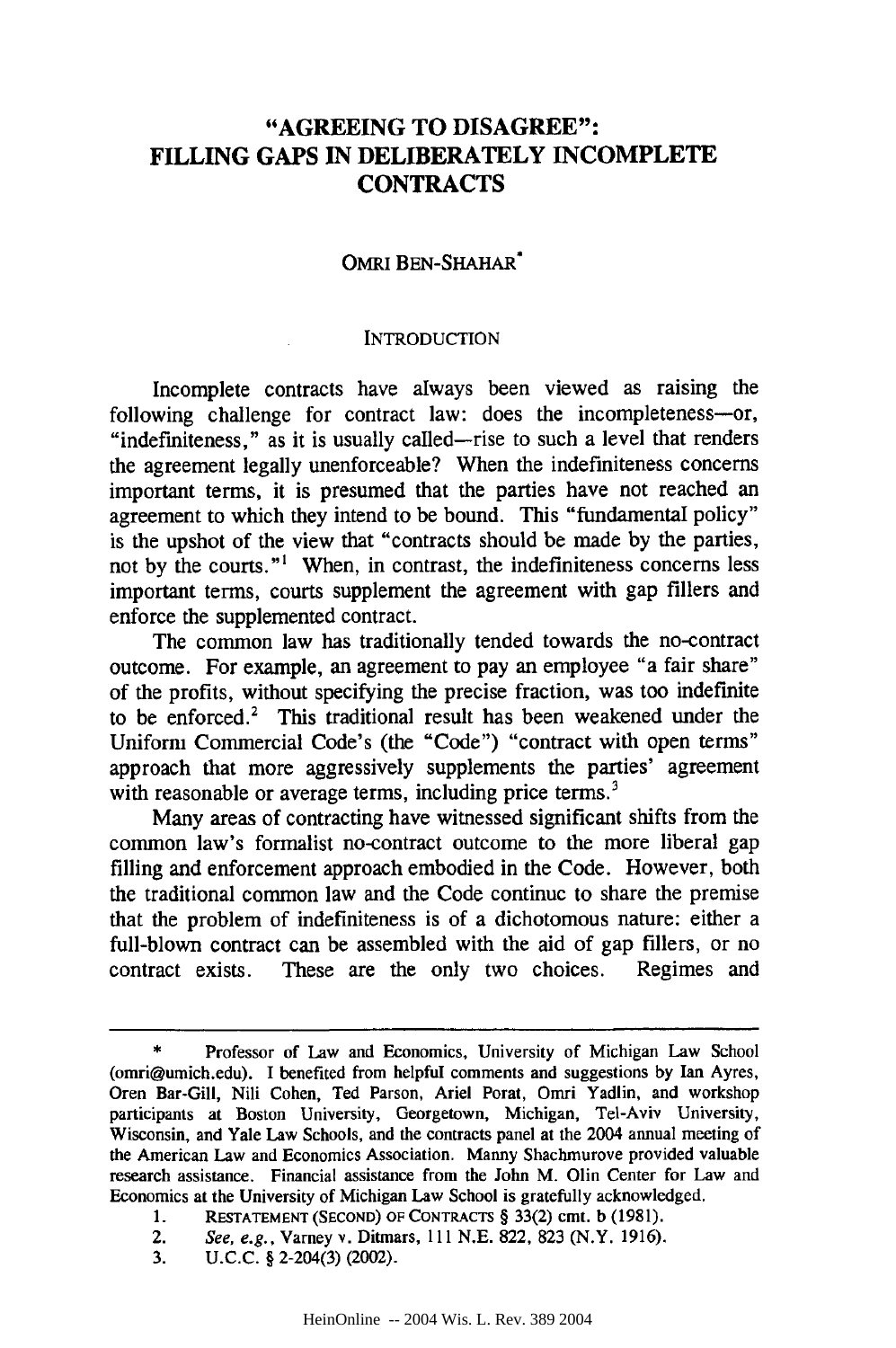jurisdictions may differ as to where the boundary between contract and no-contract lies, but they all follow the all-or-nothing methodology.

This Article proposes a different methodology. It advances the idea that *partial agreements may deserve partial enforcement.* If a deal is only partially struck, because it contains pockets of indefiniteness, the law should not be limited to choosing the polar solutions of full enforcement or no enforcement. Instead, the law should have available an intermediate solution of holding the parties accountable only to the definite parts of the agreement. The more definite the deal is, the greater the contractual liability.

This Article identifies an important category of situations in which parties intentionally drafted their agreement indefinite, leaving issues that were difficult to resolve for future completion. In these situations, contractual incompleteness is neither a result of haste nor of unforeseeability, but rather a deliberate choice to temporarily *disagree* over some matters, to sidestep difficult issues over which consensus could not be reached. It is here, in the presence of partial assent, that "partial enforcement" could be desirable.

In these setting of deliberate incompleteness, the familiar standards of filling gaps, using either reasonable hypothetical consent ("mimicking" or "majoritarian" default rules), or information-forcing one-sided provisions ("penalty" default rules), are not suitable for filling gaps in such deliberately incomplete contracts. They are not suitable because they provide *definitive* default terms, which prevent the parties from leaving their deal legally binding and incomplete. That is, under the familiar standards of gap filling, if parties recognize and anticipate the content of the gap filler, then the set of *legal obligations* governing the transaction-whether explicit or supplemented-is no longer incomplete. Effectively then, in the presence of definitive default terms, no additional assent is needed and the parties are deprived of the power-which they may have sought to maintain-to affirmatively approve or veto the missing terms.

Instead, this Article proposes a new approach to gap filling: a party who seeks enforcement of a deliberately incomplete agreement would be granted an option to enforce the transaction under the agreed-upon terms supplemented with terms that are the *most favorable* (within reason) to the defendant. I will call this gap-filling principle a "pro-defendant" default rule. If a buyer and a seller agree on many provisions but leave others, such as payment terms, "to be agreed upon," then each party should be able to enforce a deal supplemented by payment terms that are most favorable to the other party. The buyer should be able to enforce a deal in which payment is made in cash, in full, upfront; and the seller should be able to enforce a deal in which the buyer is granted the generous credit terms that the buyer sought. The incomplete contract is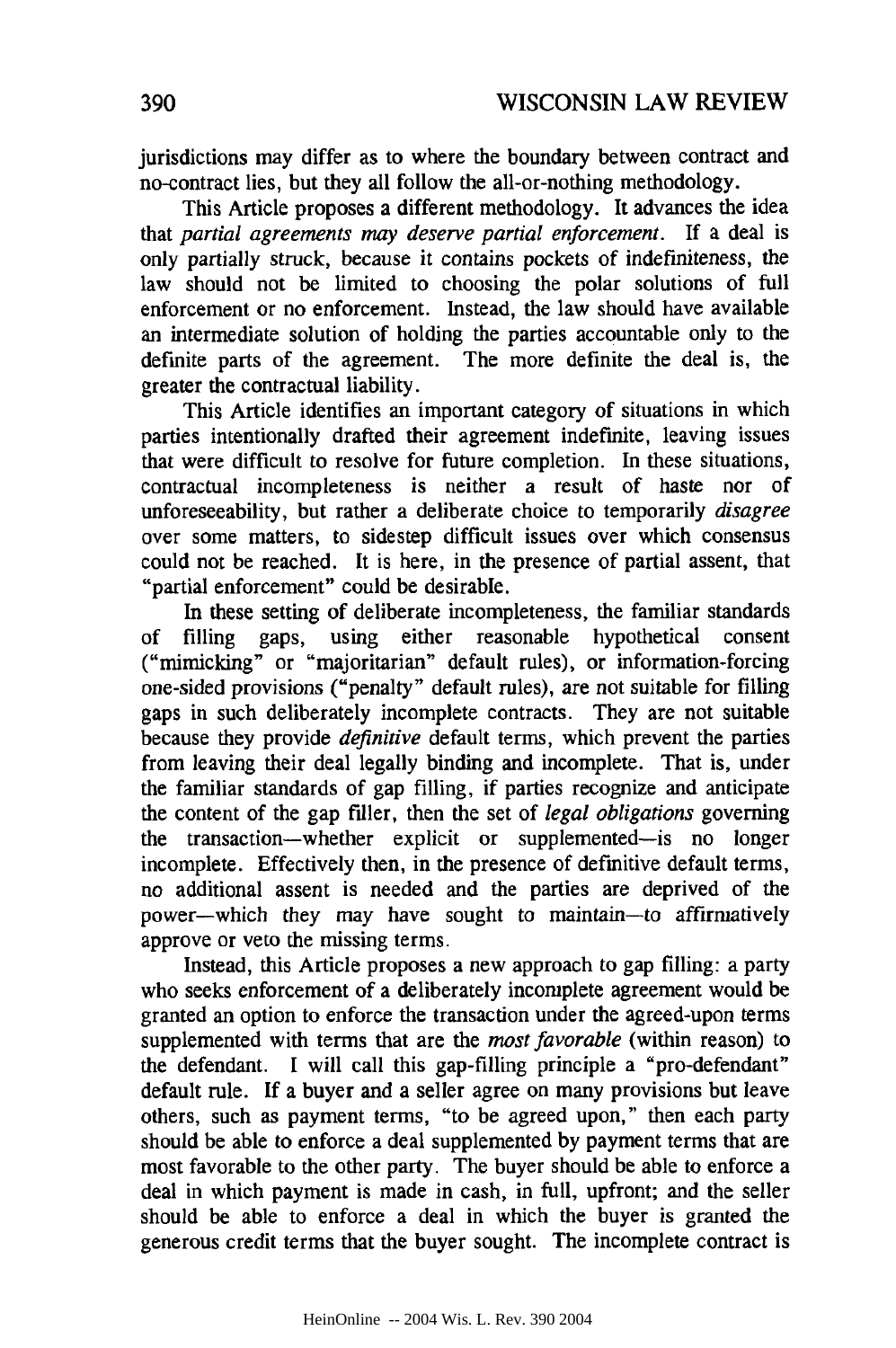supplemented by a "decoupled" default provision, either payment in cash or lenient credit terms, depending on the identity of the enforcing party. Effectively, a deliberately incomplete contract becomes the legal equivalent of *two* complete contracts, each favorable to a different party, with each party entitled to enforce only the contract favorable to its opponent.

To understand the novelty of this gap-filling approach, compare its prescription to those of other gap-filling approaches in a contract with a missing price. For example, consider a landlord and a tenant who agreed on the subject matter of the lease and all other terms, but left the price term open. Imagine that the reasonable monthly rent for such property varies from \$3000 to \$5000. Under the "mimicking" approach to gap filling, the court ought to set a "fair and reasonable" price, reflecting the rent in the majority of comparable leases, which is somewhere between \$3000 and \$5000, perhaps \$4000. Under the "penalty" default-rule approach, the court might want to set the price biased against the party who drafted the agreement (contraproferentem), to provide that party with incentives to draft the price term explicitly. If it were the landlord who drafted the vague contract, the supplemented price would be \$3000. Under the pro-defendant gapfilling approach that is developed here, the price term would depend on the party seeking enforcement. If the tenant is the party trying to enforce the deal, then she can only do so at a price of \$5000, most favorable to the landlord. And if it is the landlord who is suing for enforcement, then he can only get a price of \$3000, most favorable to the tenant.

Of course, the selection of a gap-filling standard should not be arbitrary, but should depend on the reason for the incompleteness. Thus, the mimicking gap filler should apply when the parties wanted to save the cost of explicit agreement and intended to apply an average or market term. The penalty gap filler should apply when one of the parties-in the above example, the landlord-is responsible for the vagueness and could have resolved it cheaply by making an explicit stipulation. And, along the argument that will be developed in this Article, the pro-defendant gap filler should apply when the parties failed to reach consensus over this issue and left it deliberately indefinite. Specifically, it should apply in the common scenario in which the parties left this term "to be agreed upon," preserving mutual veto power.

This Article develops various justifications for the pro-defendant gap-filling approach. First, it suggests that, on conceptual grounds, this outcome reflects more precisely the intent of the parties who drafted a deliberately indefinite agreement or an agreement-to-agree. These parties have reached some consensus, a partial commitment, and thus a no-contract result would frustrate their achievement. But at the same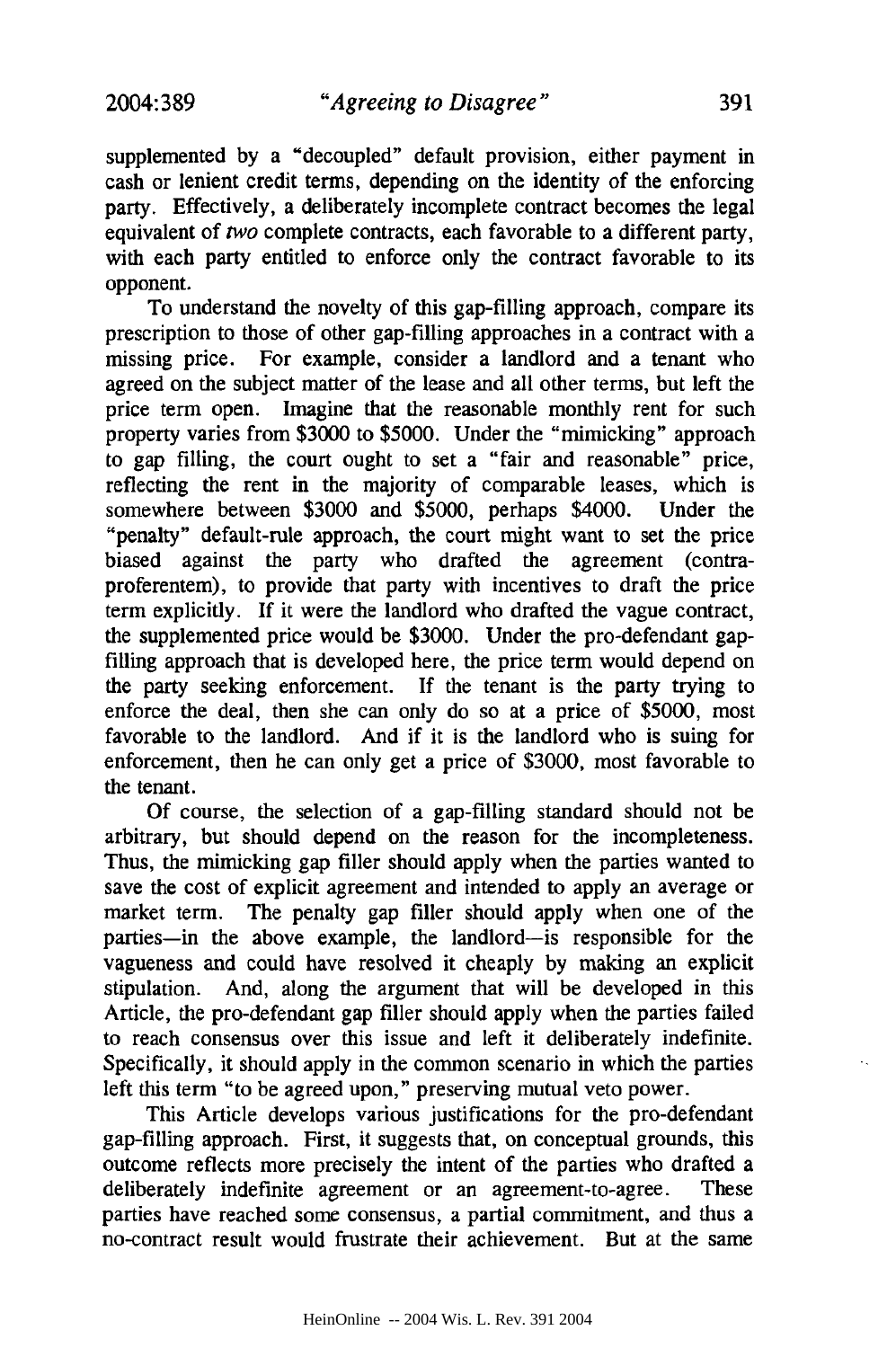time they failed to reach consent over the missing term, rendering false the presumption of "hypothetical consent," which lies at the basis of the mimicking default rule. Further, while it is reasonable for the defendant to reject a court-imposed "compromise" term on the grounds that she explicitly reserved her right to veto such compromises in the hope of securing better-than-average terms, it would be unreasonable for the defendant to reject a deal containing her most favorable terms. Surely, when she entered the indefinite agreement, the best terms she must have intended to secure are these "most favorable" terms (although she may have soberly hoped to get terms that are less one-sided). What grounds then, does the defendant now have to reject a deal that grants her such terms? Such a one-sided deal, we can say for certain, is the one deal that does not conflict with the enforced-against party's initial intent. Although she reserved the veto power, it is not such favorable terms that she intended to veto.

This Article suggests that the pro-defendant gap-filling approach serves additional goals. First, it will be shown that this regime provides negotiating parties with greater security against unilateral retractions by their counterparts, thus enhancing the incentives to make precontractual investments. This greater precontractual investment, in turn, increases the overall contractual pie. Second, the binding nature of precontractual agreements enables parties to break down the big commitment into smaller piecemeal commitments accumulated sequentially. These two effects increase the chances that negotiations will succeed and that full agreement will eventually be achieved.

The proposed pro-defendant gap-filling approach is not merely a theoretical possibility, but rather a viable technique recognized (and occasionally applied) by courts adjudicating incomplete agreements. Part IV of this Article will survey the variety of contexts in which courts have considered pro-defendant gap fillers, and how courts managed to identify the content of the defendant's most favorable term. To briefly illustrate one such context, consider the case of *Ontario Downs Co. v. Lauppe,* which involved an agreement for the sale of 16 acres of land for \$50,000, but left for further agreement where within the seller's 450-acre lot the land would lie.<sup>4</sup> When the seller retracted, the negotiations were not yet resumed and the lot was never identified. In the suit by the buyer, the court rejected the no-contract outcome but at the same time refused to designate a reasonable parcel. Instead, the court instructed that the contract can only be enforced with respect to a parcel that seller would designate. Effectively, the contract was supplemented with a term-the parcel of land-most favorable to the defendant.

<sup>4. 13</sup> Cal. Rptr. **782,** 782, 784, 786 (Dist. Ct. App. 1961).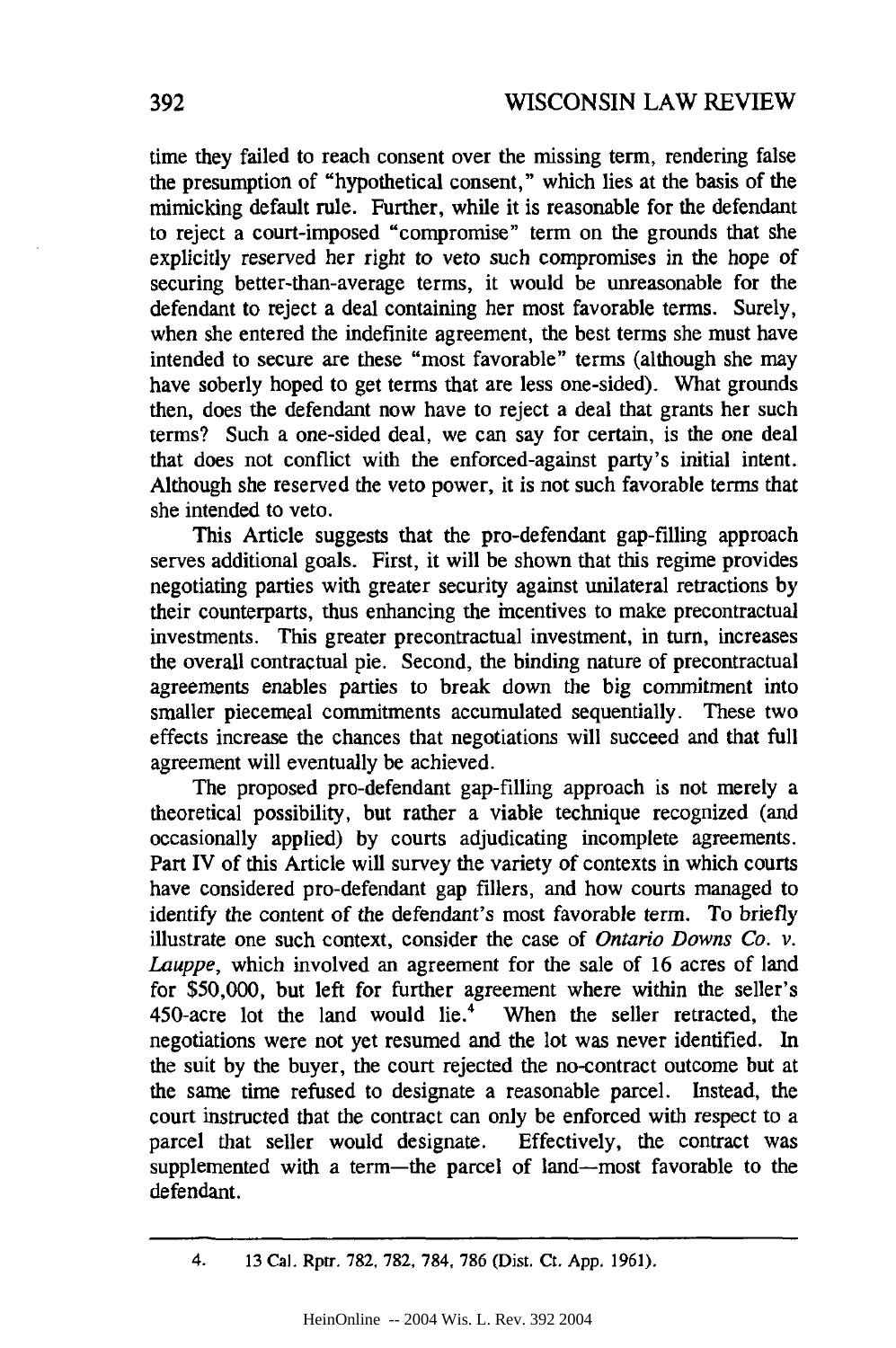Similarly, there is a substantial line of cases in which the parties left the payment terms open "to be agreed upon," where courts applied the doctrine of "cure by concession" and allowed the buyer to enforce the deal if she agrees to make a full payment in cash and with no delay, namely, in a manner most favorable to the seller.<sup>5</sup> When the agreement is supplemented in such a pro-defendant manner, "there is no longer any way the provision may be construed to [the defendant's] detriment,"<sup>6</sup> and thus it is guaranteed not to violate the defendant's original intent.

This Article develops the theory of pro-defendant gap fillers in four parts. Part I briefly reviews the law of indefiniteness and the existing theory of gap filling. Part II identifies situations in which contracts are left deliberately incomplete and demonstrates that existing standards of gap filling do not provide an adequate solution to these situations. Part III develops the concept of pro-defendant default provisions, and argues that they are suitable to fill gaps in deliberately incomplete contracts. Finally, Part IV explores, as just explained, various doctrinal uses of the pro-defendant gap-filling technique.

#### I. INDEFINITE AGREEMENTS AND GAP FILLING

#### *A. The Law of Gap Filling*

#### 1. THE PROBLEM OF INDEFINITENESS

A contract is indefinite when it does not address a material aspect of the deal. Some seemingly unresolved aspects could be overcome by courts through liberal interpretation of meaning or by reference to context (e.g., prior oral agreements, course of performance). But other unresolved aspects cannot because the parties simply failed to reach agreement or to manifest any type of inferable assent over these matters. These contracts suffer from indefiniteness.

Traditionally, the common law regarded indefinite contracts as lacking mutual assent and unenforceable. The justification for this policy was often stated in terms of an absence of the intent to be bound. Because the underlying question is always whether the parties intended to contract, the more issues left unresolved, the stronger is the inference

<sup>5.</sup> **RESTATEMENT (SECOND)** OF **CONTRACTS,** supra note 1, § 33 illus. 2 **("A** agrees to sell and B to buy a specific tract of land for \$10,000 **...** [and] to lend B the amount, but the terms of loan are not stated .... The contract is too indefinite to [enforce] against B, but B may [enforce it] if he offer to pay the full price in cash.").

<sup>6.</sup> Busching v. Griffin, 542 So. 2d 860, 864 (Miss. 1989).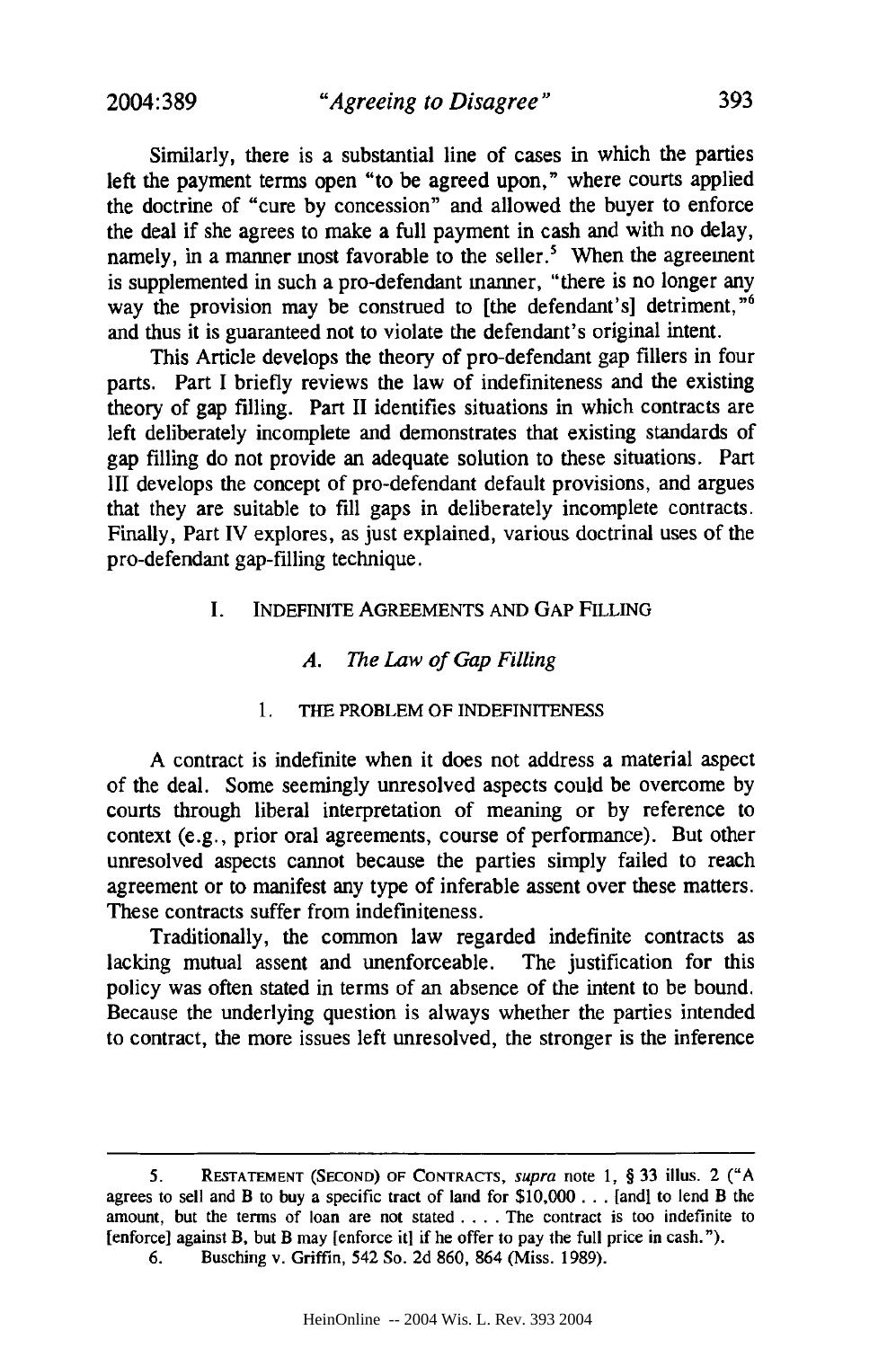that no such intent ripened.<sup>7</sup> Accordingly, if the missing terms were sufficiently material, the contract would have been unenforceable.

This approach, often viewed as formalistic and harsh, was reformed under the Code. Under the Code, indefiniteness—whether inadvertent or a result of inability to agree-can be cured by filling the gaps. Indeed, the Code provides gap fillers for almost every aspect of the deal, and gives broad permission for courts to fill gaps by incorporating practices and unwritten customs.<sup>8</sup> Here, too, the underlying principle is that the parties' intent to contract should be the ultimate test. However, the Code's gap-filling jurisprudence is founded on a different empirical basis. The empirical premise is that agreements are intended by the parties to be binding even when they leave, as they often do, many terms open.<sup>9</sup>

There is some debate as to whether modem courts take the doctrine of indefiniteness seriously. On the one hand, the Code's liberal gapfilling platform, imitated by the *Restatement (Second) of Contracts (the* "Second Restatement"),<sup>10</sup> gives grounds for the belief that parties can nowadays enforce contracts with almost any term left open, as long as the circumstances indicate the intent to be bound. Gap fillers are available on price, payment terms, duration, delivery terms, and many others,<sup>11</sup> effectively constituting a standardized statutory contract.<sup>12</sup> On the other hand, some evidence has recently been collected that the doctrine of indefiniteness continues to play a major role in court decisions, barring the supplementation and enforcement of gap-ridden agreements.<sup>13</sup> However, regardless of the extent to which the doctrine of indefiniteness continues to bar enforcement, it is clear that both the traditional common law and the Code regard indefinite contracts as posing a problem of binary choice. Either a full-blown contract can be assembled with the aid of gap fillers, or the contract is unenforceable. It is an all-or-nothing choice.

11. U.C.C. §§ 2-304 to -310.

*<sup>7.</sup> See* **RESTATEMENT (SECOND)** OF **CONTRACTS,** *supra* note 1, § 33 cmt. c ("The more terms the parties leave open, the less likely it is that they have intended to conclude a binding agreement.").

**<sup>8.</sup>** U.C.C. § 2-204(3).

<sup>9.</sup> *Id.* § 2-204 (stating that "commercial standards on the point of 'indefiniteness' are intended to apply").

<sup>10.</sup> RESTATEMENT **(SECOND)** OF **CONTRACTS,** *supra* note **1,** § 33.

<sup>12.</sup> See, e.g., **JAMES** J. WHITE & ROBERT S. **SUMMERS, UNIFORM** COMMERCIAL **CODE** § 3-4 (4th ed. **1995).**

<sup>13.</sup> *See, e.g.,* Robert E. Scott, *The Theory of Self-Enforcing Indefinite Agreements,* 103 **COLUM.** L. REV. 1641, 1652-61 (2003) (analyzing a sample of cases with indefinite contracts, many of which were not enforced).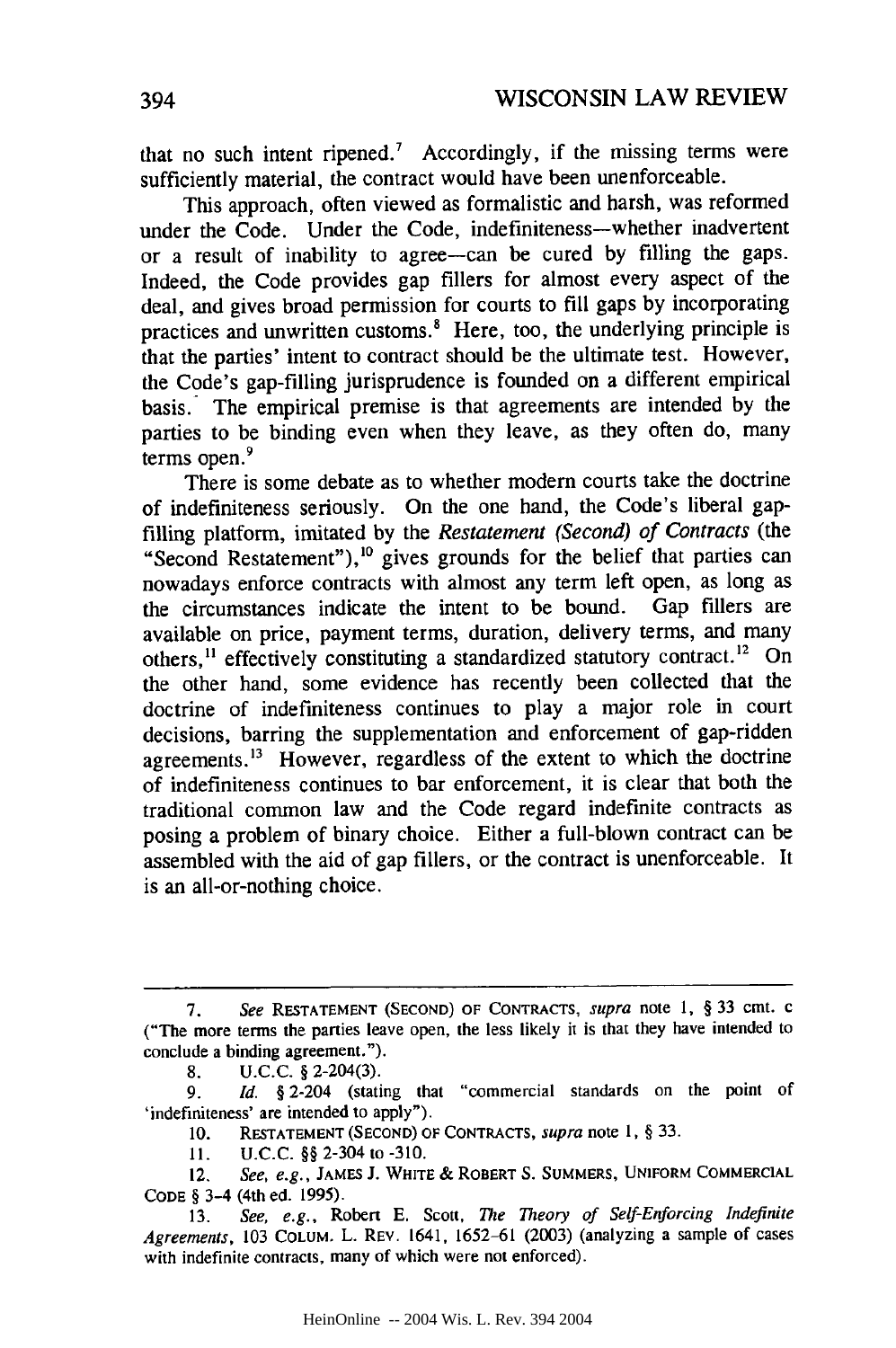#### 2. AGREEMENTS TO AGREE

Agreements to agree are a particular type of indefinite agreement that have received special attention and have been adjudged under a more particularized set of rules. In agreements to agree, parties affirmatively acknowledge the indefiniteness of their agreement and state their intent (or hope) that further negotiations will enable them to reach a more complete agreement. When the further negotiations fail and no agreement emerges, courts are usually unwilling to apply gap fillers and enforce the contract.<sup>14</sup> Interestingly, the missing terms, which the parties left for further negotiation and agreement, are no more material than terms that courts readily supplement into other indefinite agreements.<sup>15</sup> It is not the materiality of the terms per se that prevents gap filling, but rather the fact that the parties explicitly identified them as the subject matter for further affirmative agreement. Apparently, the inference many courts draw is that when parties agree to agree, they have not yet agreed and thus they do not yet intend to be bound. Such agreements merely mark a stage in the precontractual negotiations in which certain substance has been resolved and should be memorialized. **6**

While agreements to agree are normally deemed unenforceable, other closely related forms of preliminary agreements are more regularly enforced. For example, "agreements in principle" or agreements "subject to a contract," in which parties draft the outline of their agreement and acknowledge that some details need to be worked out, are held enforceable even in cases where they are quite bare.<sup>17</sup>

It might appear, then, that the jurisprudence of precontractual agreements in general, and of agreement to agree in particular, exhibits that same "all-or-nothing" feature that characterizes the doctrine of indefiniteness. Either the precontractual agreement manifests sufficient intent to be bound so as to be supplemented and enforced, or it does not manifest such intent and is unenforceable. In this area of precontractual

<sup>14. 1</sup> ARTHUR L. CORBIN, CORBIN **ON** CONTRACTS § 2.8 (Joseph M. Perillo ed., rev. ed. 1993).

<sup>15.</sup> For example, when the contract is silent about payment terms, the Code instructs that full payment "is due at the time and place at which the buyer is to receive the goods." *See* U.C.C. § 2-310(a). However, when parties agree to agree on payment terms, the agreement may be deemed unenforceable. *See* Ansorge v. Kane, 155 N.E. 683, 685 (N.Y. 1927).

<sup>16.</sup> *See, e.g.,* Empco Mfg. Co. v. Ball-Co Mfg., Inc., 870 F.2d 423, 425 (7th Cir. 1989) (stating that letters of intent and agreement to bargain are only a stage in the negotiations and do not give rise to liability).

<sup>17.</sup> Texaco, Inc. v. Pennzoil Co., 729 S.W.2d 768, 788-89 (Tex. Ct. App. 1987) (holding that the agreement-in-principle is a binding contract because there was intent to be bound).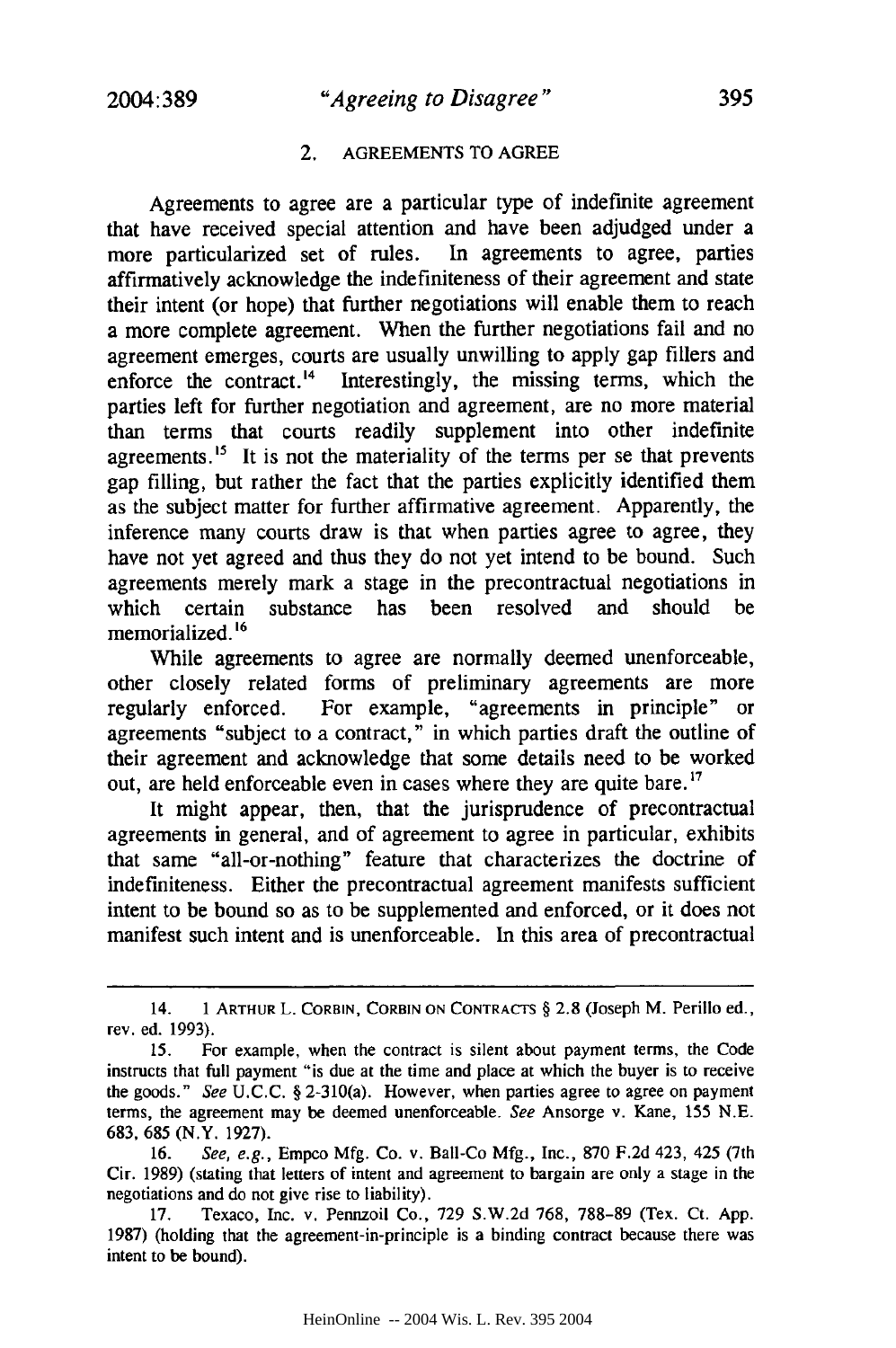liability, however, the all-or-nothing characteristic is eroding. In practice, even when the agreement does not rise to a full-blown contract and is deemed unenforceable for the purpose of contractual remedies, the parties' freedom to walk away from it has been somewhat limited by courts. With the emergence of the good-faith duties, courts have increasingly limited the privilege of parties, who made serious albeit partial precontractual manifestations of intent, to retract.<sup>18</sup> The *freedom from contract* that parties in these situations historically enjoyed was constrained. Specifically, many courts have been requiring parties who entered agreements to agree to indeed make an honest effort to reach an agreement, and have been tailoring some measure of reliance liability to a breach of this duty.<sup>19</sup> Accordingly, an arbitrary decision by a party to walk away from the negotiation could give rise to liability without requiring the court to supplement missing terms.

#### *B. The Theory of Gap Filling*

Filling gaps in incomplete contracts was elevated from a contextspecific inquiry to a generalizable theory when it was noticed that while contractual gaps vary in contexts and in substance, there are unifying rationales to filling them. Although gaps concerning contingent voting rights in a complex merger agreement have nothing in common with gaps concerning missing payment dates in a lease contract, the formula by which the law fills these gaps—what judges have to consider in order to generate the gap filler-may have a lot in common.

The reason there can be competing theories of gap filling is the recognition that there exist different systematic sources for incompleteness. Gaps in contracts are not random holes, but arise from identified imperfections in the negotiation process. Diagnosing these imperfections yields solutions for redressing them, namely, standards for filling the gaps.

**<sup>18.</sup>** *See,* e.g., **E.** Allan Farnsworth, *Precontractual liability and Preliminary Agreements: Fair Dealing and Failed Negotiations,* 87 COLUM. L. REV. 217, 223-43 (1987) [hereinafter Farnsworth, *Precontractual Liability]* (describing the different grounds for precontractual liability); Charles L. Knapp, *Enforcing the Contract to Bargain,* 44 N.Y.U. L. REV. 673, 679-81 (1969) (explaining the emergence of the obligation to negotiate in good faith as an intermediate solution between the traditional all or nothing results).

<sup>19.</sup> *See, e.g.,* Teachers Ins. & Annuity Ass'n of Am. v. Tribune Co., 670 F. Supp. 491, 498-99 (S.D.N.Y. 1987); Copeland v. Baskin Robbins U.S.A., 117 Cal. Rptr. 2d 875, 885 (2002). Some courts, while following *Tribune Co.,* assign expectation liability for the breach of *"Tribune-duties." See, e.g.,* Venture Assocs. Corp. v. Zenith Data Sys. Corp., 987 F.2d 429, 432 (7th Cir. 1993) (stating that unless too uncertain, expectation remedies should be awarded).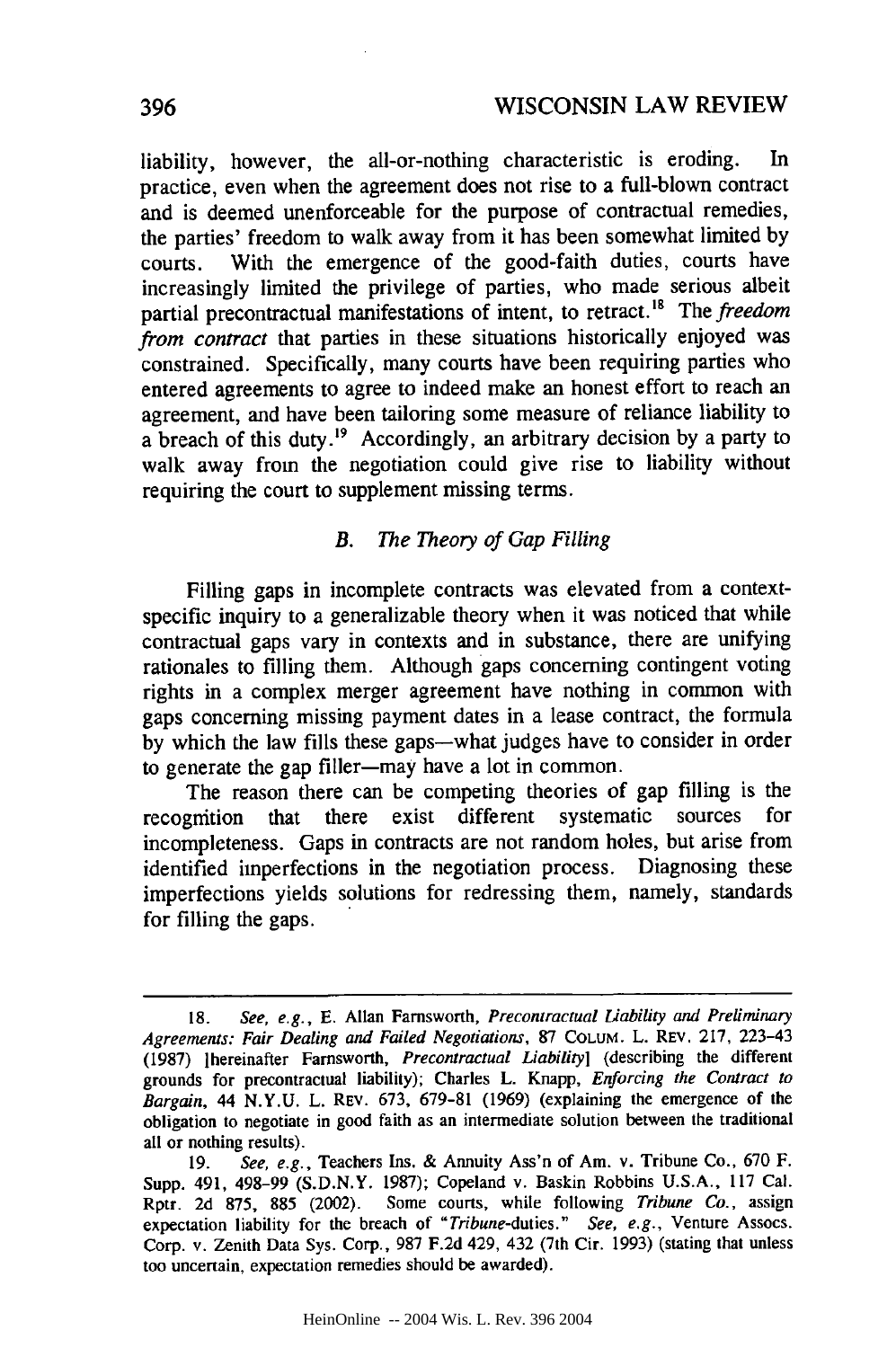*"Agreeing to Disagree"*

Accordingly, it is often said that there are two distinct efficiencybased theories for gap filling.<sup>20</sup> Each of these theories diagnoses a different reason for the contractual incompleteness, and provides gap fillers that address the diagnosed source of incompleteness. In order to succeed in developing an additional theory of gap filling, it will be necessary to identify a different source of incompleteness, one that is not addressed by existing gap-filling formula. Before doing that, however, let us briefly recall the existing theories.

#### 1. MIMIC THE PARTIES' WILL

One reason for incompleteness is the cost of drafting a complete agreement. An agreement that addresses all possible contingencies involves costly negotiations and drafting. The underlying premise is that a complete contingent agreement can be reached, if only the parties invest sufficient effort and attention to the details. But the cost of attending to the fine details and to remote contingencies may exceed the benefit from doing so, making it rational to leave gaps in the  $\alpha$ greement.<sup>21</sup>

The assumption that transactions costs are the reason for incompleteness generates a "mimicking" principle of gap filling. The law should equate the missing provisions with the hypothetical consentthe terms the parties would have agreed upon. By mimicking the parties' hypothetical will, the law is enabling the parties to save the transaction costs of drafting these very same terms expressly. Or, put differently, by *correctly* mimicking the parties' will, the law is enabling the parties to save the transaction costs of expressly opting out of the legal default rules.

The mimicking theory is based on a premise that there exists an underlying "will" or hypothetical consent. Namely, there are specific definitive terms that the parties would have rationally agreed upon had they paid sufficient attention to the matter. The only challenge is to identify these terms. Accordingly, if the judicial task of identifying the hypothetical consent is straightforward, then courts can tailor individually optimal gap fillers: ones that are rational for *these* parties.

21. FRANK H. EASTERBROOK **&** DANIEL R. F[SCHEL, THE ECONOMIC STRUCTURE OF CORPORATE LAW 3 (1991); Craswell, *supra* note 20, at 3.

<sup>20.</sup> *See, e.g.,* Ian Ayres, *Default Rules for Incomplete Contracts, in* **I** THE NEW PALGRAVE DICTIONARY FOR ECONOMICS AND THE LAW 585 (Peter Newman ed., 1998) [hereinafter Ayres, *Default Rules];* Richard Craswell, *Contract Law: General Theories, in* 3 ENCYCLOPEDIA OF LAW AND ECONOMICS **1** (Boudewijn Bouckaert **&** Gerrit de Geest eds., 2000). For the argument that the two gap-filling theories are merely two perspectives on one unifying approach, see Lucian Ayre Bebchuk & Steven Shavell, *Reconsidering Contractual Liability and the Incentive to Reveal Information,* 51 **STAN.** L. REV. 1615, 1618-19 (1999).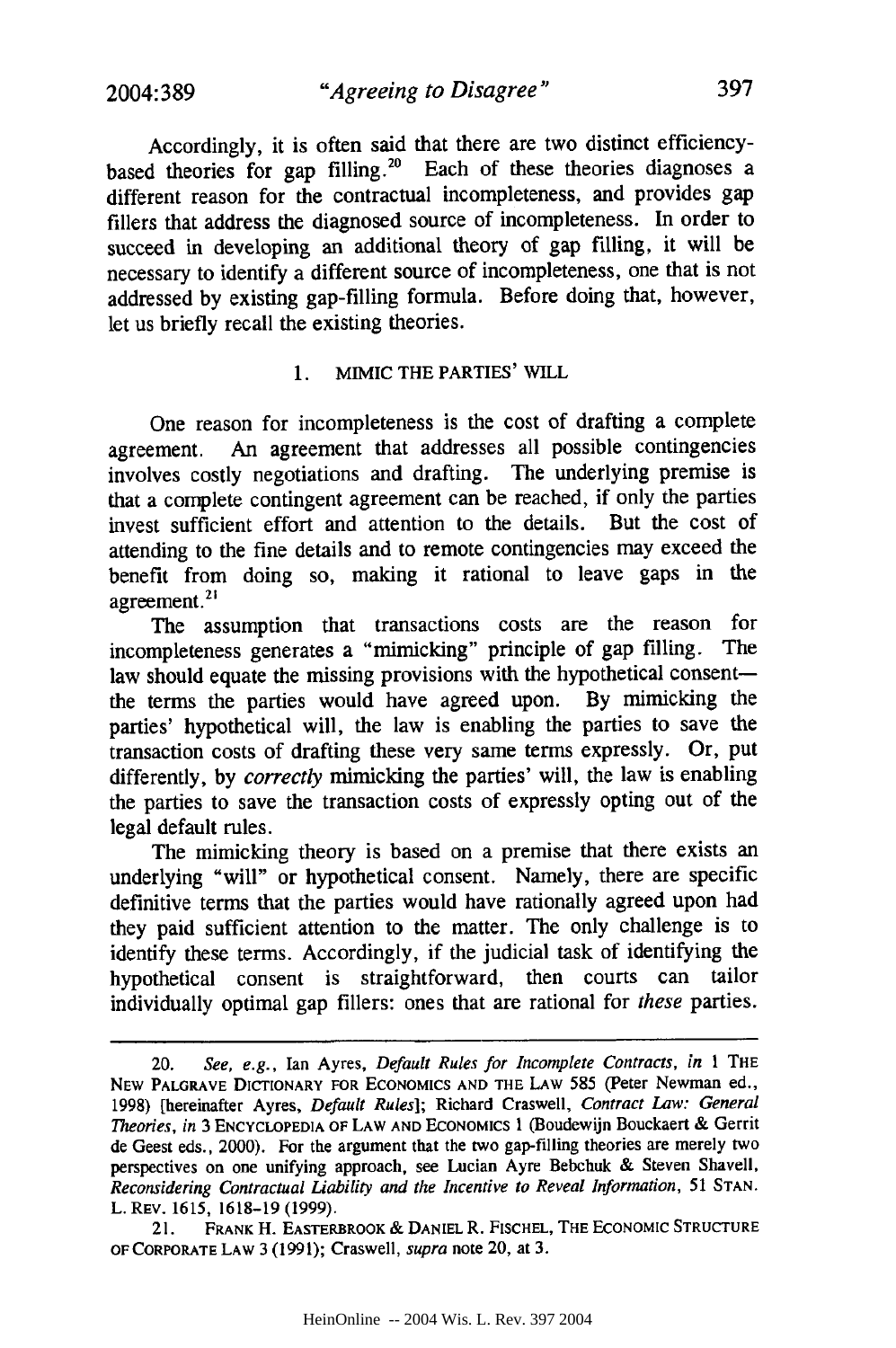And if the judicial task of identifying the hypothetical consent is more difficult, in light of the heterogeneity of contracting parties and the uncertainty concerning the circumstances, then courts could use "majoritarian" or "one-size-fits-all" default rules: ones that are rational for most similarly-situated parties.<sup>22</sup> Either way, the rationale for choosing the content of any default provision is to minimize transaction costs: the cost of opting into specific terms. Mimicking defaults appropriately addresses the drafting cost source of incompleteness.

# 2. PENALTY DEFAULT RULES<sup>23</sup>

Another reason for incompleteness of a contract has to do with information asymmetry. When parties are differently informed about an aspect of the deal, they may either draft provisions that are suboptimal, or neglect to address an issue that otherwise, in the presence of perfect information, would have been addressed. For example, a party may fail to alert her counterpart to the fact that she assigns idiosyncratically high value to performance, resulting in the counterpart failure to take the necessary higher precaution against breach. Since private information can be advantageous, it may not be revealed, which leaves the agreement that should optimally be tailored to the content of this information, incomplete.

If the one-sidedness of information is the cause of contractual incompleteness, gap fillers can be designed to induce information sharing. They can do so by "punishing" the informed party. If, in the presence of contractual silence, the default provision is unfavorable to the informed party, then this party will be induced to opt-out of it by drafting an express provision. In the process of reaching such an express agreement, information is shared and the information asymmetry is overcome. Thus, for example, if the default remedy for breach of contract is limited to "average" or foreseeable damages, then the party who stands to suffer high idiosyncratic profit loss from breach will have the incentive to draft a higher liquidated damage provision. This liquidated damage provision thereby communicates her private information about her expected profit. Such gap fillers are often named "information-forcing" default rules.

<sup>22.</sup> Ayres, *Default Rules,* supra note 20, at 586.

<sup>23.</sup> The term "penalty default rules" was coined in Ian Ayres & Robert Gertner, *Filling Gaps in Incomplete Contracts: An Economic Theory of Default Rules,* 99 YALE L.J. 87, 91 (1989). A similar information-cost theory of gap filling was developed contemporaneously by Lucian A. Bebchuk & Steven Shavell, *Information and* the Scope of Liability for Breach of Contract: The Rule of Hadley v. Baxendale, 7 J.L. EcON. & ORG. 284, 286 (1991).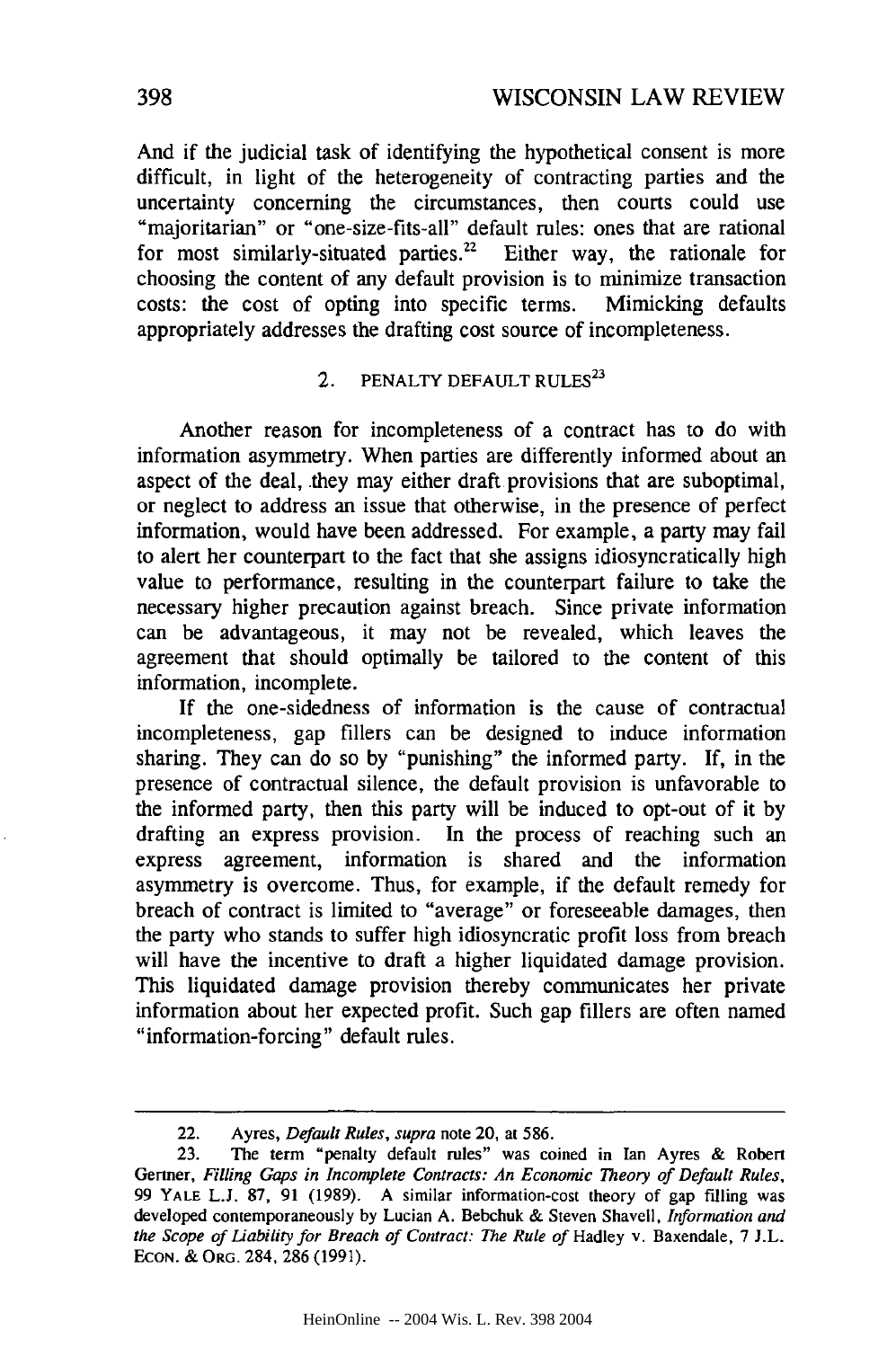#### 3. **DEFINITIVE DEFAULT RULES**

The mimic-the-parties'-will approach and the penalty defaults approach share at least one important common feature: they both supplement the parties' obligation with a definitive provision. To the extent that the parties can anticipate what the gap filler would be-and both theories rely on the parties' ability to anticipate the gap fillers<sup>24</sup> $$ the set of *legal obligations* governing the transaction is fully determined. Whether the obligations are based on express provisions or on legally supplied default terms, they are definitive. $25$ 

But definitive default terms are not the only conceptual way to deal with ambiguity. Consider by analogy computer software. Programs always start with preset defaults that usually represent the average user's preferences-what most people would have selected if they had the chance to try and experience different settings. These are definitive majoritarian defaults. One can also imagine penalty defaults, utilizing settings that most users would not want, eliciting setting reversals and "preference revelation." But some features are set such that no prior setting is selected; requiring that the user will make an affirmative selection (e.g., click one of several buttons) or else the feature will not be activated and the process will be stalled. These are nondefmitive defaults: the settings are not fully determined (although they might be narrowed down to several popular choices), but as a result of the different selections made by different users, the program will eventually run with each user's most favorable setting. In the analysis below, I will argue that contractual ambiguity could potentially be dealt with in a similar manner, utilizing nondefinitive default options.

#### II. DELIBERATE **INCOMPLETENESS**

#### *A. When Do Parties Prefer Indefiniteness?*

Once it is concluded that the parties entered into a binding agreement, default rules-whether mimicking or penalty defaultssupplement any incompleteness in the agreement with *definitive and* predictable terms. This basic feature of gap-filling law has the implication that parties cannot create liability while leaving any of their *obligations* legally blank. If they want to create liability, then whatever

<sup>24.</sup> *See generally* Craswell, *supra* note 20; **E. ALAN** FARNSWORTH, **CONTRACTS** *§§* 1.10, 7.15, at 36, 495 (3d ed. 1999) (stating that courts assume that parties recognize the default provisions and can opt out of them).

Indeed, by its legal definition a "contract" cannot be incomplete. U.C.C. § 1-201(12) (2003) (defining "contract" as "the total legal obligation that results from the parties' agreement as determined by [the Code]," and including all the gap fillers).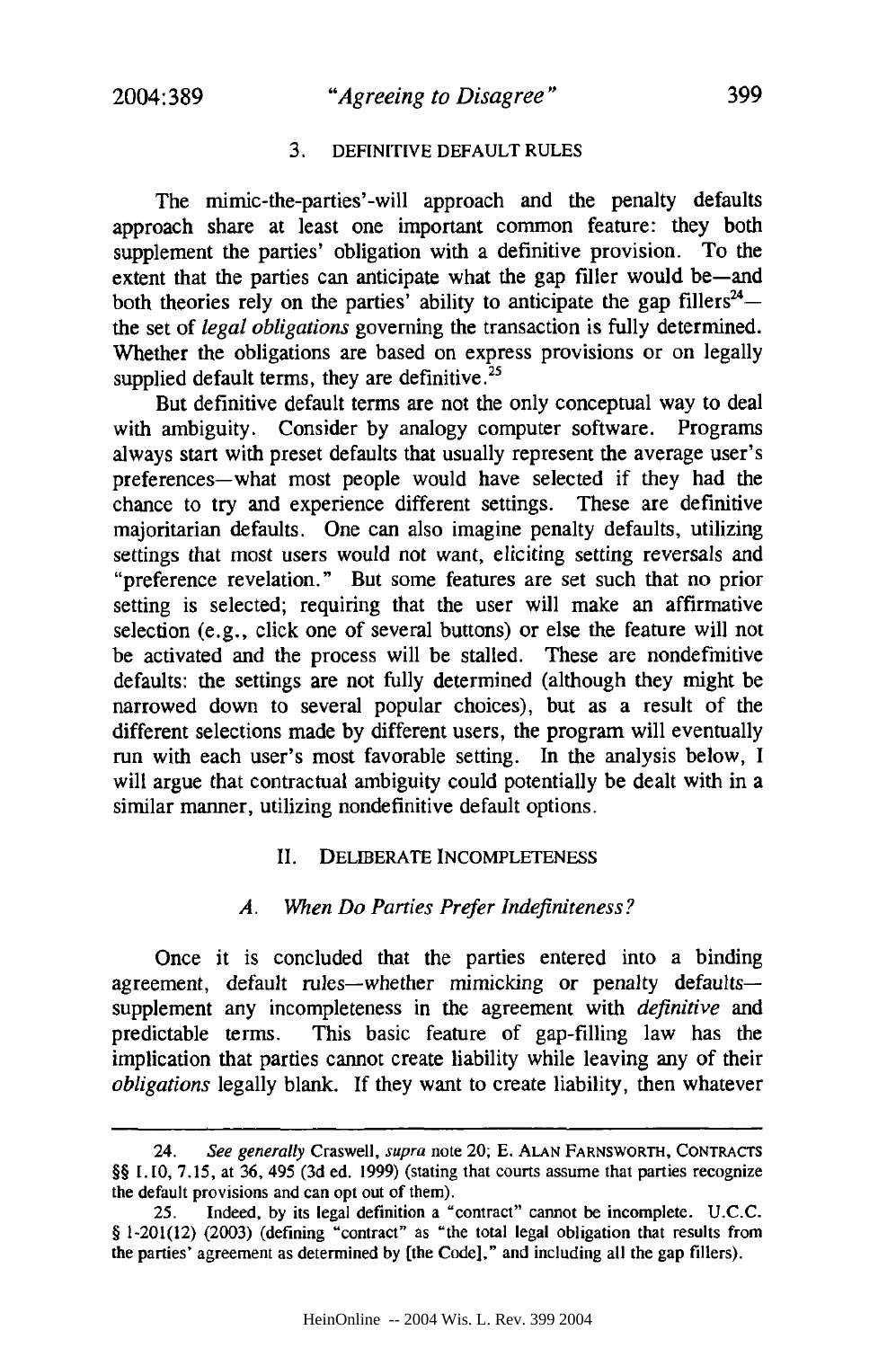obligation they leave unresolved the law would eventually supply. True, it might be unclear at the time of the agreement how the law would supplement the missing term, but it is clear that if the agreement would be held binding, it would be supplemented. Thus, imagine a situation in which parties who negotiate over an aspect of the deal cannot reach consent. If they leave this issue open, and if the gap is not too severe to render the contract unenforceable due to indefiniteness, a gap filler will kick in to resolve the issue. But the parties would anticipate this and realize that leaving a blank is equivalent to agreeing to a definitive term that is identical to the gap-filler. That is, when gaps are filled by definitive default provisions, parties are effectively precluded from leaving an issue unresolved.

This feature of contract law could, at times, conflict with the parties' interests. In the discussion to follow, I will argue that there is both a theoretical and an empirical basis for the claim that parties have an interest in unresolved agreements. In a nutshell, the parties may want to leave an issue unresolved when they want actual, rather than inferred consent to govern. That is, each party may seek to maintain a veto power over the specific term to avoid having to surrender to a compromise which she never embraced. Parties may seek to maintain the power to *reject* any undesired term. At the same time, they want the other issues that were already agreed upon not to be reopened unilaterally. Once this claim is established, it will provide the necessary foundation for a different approach to gap filling, one that does not utilize definitive defaults.

#### 1. CONCEPTUAL GROUNDS

Can rational parties choose to leave part of their agreement deliberately incomplete? One way to think about this, which was offered in a thought-provoking and influential paper by mathematician Robert Aumann, is to characterize situations in which parties may *agree to disagree.26* Aumann showed this agree to disagree situation to be possible by identifying the conditions for the *opposite* to be true: when it is that parties *cannot* agree to disagree. The logic of his claim is, roughly, the following: if one party knows that the other party's view is different from his own, she should revise her own view so as to take into account the fact that the other party may have some different information justifying her view.<sup>27</sup> The other party would follow the

<sup>26.</sup> Robert J. Aumann, *Agreeing to Disagree,* 4 **ANNALS STATS.** 1236, 1236 (1976).

More precisely, a player's updating should occur only if the player shares common "priors," such that a player can attribute the opponent's differing view to "new information," rather than a "bias." It also requires that the shared priors be common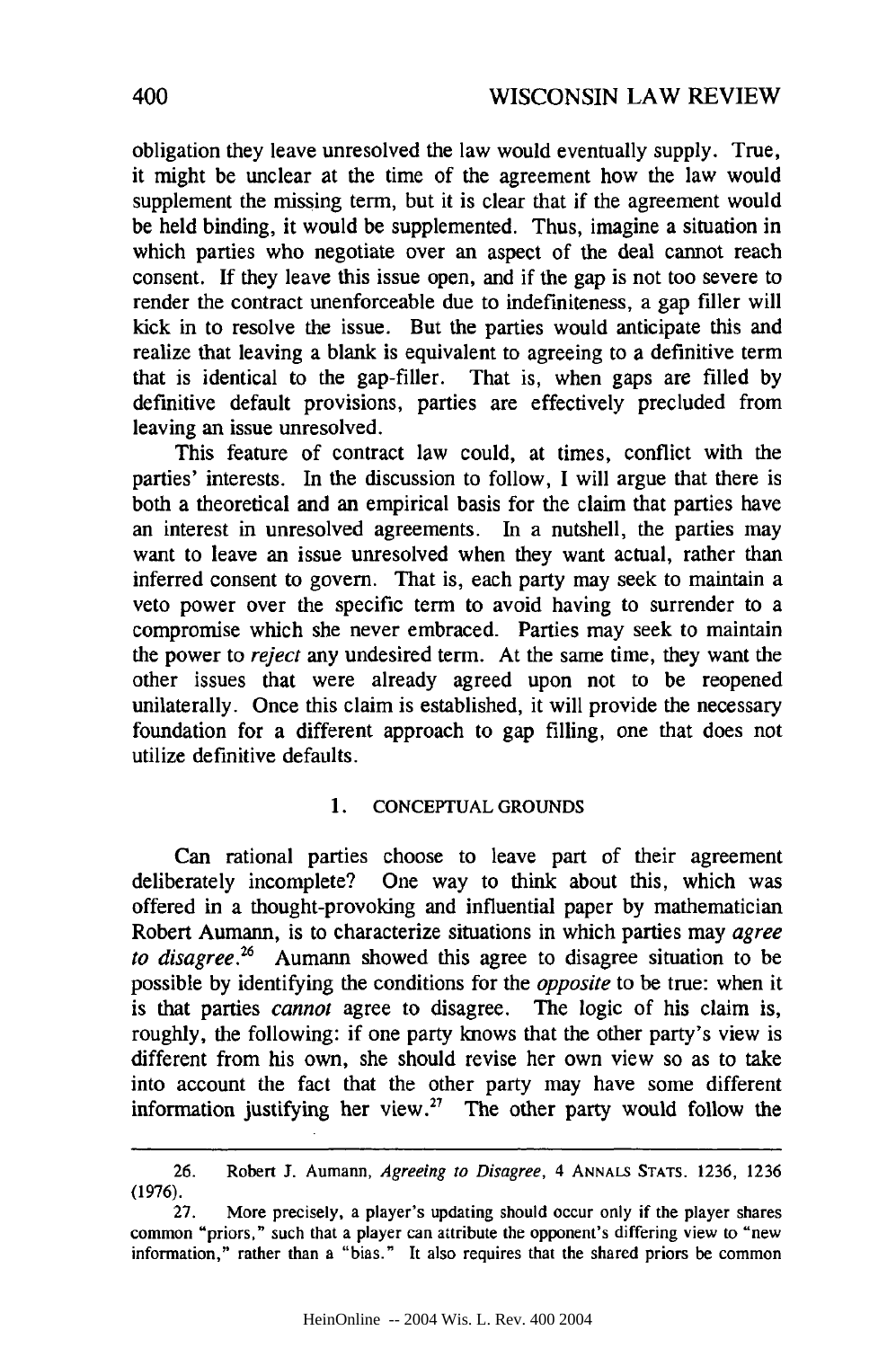same updating process. Thus, for example, if two doctors have differing views or predictions on how a certain medical procedure would affect the patient, each basing her view on her own prior experience, then each would rely on the other doctor's position as a valid reason to update her own. As long as their views are different, this convergenceby-inferences dynamic will remain in action. In equilibrium, the parties' views will converge.

The lesson from Aumann's insight is not that disagreements are impossible, but rather that different opinions or views among rational parties can be maintained only in the presence of initial *biases* or *prejudices.* In the doctors example, they may remain in disagreement if, say, each considers her own training as superior (a "prejudice"), or if each is influenced by the salience of her own prior experience (a "bias"). Disagreements cannot be solely attributed to one-sided information. Information-based differences in views "wash out."<sup>28</sup>

Aumann's theorem, by articulating the conditions under which disagreement would be overcome also tells us the flip side, namely, when a disagreement *cannot* be overcome-when parties will agree to disagree. It suggests that even rational parties who are willing to update their own views in light of the views of others may fail to reach consensus, if they either have different priors (biases or prejudices), or if their private information is not sufficiently well communicated to trigger the inference process.

When an "agreement to disagree" results from different initial beliefs on what is going to happen, there is little reason to expect that the parties would eventually be able to resolve their differences. If parties attribute the gap in their positions not to private information but to a preference-based divergence, they would not reach consensus. If a buyer and a seller negotiating the sale of a firm have different probability assessments concerning the future profitability of the firm that are not based on private information but rather on psychological factors, prejudices, or tastes, then agreement may permanently elude them.

On the other hand, an "agreement to disagree" may also occur even when parties are not influenced by such biases, but instead find it difficult to credibly communicate views and information. For example, the buyer of the firm may be ready to infer that the firm is worth more than she thought if she figures out why the seller is asking for a high price. While the seller's information cannot be directly conveyed, his

knowledge. *See, e.g.,* DREW **FUDENBERG** & **JEAN** TIROLE, **GAME** THEORY § 14.3.2, at 548-49 (1991).

<sup>28.</sup> *See* Moriss H. DeGroot, *Reaching a Consensus,* 69 J. AM. **STAT.** L. Ass'N 118, 118(1974).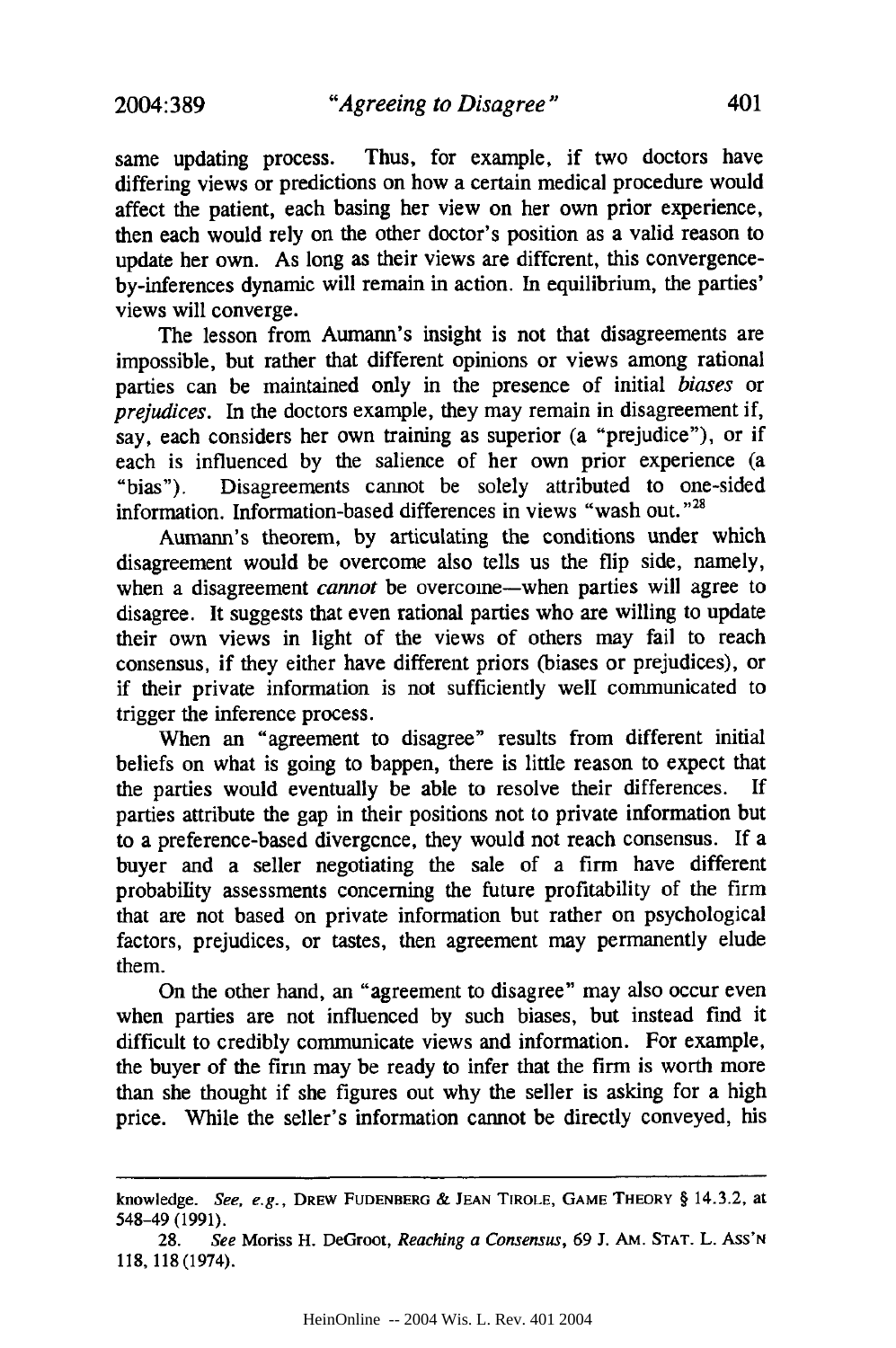assessments can. As long as the buyer cannot reliably infer all that the seller knows, disagreement may persist.

Interestingly, disagreement that arises from a difficulty to communicate the underlying information between the parties may be short lived. Over several rounds of communicating each other's opinions the parties would eventually revise their views, infer each other's information, and reach agreement.29 An interim negotiation stage may exhibit an agreement to disagree, to be resolved later as more updating takes place.

In real-life negotiations, this interim stage might be a long one. Parties may be unable to agree on an issue, but still recognize that their inability to agree could eventually be overcome as more of their private information is credibly shared. This perceived "temporariness" of the disagreement could manifest itself in a phased agreement, whereby parties postpone the resolution of some term of their agreement. While the decision-theoretic model of agreeing to disagree explains the paradoxical logic of such agreements, one may still wonder why parties bother to enter into an initial partial agreement. Why do they not wait until negotiations reach a more advanced state and enter into the full blown agreement then? One answer to this puzzle, which will be discussed below, focuses on incentives to rely. It will be shown that "agreeing now to agree later"<sup>30</sup> could be an optimal approach for the parties to focus their precontractual investments by ruling out other possible terms. But before turning to the utility of phased agreements, let us first briefly discuss the prominence of this practice.

#### 2. **NEGOTIATION** PRACTICES

Parties to complex negotiations may deliberately choose to leave parts of their agreement incomplete. This incompleteness is not an oversight but a strategy aimed at increasing the chance for success. To begin with, in complex deals it is not possible to tackle all issues simultaneously. Consensus is achieved piecemeal as different aspects of the transaction are brought up. There usually comes a point in the negotiations when sufficient issues are resolved that some commitment between the parties becomes desirable. The arrival at partial agreement does not represent a conclusion or a negotiation peak, but rather a

<sup>29.</sup> For a model in which agents need several rounds to revise their opinions and to reach consensus, see generally John D. Geanakoplos & Heraklis M. Polemarchakis, *We Can't Disagree Forever*, 28 J. Econ. THEORY 192 (1982).

<sup>30.</sup> This term is the title of an intriguing discussion paper. Oliver Hart & John Moore, Agreeing Now to Agree Later: Contracts that Rule Out but Do Not Rule In (Nat'l Bureau of Econ. Research, Working Paper No. w10397, 2004). *available at* http://papers.nber.org/papers/w10397.pdf.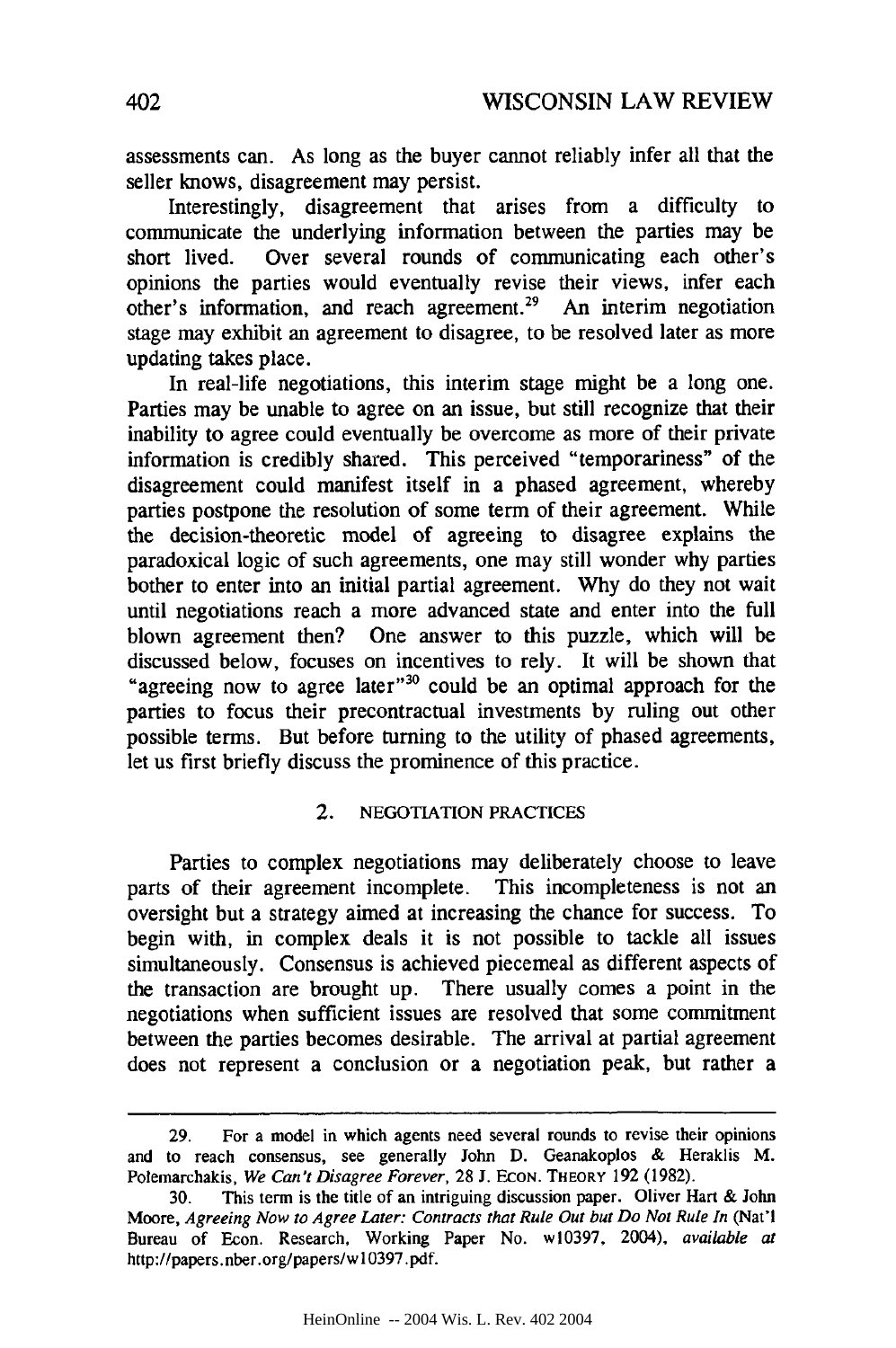necessary stage toward a more complete agreement. At this stage, parties expect that the remaining issues will be resolved through continued negotiations.

Agreements are not achieved at once because the resolution of various issues involve different degrees of difficulty. The parties may believe that the obstacles to agreement for some issues may subside after most of the transaction is determined, or that future negotiations may succeed where present negotiations failed. For instance, change in external conditions or the identity of the negotiating agents may remove a roadblock to agreement. Parties may also set aside sticky issues in the hope that they might be able to sidestep them, as when the likelihood of a relevant contingency declines.

Specifically, it is commonly recognized in negotiation manuals that contentious issues should be avoided in initial stages of the negotiation as they might "place unbearable strain on the overall settlement process."<sup>31</sup> Parties are encouraged to tackle easier issues first to reach as much consensus as possible, thereby increasing their own motivation and incentive to find ways to resolve the contentious issues. $32$  Or each may believe that delay will result in a more favorable resolution.<sup>33</sup> The effort spent to reach partial agreement, the dynamic of goodwill from this effort, and the increased awareness of the potential surplus from a complete agreement may create a context amenable to the resolution of the remaining issues. $34$ 

This "agreeing-to-disagree" strategy, it should be noted, is different than the negotiation strategy of resorting to a third party's neutral arbitrational authority. The latter strategy exposes each party to greater risk by removing their veto power. Such third-party resolution is appropriate for parties who are willing to accept a compromise, but have conflicting views on what is fair. But in the situations discussed above, parties are not yet ready to commit to a compromise and prefer to

33. *See, e.g.,* LAX & SEBENIUS, *supra* note 31, at 96-97 ("Negotiations often leave much ambiguity with the tacit understanding that a definite resolution of the issue perhaps strongly favoring one party will later become necessary. ").

34. *Id.* at 222; ROBERT H. **MNOOKIN,** Scorr R. PEPPEr & ANDREW **S.** TULUMELLO, BEYOND WINNING: NEGOTIATING TO CREATE VALUE **IN** DEALS **AND** DISPUTES **251** (2000).

**<sup>31.</sup> DAVID A.** LAX & JAMES K. SEBENIUS, **THE MANAGER AS NEGOTIATOR** 97 (1986) (noting that parties should avoid contentious issues that may render agreement impossible).

<sup>32.</sup> FRED CHARLES IKLÉ, HOW NATIONS NEGOTIATE 1, 18 (1964) ("If there is a conflict about many issues, the less controversial ones should be solved first because agreement will lead to further agreement .... [and algreements on disagreement **....** can be used to isolate unsettled issues so as to facilitate agreement on other matters."); GEOFFREY R. WATSON, THE OSLO ACCORDS 309 (2000) ("One puzzlesolving heuristic is to solve the easy part of the puzzle first; once that part is solved, the harder parts of the puzzle may seem easier.").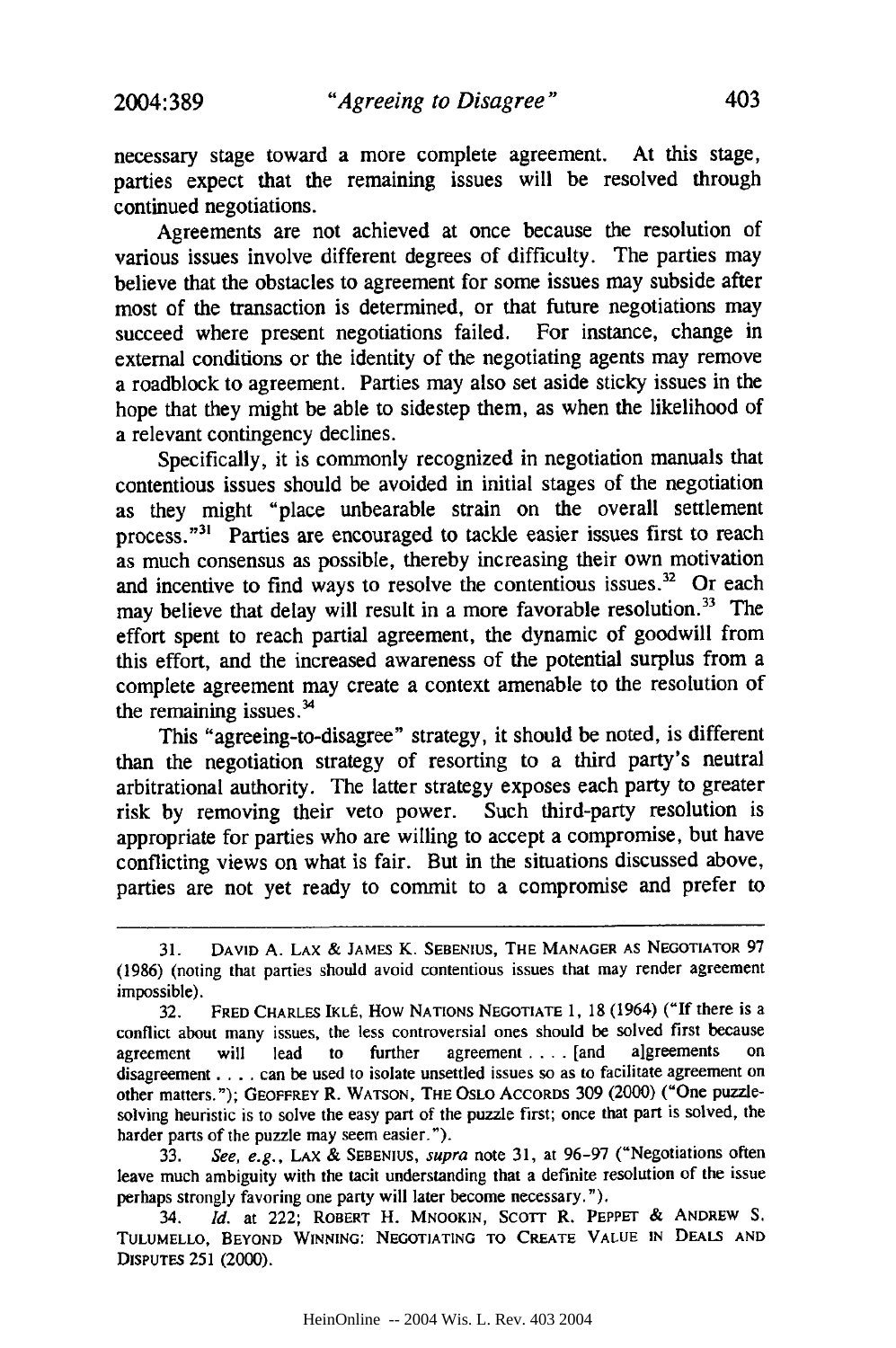maintain their veto power over a nonconsensual resolution. If anything, "agreeing to disagree" is similar to *nonbinding* mediation agreements. In such situations, parties believe that a procedure of incremental commitments would increase their chances of success.

In any event, when parties leave their agreement deliberately incomplete, they are making a commitment to be bound to the agreed upon terms, conditional on the remaining terms being resolved in a manner satisfactory to them. While this is *not* a commitment to the fullblown contract that was not yet finalized, it is a commitment to the relationship and to refrain from unilateral departure.<sup>35</sup> A complete freedom to walk away would conflict with the subtle dynamics of the negotiation and indicate that even resolved issues can be unilaterally reopened, thus diminishing the value of initial understandings. Since this value generates further agreement, a norm of unrestricted freedom to retract would be detrimental to the successful resolution of a negotiation.

For example, in the context of negotiations between states a bargaining norm of no-retraction-from-preliminary-understandings is recognized. When a negotiating party manifests its position, it is considered improper to "revert to a harder position from a more conciliatory one."<sup>36</sup> Treaties are negotiated article-by-article and

[w]hile it is understood that the parties are not bound by their acceptance to individual articles in the way they are bound by the conclusion of a final agreement, each party expects that its opponent will generally preserve agreed parts as the building blocks for the overall agreement. The very fact that the parties laboriously negotiate with each other to settle their issues point by point constitutes an implied promise that yesterday's work will not be destroyed tomorrow by reopening these partial agreements.<sup>37</sup>

In fact, international negotiators do not share private law's legalistic view that agreements to agree are not enforceable. In treaty law, "there

<sup>35.</sup> LAX & SEBENIUS, supra note 31, at 279-80 (emphasizing the informal sanctions of breaking contingent agreements); Roy J. LEWICKI **ET** AL., NEGOTIATION: READINGS, EXERCISES, **AND** CASES 100 (2d ed. 1993) (advocating that negotiators strategically make only tentative commitments until an entire agreement is reached).

<sup>36.</sup> IKLÉ, *supra* note 32, at 22-23.

<sup>37.</sup> *Id.* at 99. This argument does not conflict with the common practice of "issue trading," whereby concessions already made can be traded away to win agreement over a stalemated issue. In fact, the only reason that a party might have the power to *trade* away a concession is the informal recognition by the other party that this concession is otherwise not freely retractable. *See* G. RICHARD SHELL, BARGAINING FOR ADVANTAGE 170(1999).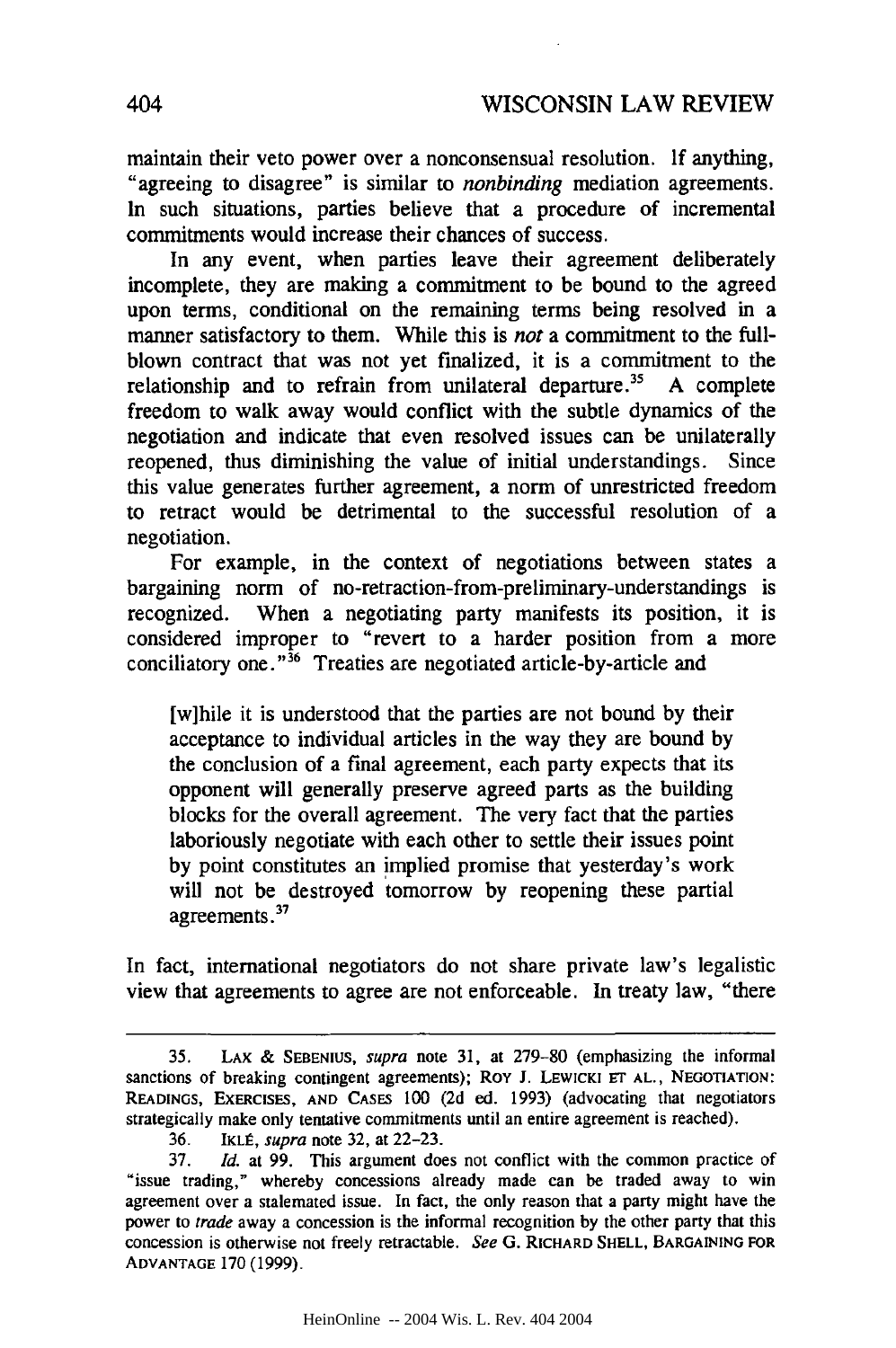is little doubt that parties can enter in legally binding 'agreements to agree." $^{98}$ 

#### 3. **THE** BENEFITS OF **GRADUAL COMMITMENT**

The argument thus far suggests that agreements to disagree are both logically possible and are regularly used to embody a mild form of commitment in practice, but it has yet to explore the reasons why such intermediate forms of commitment should *not* be freely retractable under the law. Shouldn't parties be free to walk away anytime prior to full agreement without suffering legal consequences? In thinking about what negotiating parties gain from constraining their mutual ability to walk away before full agreement is reached, there are various sources of value that might be recognized. One type of benefit has to do with psychological and cognitive effects that are associated with a gradual compromise. Concessions that may be hard to make if framed as a lumpy, measurable departure from the ideal terms may be easier to digest in small portions.<sup>39</sup> Here, the value of entering into partial commitments in the intermediate stage is the fragmentation of the otherwise hard to swallow large commitment. (Is this not the major reason why premarital commitments grow gradually as a common feature preceding the full-blown marriage?) Thus, if parties were free to walk away anytime prior to a full formal agreement, these partial understandings would amount to naught, and the potential for a gradual progression of the commitment would be forfeited.

Another benefit arising from the existence of a precontractual commitment has to do with the integrity of the negotiation process. It is increasingly recognized by legal writers that when the risk of parties walking away is diminished, the ritual of contract negotiation is taken more seriously. Greater trust emerges when parties enter the bargaining when they are ready to do business and refrain from making misleading gestures. $40$  Put differently, the signal that an entrance into negotiations transmits with respect to the propensity of a party to work towards a deal is more powerful the greater is the sanction for walking away.<sup>41</sup>

<sup>38.</sup> **WATSON,** supra note 32, at 65.

**<sup>39.</sup>** See, *e.g.,* ROBERT **C. CIALDINI, INFLUENCE: SCIENCE AND** PRACTICE 15 (2d ed. 1988) ("The trick is to bring up the options independently of one another so that each small price will seem petty when compared to the already-determined much larger price. ").

<sup>40.</sup> *See, e.g.,* Hoffman v. Red Owl Stores, 26 Wis. 2d 683, 687-88, 696-97, **699,** 133 N.W.2d 267, 269, 274-75 (1965); Farnsworth, *Precontractual Liability, supra* note 18, at 220.

<sup>41.</sup> This "signaling" effect is recognized in the international negotiations literature. *See, e.g.,* Lloyd Jensen, *Soviet-American Behavior in Disarmament Negotiations, in* **THE 50% SOLUTION:** How **TO** BARGAIN **SUCCESSFULLY WITH HIJACKERS,**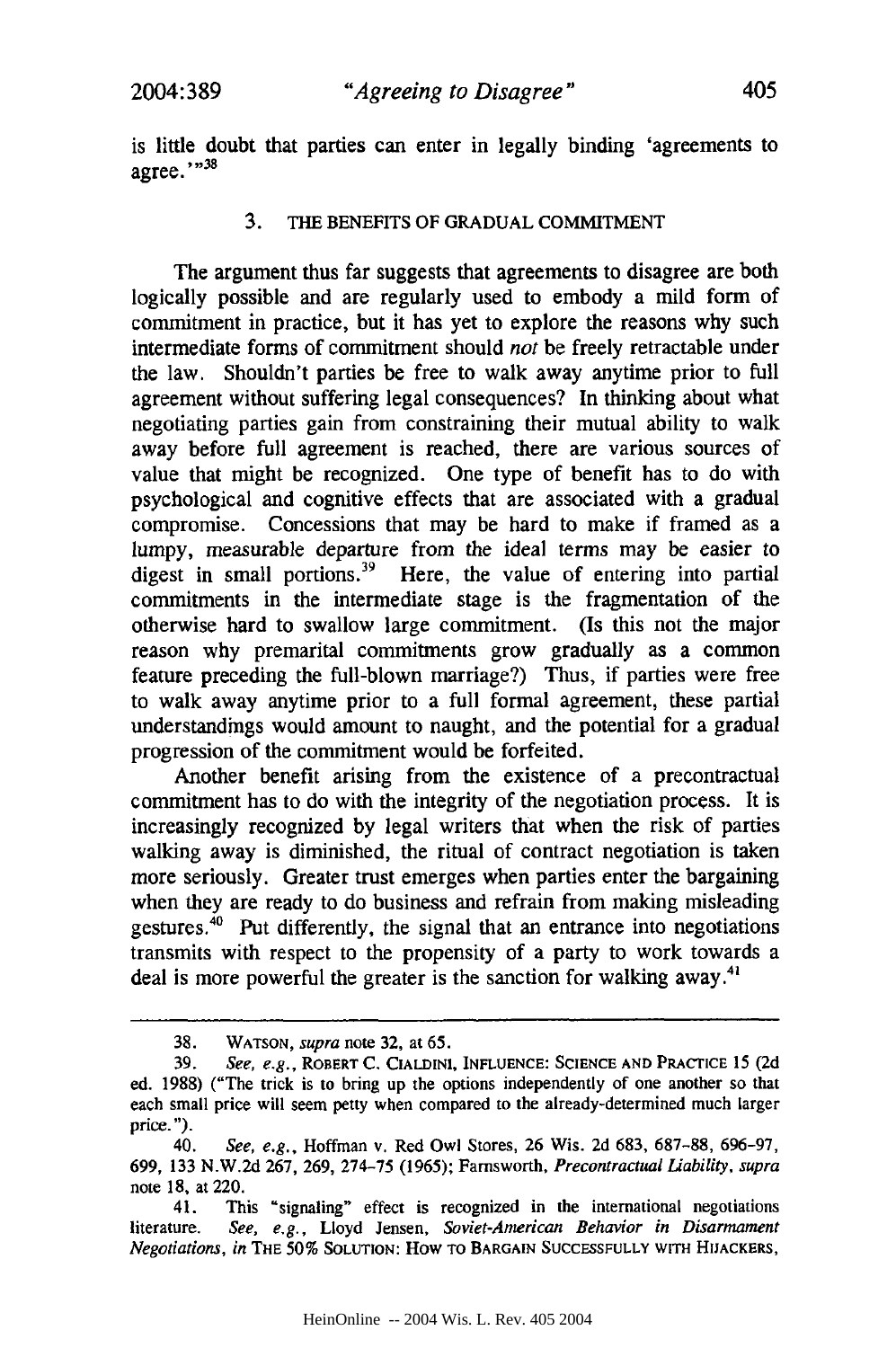Why is some form of interim commitment useful for the parties? We might worry that the opposite is true, that any form of precontractual commitment-any limitation of the *freedom from contract-might* cause parties to think twice before entering negotiations. Such precontractual commitments, if backed up by legal liability, might chill incentives to bargain and reduce the incidence of surplus-creating negotiations.<sup>42</sup>

One explanation for the value-enhancing effect of precontractual liability focuses on the incentives to invest in the relationship.<sup>43</sup> In the same manner that contractual liability is instrumental in promoting reliance on the contractual promise, precontractual liability can be instrumental in promoting reliance on the partial, precontractual commitment. Such precontractual reliance on negotiations can take many forms. It may involve the forgoing of opportunities to negotiate with other partners, $44$  loss of job offers and promotions, $45$  training and investment in relationship-specific assets,<sup>46</sup> aequisition or sharing of information,<sup>47</sup> investment in the real estate by a potential tenant,<sup>48</sup> and many more. These are costly activities that parties undertake in order to increase the size of the "pie" that any agreement would subsequently divide.

In the absence of some kind of commitment, parties will apply greater caution and expend less in precontractual reliance, in fear that such investment might be wasted if the other party walks away, or that

STRIKERS, **BOSSES,** OIL **MAGNATES,** ARABS, RUSSIANS, **AND** OTHER WORTH **OPPONENTS IN** THIS MODERN WORLD 289 **(1.** William Zartman ed., 1976).

42. *See* 1 E. ALLAN FARNSWORTH, FARNSWORTH ON CONTRACTS § 3.64, at 384 (3d ed. 2004) (describing "an undesirable chilling effect" discouraging parties from entering negotiations); Jason Scott Johnston, *Communication and Courtship: Cheap Talk Economics and the Law of Contract Formation,* 85 VA. L. REV. 385, 416-17, 445-46 (1999) (arguing that liability for pretrade representations in the event of negotiation breakdown would "cause the market to shrink" and force parties to utilize more cautious bargaining strategies, thus wasting opportunities for efficient trade).

43. Several scholars have argued that liability can enhance precontractual reliance. Richard Craswell, *Offer, Acceptance, and Efficient Reliance,* 48 **STAN.** L. REV. 481, **482-83 (1996);** Avery Katz, *When Should an Offer Stick? The Economics of Promissory Estoppel in Preliminary Negotiations,* 105 YALE L.J. 1249, 1308-09 (1996). For a formal analysis of the particular rules of liability that can induce efficient reliance, see generally Lucian A. Bebchuk & Omri Ben-Shahar, *Precontractual Reliance,* 30 J. LEGAL **STUD.** 423 (2001).

- 44. *Tribune* Co., 670 F. Supp. at 498-99.
- 45. Grouse v. Group Health Plan, Inc., 306 N.W.2d. 114, 115 (Minn. 1981).
- 46. *Hoffman,* 26 Wis. 2d at 696-97, 133 N.W.2d at 274-75.

47. Venture Assoc. Corp. v. Zenith Data Sys., 96 F.3d 275, 278 (7th Cir. 1996) ("[Complex negotiations] often [are] costly and time-consuming. The parties may want assurance that their investments in time and money and effort will not be wiped out by the other party's footdragging or change of heart or taking advantage of a vulnerable position created by the negotiation. ").

48. Hammond v. Ringstad, 10 Alaska 543, 544 (D. Alaska 1945).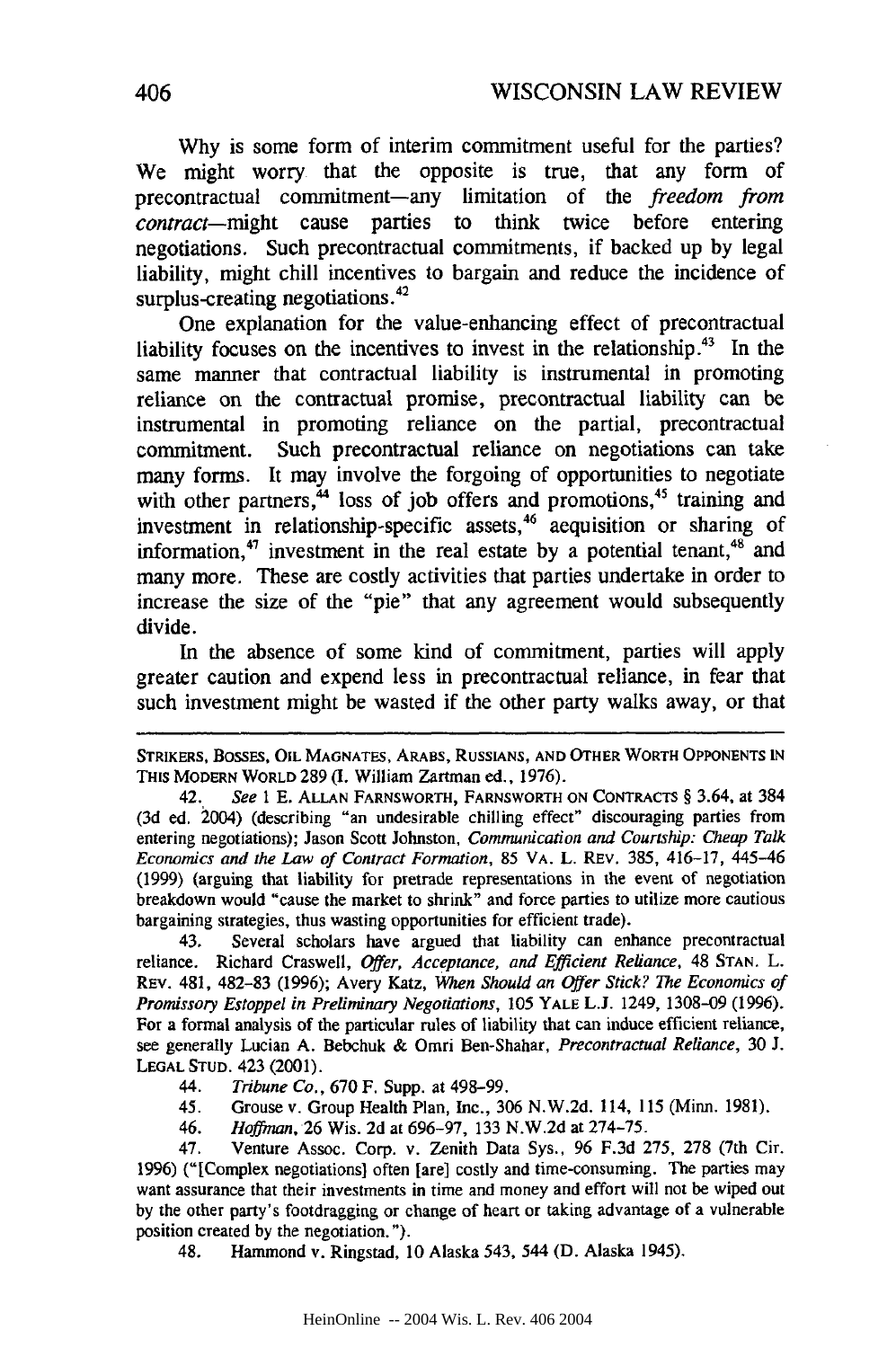reliance will make them vulnerable to hold-up by the other party. The benefits a party can enjoy from any reliance investment are diminished by the chance that the deal will fall through or by the ability of the other party to expropriate some of the surplus created by the investment. Indeed, this is one reason why parties who enter complex and costly negotiations are careful to first agree on some precontractual arrangements for cost reimbursement in the event that negotiations fail.<sup>49</sup>

Accordingly, parties enter into partial agreements and agreements to agree in the hope that they will have some binding force to provide some measure of security and encourage each other to keep investing in the success of the relationship. Because it is costly to invest in negotiations, each party must sacrifice some freedom to walk away in order to encourage the other party to negotiate. The precontractual commitment enables a party to commit to a specific *partner* and a specific negotiation protocol without committing to specific *terms.* In the presence of such a commitment, the risk each party faces of her counterpart's unilateral abandonment of the relationship is diminished. Greater relationship-specific investment emerges with this added confidence, and with greater investment a profitable full-blown contract is more likely to arise.

Another way to think about the value of a partially binding agreement to agree is to recognize the "self-fulfilling prophecy" that it embodies: when parties are faced with issues that are difficult to resolve, the memorialization of the resolved issues and an agreement to agree over the unresolved issues-if coupled with some liability for breakdown-helps the parties resolve the remaining issues. The notion that an agreement to agree is a "contradiction in terms"<sup>50</sup> and that a contract to make a contract is conceptually impossible overlooks this self-fulfilling effect. A contract to make a contract, if it is associated with some liability, can make the subsequent contract more likely. Part III will explore an intermediate liability regime that creates this gradual commitment effect.

#### *B. The Inadequacy of Standard Gap Fillers*

Having argued that contractual gaps can arise from the transactors' deliberate choice to phase the agreement process, the next step of the

<sup>49.</sup> *See, e.g.,* Ronald J. Mann, *Contracts-Only with Consent,* **152 U.** PA. L. REV. 1873 (2004) (surveying a variety of self-imposed precontractual liability schemes); Russell J. Weintraub, *A Survey of Contract Practice and Policy,* 1992 Wis. L. REV. 1, 27 (showing that most firms make irrevocable offers).

<sup>50.</sup> Shepard v. Carpenter, 55 N.W. 906, **906** (Minn. 1893) (finding that "an agreement that they will in the future make such contract as they may then agree upon amounts to nothing"); Ridgway v. Wharton, 6 Eng. Rep. 237, 268 (1857); *see also I* CORBIN, *supra* note 14, § 2.8, at 134.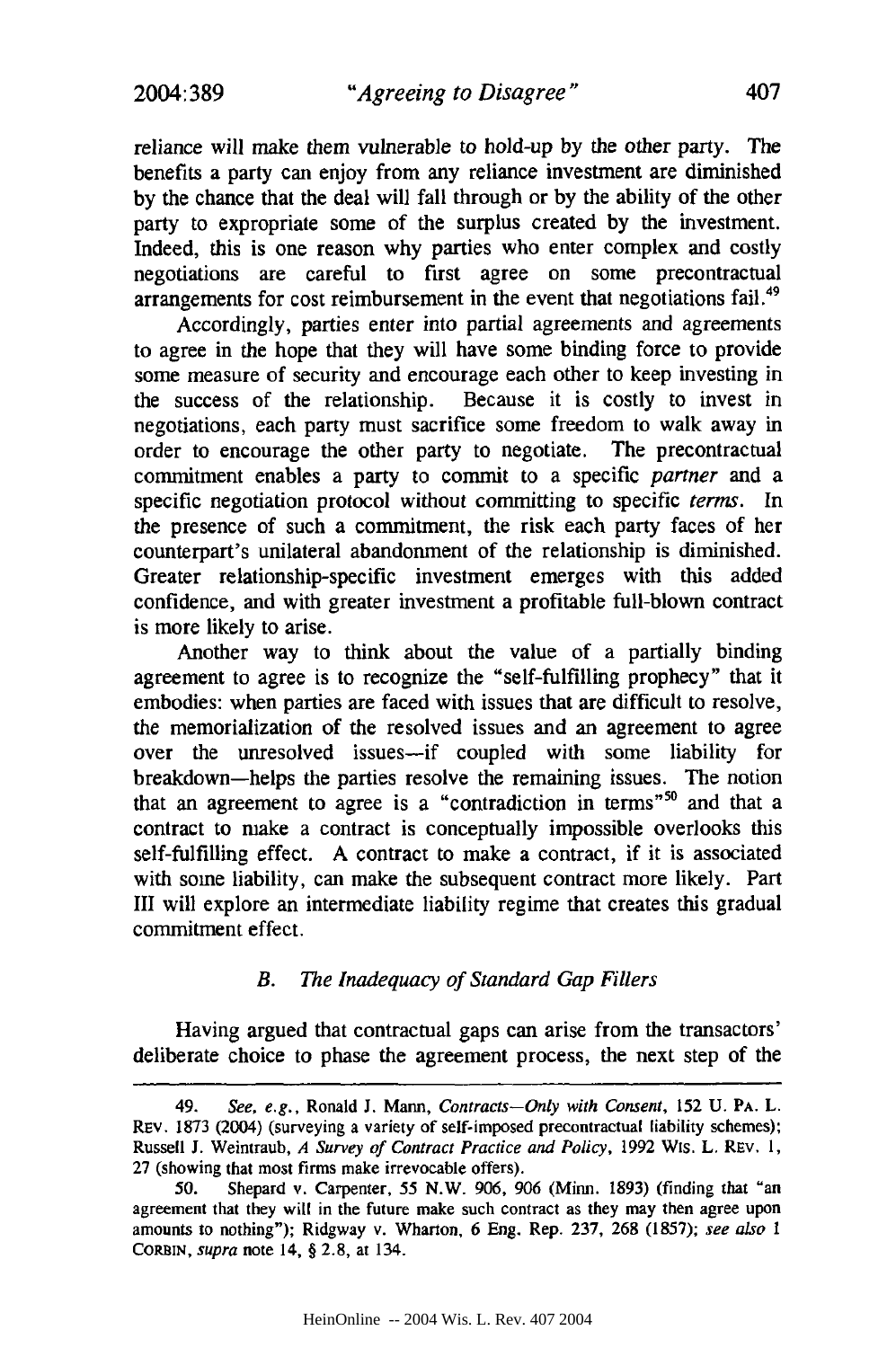argument is to demonstrate that standard approaches to gap filling are ill-equipped to address the needs and concerns that give rise to such deliberate gaps. Standard gap-filling techniques provide a single definitive provision that the parties are assumed to anticipate. When the parties take into account the legally supplied default term, they cannot effectively leave portions of their deal unresolved for future negotiation and agreement. Whether it is the express agreement or the background default rules that define the totality of obligations, there is a fully determined set of legal obligations. No further stipulation of terms by the parties is required. $51$ 

For example, if an explicit agreement over price is absent but the law supplements the contract with a definitive term, either the reasonable majoritarian price or a contra-proferentem (penalty) price provision, then the parties would recognize this default provision and consider the deal to be obligationally complete.<sup>52</sup> Contracting in the shadow of this definitive default term is equivalent to explicitly drafting this term into the contract. Any desire that the parties might have had to reach a binding commitment and to leave the price term open for future voluntary resolution would be frustrated by a court-imposed compromise.

Put differently, once it is recognized that the gap in the agreement is due neither to drafting costs nor to one-sided superior information, there is no prima facie reason to expect that either a mimicking or a penalty-default provision would be desirable. Often, parties endure long and costly negotiations before deciding to leave a term open. In these cases, parties search for ways to explicitly state the incompleteness of their agreement, which is probably more costly to draft than a definitive reasonable provision. That is, the saving of drafting costs-the rationale of the mimic-the-parties'-will theory-cannot explain the gap. Similarly, the failure of the parties to agree on a term is not necessarily due to one party's superior information. True, nonagreement may arise as a result of each party safely hiding his or her private information or reservation value. However, this is not the type of one-sided information that the law is necessarily interested in forcing out of the parties by means of a penalty default. In these deliberate incompleteness

<sup>51.</sup> The law recognizes interim forms of agreement, under which the obligations are not fully determined but the parties are required to negotiate them in good faith. See Tribune Co., 670 F. Supp at 498. Here, however, the incomplete agreement is wholly unenforceable. A breach of the good-faith duty usually does not give rise to contract damages.

<sup>52.</sup> True, the parties would have to be able to anticipate what price the court would supplement, but their ability to do so is the foundation of standard default rule theories. Without it, parties cannot be assumed to opt out of non-mimicking defaults and cannot be incentivized to reveal private information in opting out of penalty defaults.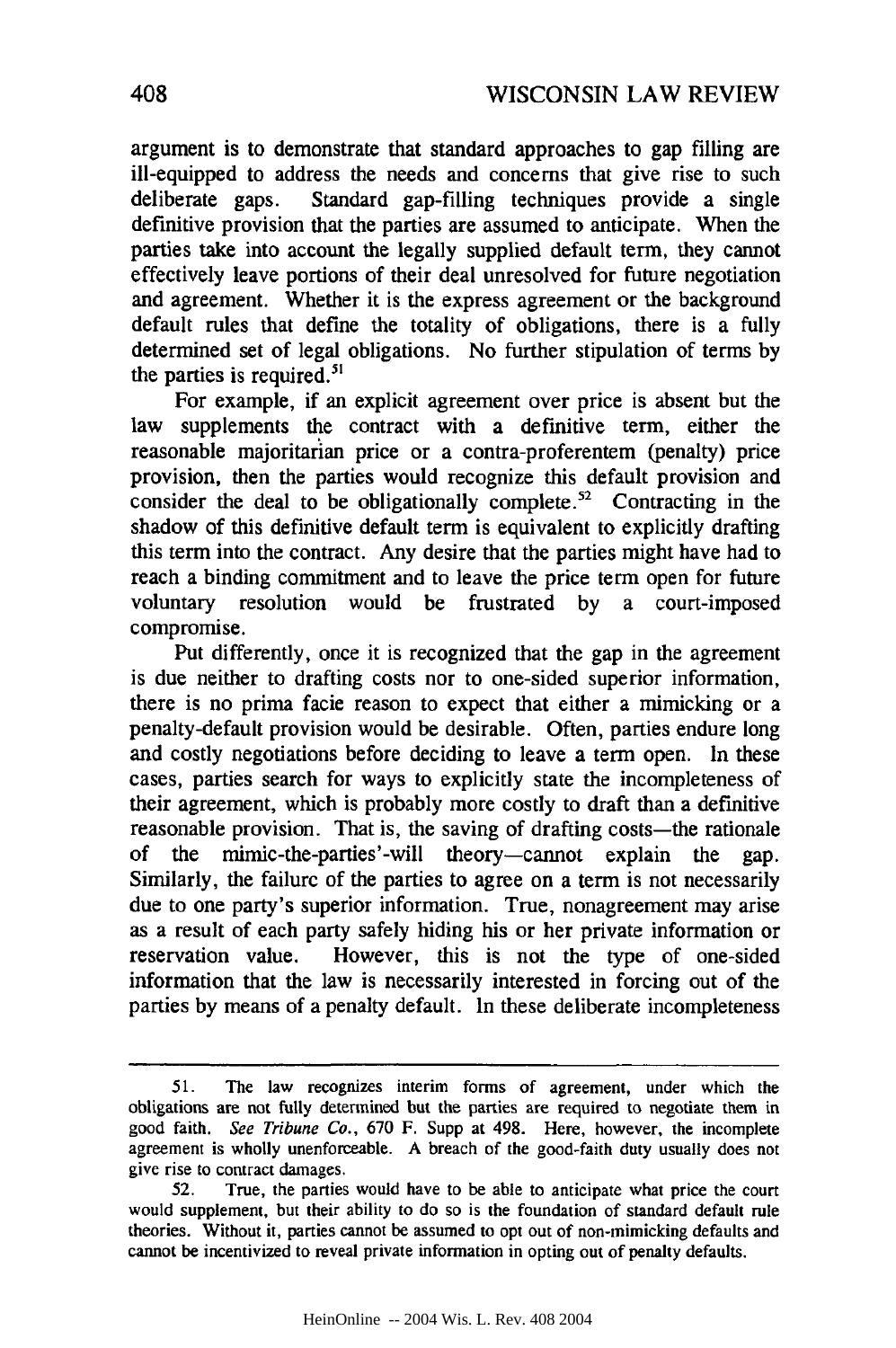cases, the underlying justifications for standard gap-filling techniques are not valid.

### *C. The Inadequacy of the No-Enforcement Approach*

When a contract is recognized to be deliberately incomplete, it is usually thought that the correct legal response is to refrain altogether from filling the gap due to absence of assent. After all, each party had a different term in mind, and they manifested a preference to have an incomplete set of obligations and to postpone further agreement until a later date. Contract enforcement requires an objectively manifested meeting of the minds and here we have an indication of the opposite, of an absence of consent.

The problem with this no-supplementation regime is that it implies nonenforcement of the entire (albeit partial) agreement reached by the parties.<sup>53</sup> If the court does not supply a definitive term, then it is impossible to determine the plaintiff's expectation interest, and thus the remaining solution is to deem the contract too indefinite to be enforced. If the parties left the price intentionally undetermined, then a policy *not* to supply a price term renders the whole deal unenforceable.<sup>54</sup> But such nonenforceability implies that the parties can freely walk away from the agreed-upon terms, and later reenter negotiations to revise these terms. In that case, nonenforceability of the precontractual agreement frustrates the ability of the parties to "rule out" terms.

One way to defend the no-supplementation approach is to recognize that parties often prefer their agreement to be governed by norms other than legal sanctions. This account has been developed recently by Robert Scott, who notes that indefiniteness is often a deliberate drafting choice of the parties, who "appear to prefer the indefinite agreement they concluded to the more explicit and verifiable alternative that they ignored."<sup>55</sup> Deliberate gaps make room for subsequent informal agreement, which in turn is driven by reciprocal fairness. Agreements to agree, under this view, should be unenforceable in order to enable the parties to utilize informal methods of self-enforcement such as reciprocity.

While Scott's explanation for the existence of indefinite agreements and of agreements to agree is different than the one offered in this

<sup>53.</sup> See Drees Farming Ass'n v. Thompson, 246 N.W.2d 883, 886 (N.D. 1976) (finding that nonsupplementation of an option of renewal under "terms to be negotiated" would make the option meaningless); 1 FARNSWORTH **ON** CONTRACTS, supra note 42, § 3.8a, at 213-14.

<sup>54.</sup> See, e.g., Joseph Martin, Jr., Delicatessen, Inc. v. Schumacher, 417 N.E.2d 541, 544 (N.Y. 1981); **1** CORBIN, supra note 15, § 4.1, at 532.

<sup>55.</sup> Scott, supra *note* 13, at 1657.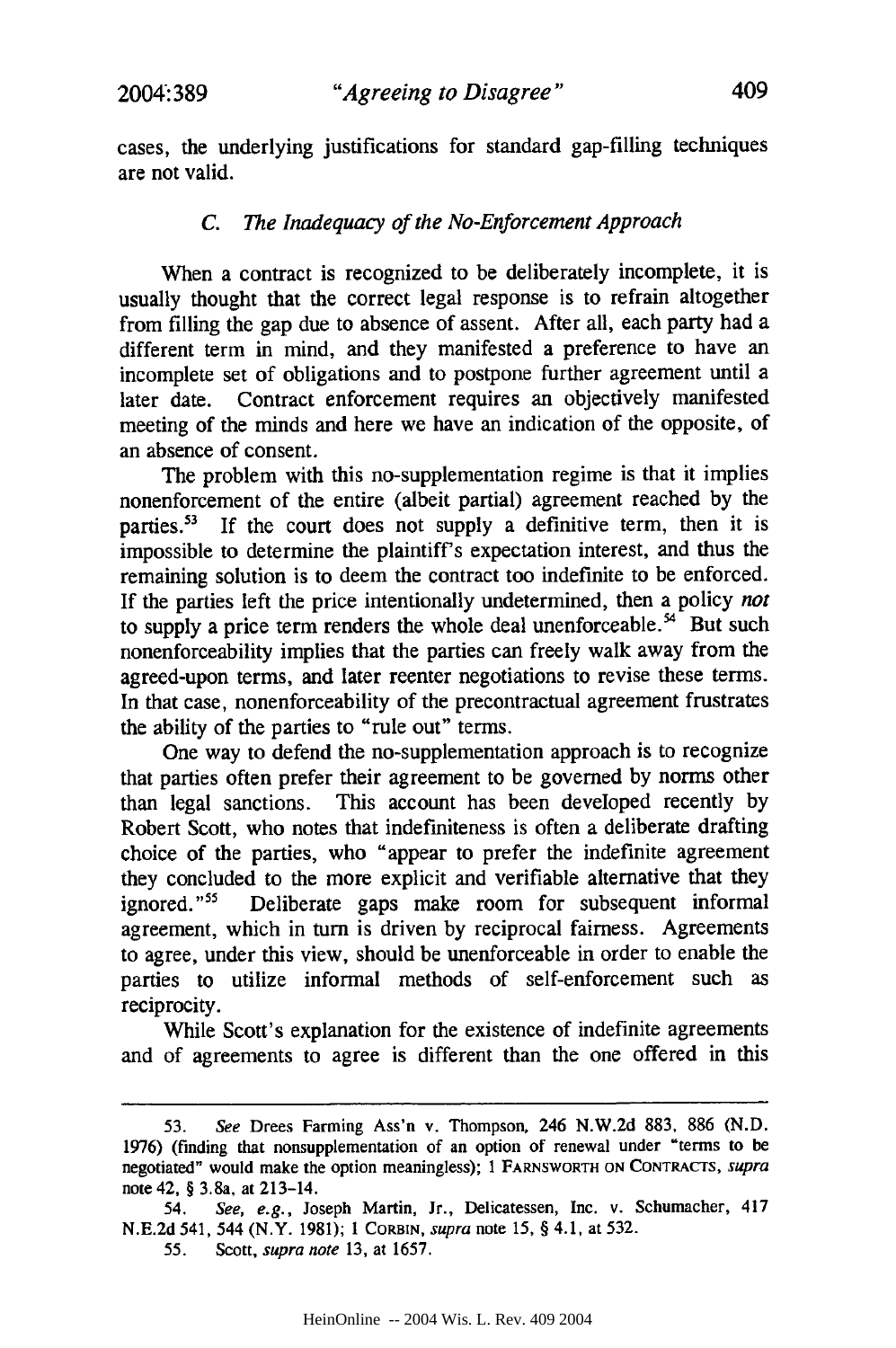Article, it shares the fundamental observation of the existence of deliberately incomplete agreements. Scott also observes that one of the strategies available to parties negotiating an agreement is to leave some terms unresolved in the expectation that their resolution will become possible in the future course of their relationship, and in the expectation that the law will not fill the gaps with a mid-range compromise. But while Scott argues that there should be no legal sanction on a party who retracts from such an agreement, to leave room for informal negotiations, the account developed in this Article focuses on settings in which such informal negotiations failed.

Moreover, the premise that parties may not want the court to interfere with the resolution of the remaining issues does not imply that the parties also consider the formally drafted portions of the agreement nonbinding. Why else did they draft them into "legal" language? While the agreement is incomplete, it does contain some elements of consent that the parties did draft into a formal format. Making the agreement wholly unenforceable, even in those cases where norms of reciprocity failed to provide a resolution, and allowing the parties to walk away freely, would frustrate this accomplishment. It would undermine the more subtle notions of commitment that emerge in the wake of partial agreements. If the law were to enforce only the memorialized parts of the agreement and not intervene in the unresolved parts, then the commitment can be maintained and extralegal norms of reciprocity could continue to regulate the missing terms.

It might seem that, presented with a deliberately incomplete contract, the court's adjudicative choices include either aggressive supplementation of terms with a definitive default provision or nonenforcement of the contract entirely. The court is faced with an allor-nothing choice, and can either supplement the gaps and enforce the deal as if it were complete ("all"), or consider it a preliminary, nonbinding deal ("nothing"). In particular, this dichotomy suggests that the court cannot apply a partial enforcement approach, and enforce only the agreed upon terms.

In the next Part, I will argue that this all-or-nothing feature, although it fairly describes many areas of the law, is not optimal and not necessary. When the parties affirmatively choose to leave a matter open for further negotiation and yet manifest an intent to be bound to the resolved issues, a legal regime different than the current all-or-nothing regime is called for. In these situations, an intermediate regime that supplements and enforces such deliberately incomplete deals without writing the missing elements of the contract over for the parties is preferable and, indeed, available.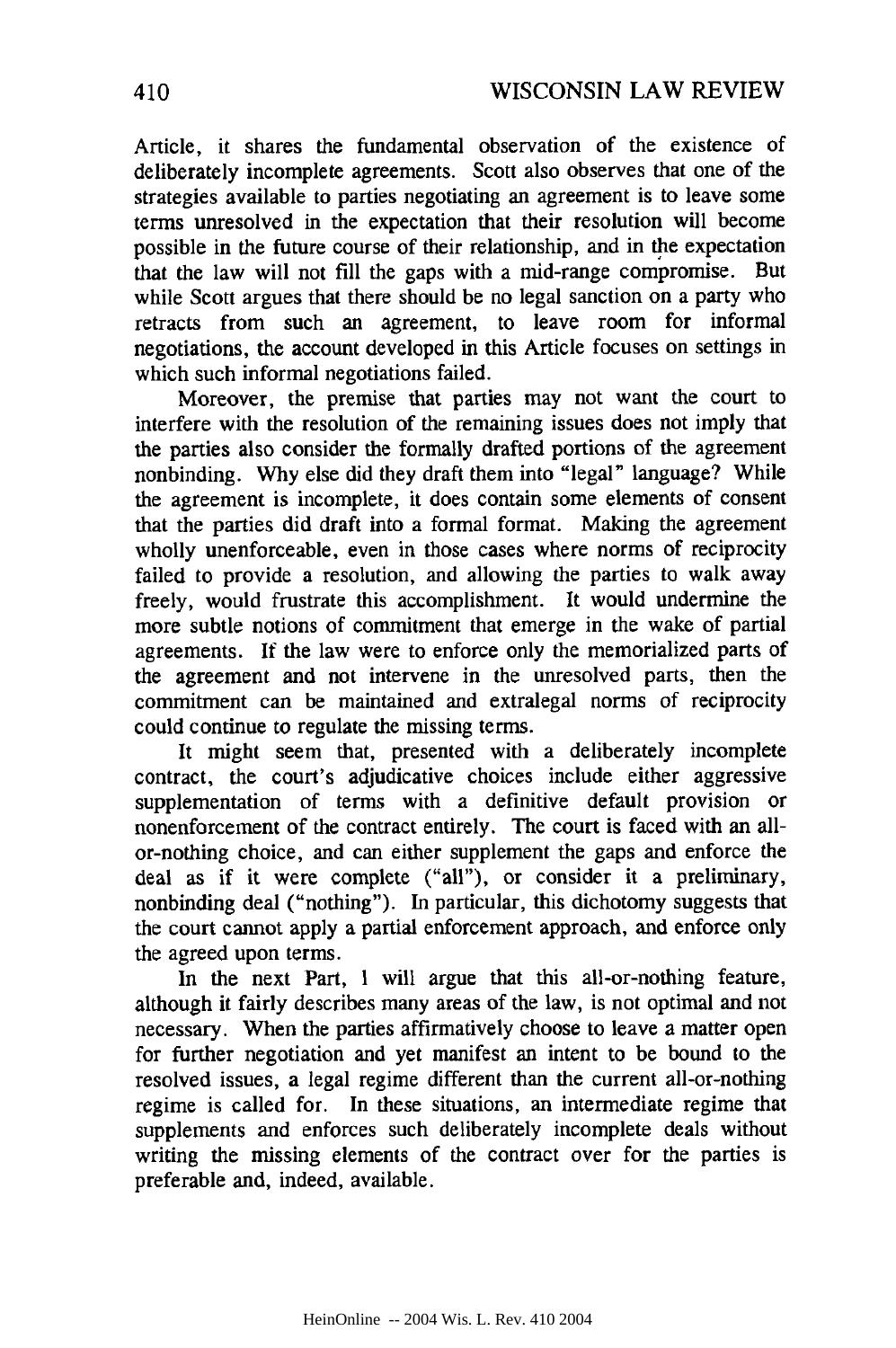# 411

# III. PRO-DEFENDANT GAP FILLERS

# *A. Decoupling the Default Rule*

Consider a situation in which parties negotiate a contested issue (say, a contingent price), with each insisting on a term that is favorable to her. If the parties deadlock over this issue, yet proceed to draft an agreement on the remaining issues, then each party can be deemed to manifest consent to a complete contract that contains the agreed upon terms and the term she demanded concerning the stalemated issue. That is, assent by a party to the incomplete agreement that contains a "to-beagreed-upon" gap eliminates any reasonable grounds she might have to reject the complete agreement when supplemented by the term she has been openly seeking all along. This manifested consent is, of course, "constructive." There is actual assent only to the part of the deal that includes the expressly agreed-upon terms. But there is implied intent to be bound to the part of the deal that was contested, as long as it is resolved with the term that this party vied for.

In this situation where a contested issue is left deliberately open, each party can be seen as manifesting assent to a different deal. It is as if they drafted two contracts, identical in the components that contain all the agreed-upon issues, but different in the components that contain the contested issues. Each party wants to be bound to the contract that contains her favorable terms. Thus, if one of these hypothetical contracts were to be enforced against a party, it can only be the one to which she assented, the one containing her favorable terms.

This interpretation of the deliberately incomplete agreement is consistent with the parties' choice to address their differences by entering into a partial understanding, rather than remaining silent or walking away. If the parties recognize their deadlock and nevertheless draft a partial agreement, they are indicating that some assent has been obtained. They are also indicating, however, that each is seeking different content to fill the remaining gap. Accordingly, the only way to give efficacy to their intent is to decouple the remaining gap from the agreed-upon terms.

How could that be done? Of course, neither party can enforce a contract containing her own favorable terms, terms to which the other party never surrendered. Instead, the power that each party would have is to enforce upon her opponent a deal that, with respect to the contested issues, includes the *opponent's* favored terms. A party can, of course, choose not exercise this option, in which case-if the other party does not exercise her own option-the "no contract" outcome remains. If the incomplete contract is supplemented in such a manner, the enforcedagainst party, being granted the terms she either agreed to or unilaterally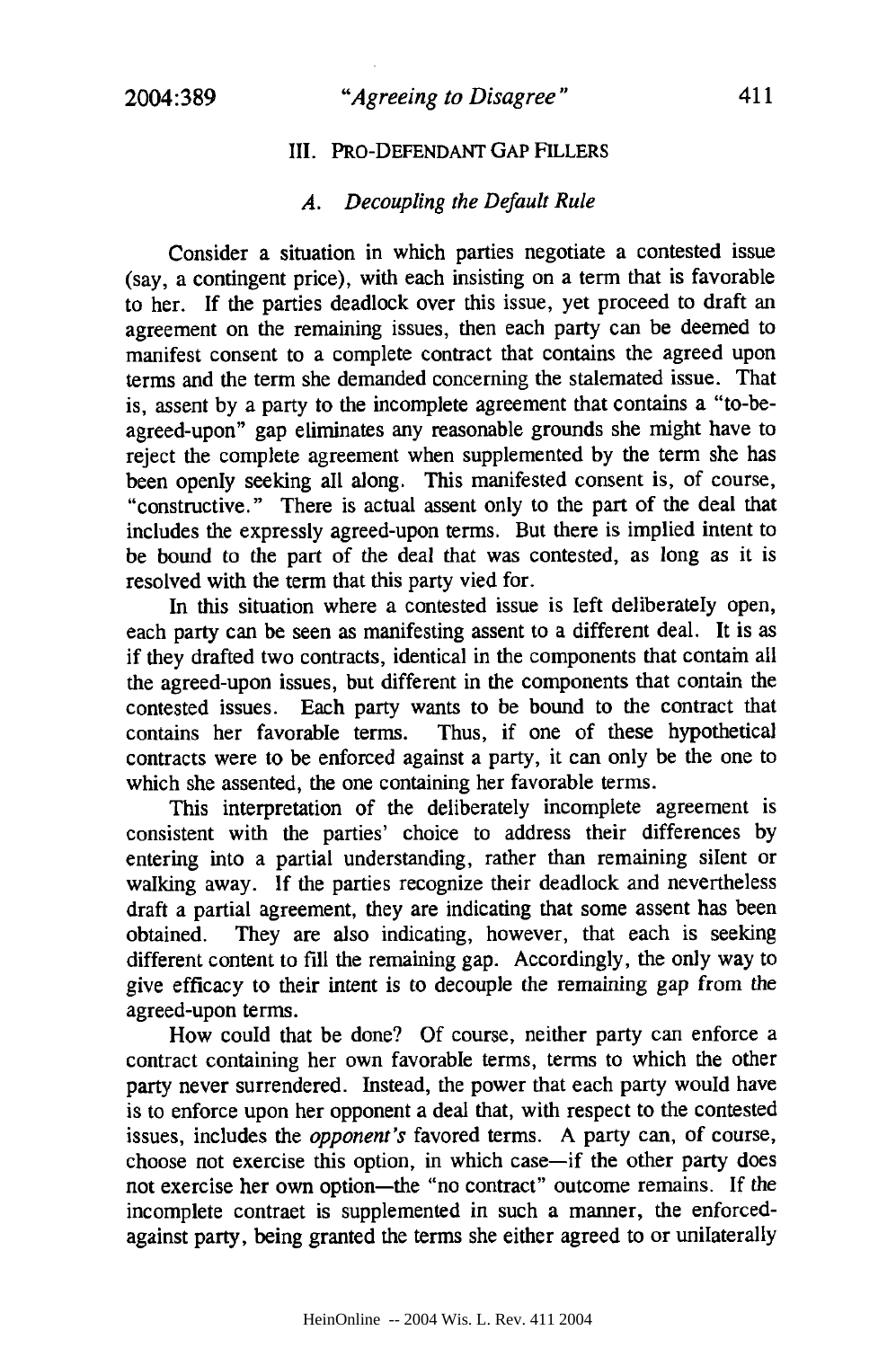sought, cannot legitimately claim that she never intended to be bound to it. Isn't this the deal she pursued all along? Liability here is grounded not on what a party affirmatively or hypothetically assents to, but rather on a reasonable restriction over what a party may reject.<sup>56</sup>

This gap-filling approach transforms the incomplete contract into a set of *two* complete contracts. Essentially, the gap filler is "decoupled": it is equal to the term favored by the party against whom enforcement is sought. For example, if the seller demanded no less than \$1000 and the buyer was willing to pay no more than \$800, and if every other term of the transaction was agreed upon, then the seller can enforce a deal supplemented by the buyer's price of \$800 and the buyer can enforce a deal supplemented by the seller's price of \$1000. Hence, each party receives an *option* to enforce a deal containing the term the other requested. The precontractual agreement is transformed into a "double option. **"5'**

Thus, unlike standard gap-filling approaches that trace a single definitive term to best supplement the deal and apply this term regardless of the identity of the party seeking enforcement, this approach provides a *pair* of gap fillers. The majoritarian mimicking approach to gap filling would supplement the missing price term in the example above with one that is "reasonable," generally somewhere between \$800 and \$1000. Such a term, however, forces a compromise on the parties to which they did not assent, and perhaps affirmatively rejected. But under the pro-defendant gap-filling approach, the plaintiff asks the court to fill the gap with the defendant's terms, leaving no possibility that an undesired contract is being imposed upon either of the parties.

Note that filling the gap in a manner favorable to the defendant does not force the plaintiff to transact under terms to which she does not assent. The pro-defendant terms are enforced only if the plaintiff prefers such a deal to the no-contract alternative. Essentially, the question is not whether a party will want to enforce a contract supplemented with the other party's terms (she often may not), but whether the other party should be entitled to reject such favorable deal.

<sup>56.</sup> For the moral basis of this principle of obligation, resting on the nonrejectability of an individual's own representations, see generally T.M. Scanlon, *Contractualism and Utilitarianism, in* **UTILITARIANISM AND** BEYOND 103, 117 (Amartya Sen & Bernard Williams eds., 1982).

<sup>57.</sup> *See I* **DANIEL** FRIEDMAN & NILI **COHEN,** CONTRACTS 289 (in Hebrew) (mentioning the technique of double option and arguing that "a substitute to no supplementation can be found in the willingness of the plaintiff to acquiesce to the other party's maximal demand with respect to the missing element.").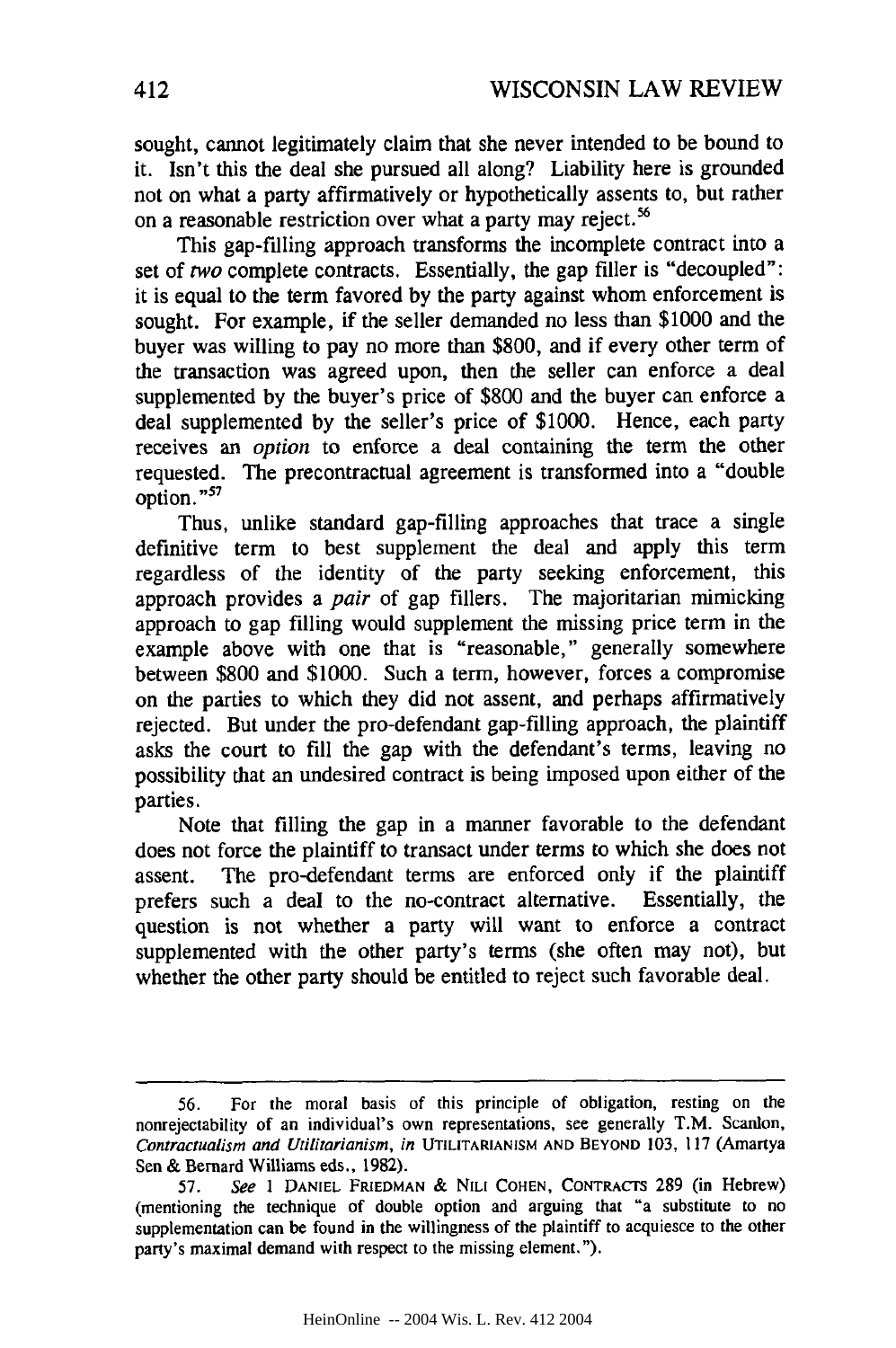# *"Agreeing to Disagree"*

# *B. "Most Favorable" to the Defendant*

In choosing as a default the term that is favorable to the enforcedagainst party, the example above identified this term by reference to the party's express proposal. It was assumed that the parties exchanged explicit communications, each stating her favored term, and failed to strike a compromise. To complete the deal, each party was given an option to incorporate the term proposed by the other. In that example, the content of the gap filler-the term that is known to be desired by the enforced-against party--was not hypothetical, but rather evidenced by reference to her own affirmative representations.

In general, however, parties may leave a contract deliberately incomplete without first going through the motions of making explicit proposals and without marking their respective favorable terms. For example, the parties to a lease contract may agree on a renewal period, but leave the renewal price indefinite, "to be agreed upon," in the expectation that it might be easier for them to reach assent at a later stage. In these situations, there is no affirmative statement by any party from which an inference can be drawn as to her favorable term. How would the decoupled gap filler operate in this more general setting?

Supplementing the deal with the term the enforced-against party proposed is a way to assure that the defendant is not subject to a transaction laden with terms that she did not will. When a party affirmatively proposes terms, it provides a strong basis to infer that the party assents to those terms. The task to identify nonrejectable terms is made straightforward. In the absence of an express proposal, a similar principle of assent can be satisfied if the gap is supplemented by terms that fulfill an equally powerful nonrejectability standard-terms that are most favorable (within the set of reasonable terms) to the defendant. While this party never expressly stated what these most favorable terms are, the court would have to imagine the most that this party reasonably hoped to gain when entering into the incomplete agreement and how this party hoped, ex ante, to resolve the missing provisions. Instead of using a majoritarian or an "average" term, the court would apply a biased term, favorable to the defendant. Thus, the only difference between situations in which the defendant made a proposal versus situations in which he did not is the difficulty of ascertaining what are the defendant's most favorable terms.

This generous pro-defendant supplementation guarantees that the deal to be enforced is no worse than what the defendant could have intended. It is the only deal to which it can confidently be said that the defendant manifested her constructive intent to be bound. What reasonable grounds would the enforced-against party have to reject such a favorable deal? Only opportunistic motives or a retraction from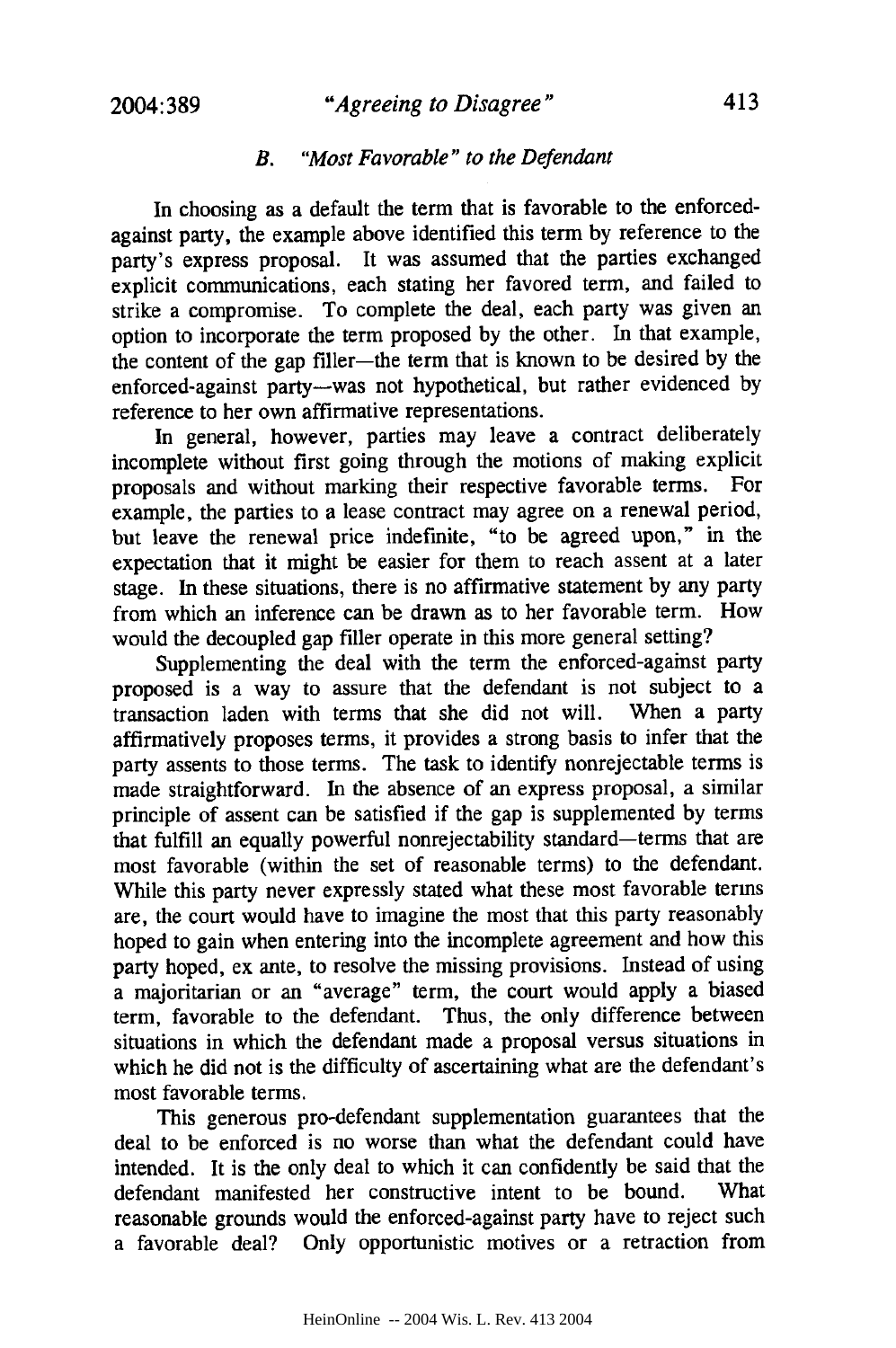previous manifested intent can underlie a refusal to transact under such favorable terms.

Surely, the notion of assent even to "most favorable" terms is a fiction. It is less of a fiction, however, than the notion of assent to mimicking defaults. Mimicking default rules—whether tailored or "onesize-fits-all"—are based on the premise that a mutual will of the parties exists. This premise is problematic in incomplete contracts, particularly ones in which the parties have reached a stalemate. As the court in *Walker v. Keith* conceded, "[i]t is pure fiction to say the court. **. .** is enforcing something the parties agreed to."<sup>58</sup> But the ideal of basing the obligation on the party's will can nevertheless be fulfilled by gap fillers that mimic the will of one party at a time-the terms this party favored.

Thus, in the presence of a deliberately incomplete contract, the mimic-the-parties'-will default metamorphoses into a decoupled set of mimic-one-party's-will terms, of which a single one is chosen according to the identity of the party seeking enforcement. Assent to this term is no more, and arguably less, fictitious than assent to standard gap fillers. There is every reason to presume that when parties leave terms to be agreed upon, they truly intend to permit enforcement of the deal on the terms most favorable to them, and that each has granted the other party an option to enforce the deal supplemented by such terms.

#### *C. Scope*

Pro-defendant gap fillers, whether derived from explicit proposals the defendant made or from the constructive exercise of inferring the defendant's most favorable terms, are likely to prescribe different gapfilling content than mimicking or reasonable terms. As emphasized throughout this Article, this technique is not a substitute for standard gap-filling standards, but rather should be viewed as complementary. Pro-defendant gap fillers are an appropriate solution to indefiniteness only when the gaps are left deliberately and the parties aim to resolve them through negotiations. Before turning to doctrinal illustrations of the proposed technique, two additional remarks concerning the conceptual reach of pro-defendant gap fillers are in order.

The first remark concerns the size of the gaps that the proposed technique can fill. Normally, when using standard majoritarian defaults, courts are wary not to "write the contract over" for the parties. That is, supplementation is conducted only when the gaps in the contract are not too wide. Otherwise the presumption of hypothetical assent becomes

**58. 382 S.W.2d 198, 203 (Ky.** Ct. **App.** 1964).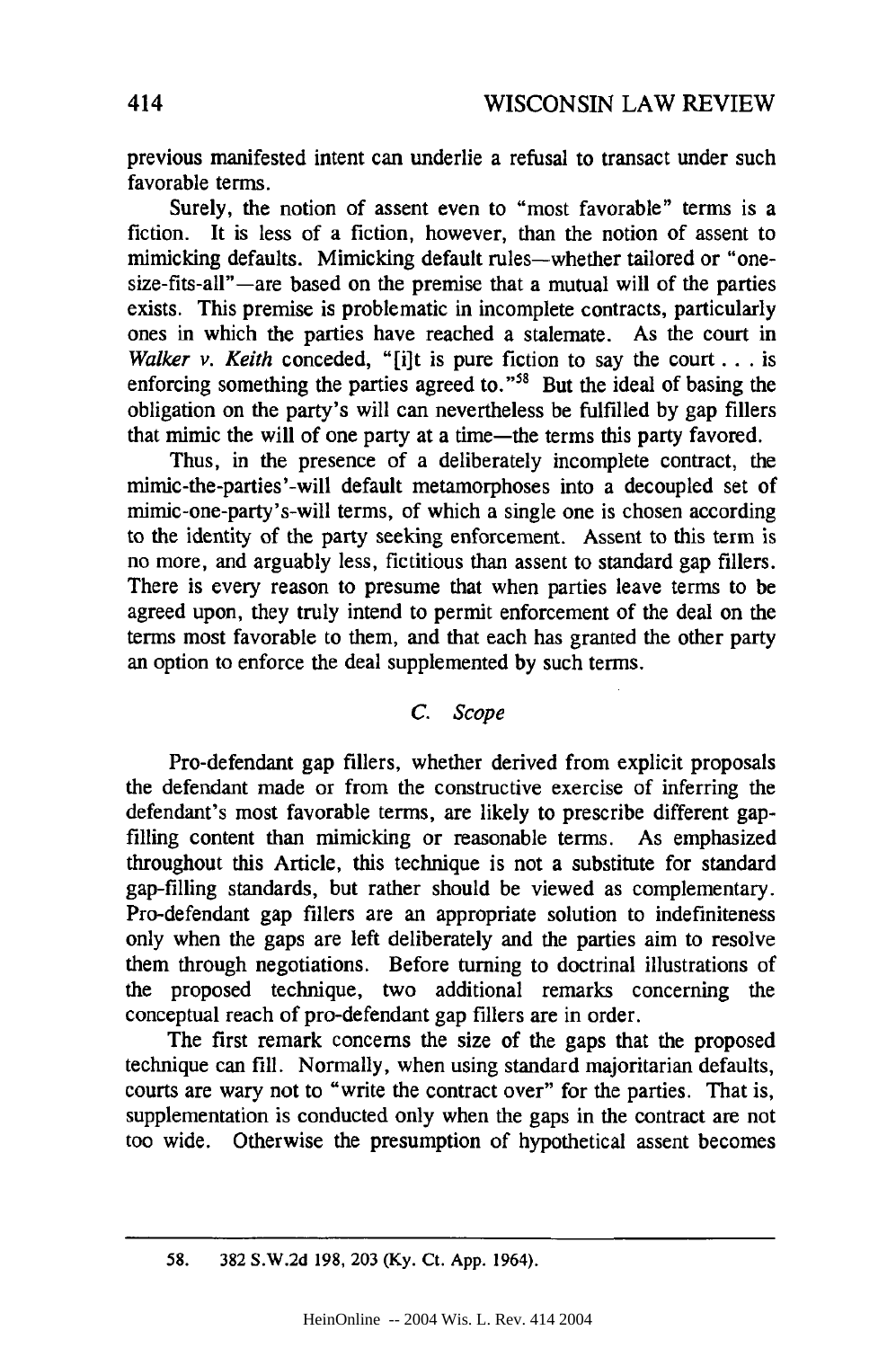*"Agreeing to Disagree"*

strained.<sup>59</sup> The same caution should apply to the application of the prodefendant default terms. True, when utilizing most favorable terms, the notion of hypothetical one-sided assent can plausibly be stretched. A party may be deemed to assent to terms most favorable to her even if the set of agreed upon terms is small or even nonexistent. However, absent a serious manifestation by this party that she intends to be bound to some transaction with *this* counterpart, it would be dangerous to give the other party an option to enforce a transaction, even one containing terms that are very favorable to the enforced-against party. Such an option would relinquish the freedom *from* contract and thus undermine the security of property rights and the autonomy embedded in the voluntariness of transfers. To avoid this result, gap filling under the proposed theory can be restricted to instances when the express assent by the enforced-against party is sufficiently substantial.

The second remark concerns the nature of assent to most favorable defaults. By its definition, the concept of "assent" in contract law embodies a tension between the true "factual" intent of the parties and legally binding contractual terms. The set of binding consensual terms does not always conform to what the parties truly intended, discussed, and agreed upon. Doctrines such as the parol evidence rule, the battle of the forms, and more generally the objective theory of assent, drive a wedge between consent-in-fact and its legal translation-mutual assent. As long as there are good conceptual and instrumental justifications for this wedge, it serves a useful purpose.<sup>60</sup> Accordingly, the notion of assent to most favorable default rules, to the extent that it is fictional, would have to be defended on these bases. The conceptual basis-the argument that most favorable default terms are consistent with assent in deliberately incomplete contracts-has been developed thus far. I will now turn to examine the instrumental defense.

#### *D. Increasing the Contractual Surplus*

Parties may seek to form partially binding commitments for several reasons. As argued above, such precontractual commitments help parties digest concessions gradually, protect the integrity of the negotiation arena, and promote investments in the relationship.<sup>61</sup> Does the particular form of commitment proposed here, in which a retracting party is bound to terms most favorable to her, suffice in achieving these goals?

**<sup>59.</sup>** See RESTATEMENT (SECOND) OF CONTRACTS, supra note **1,** § 33(3) & cmt. c (explaining that the more the terms that the parties leave open, the less likely it is that they actually intended to conclude a binding agreement).

<sup>60.</sup> See FARNSWORTH, supra note 24, § 3.6, at 116-18.

<sup>61.</sup> See supra Part II.A.3.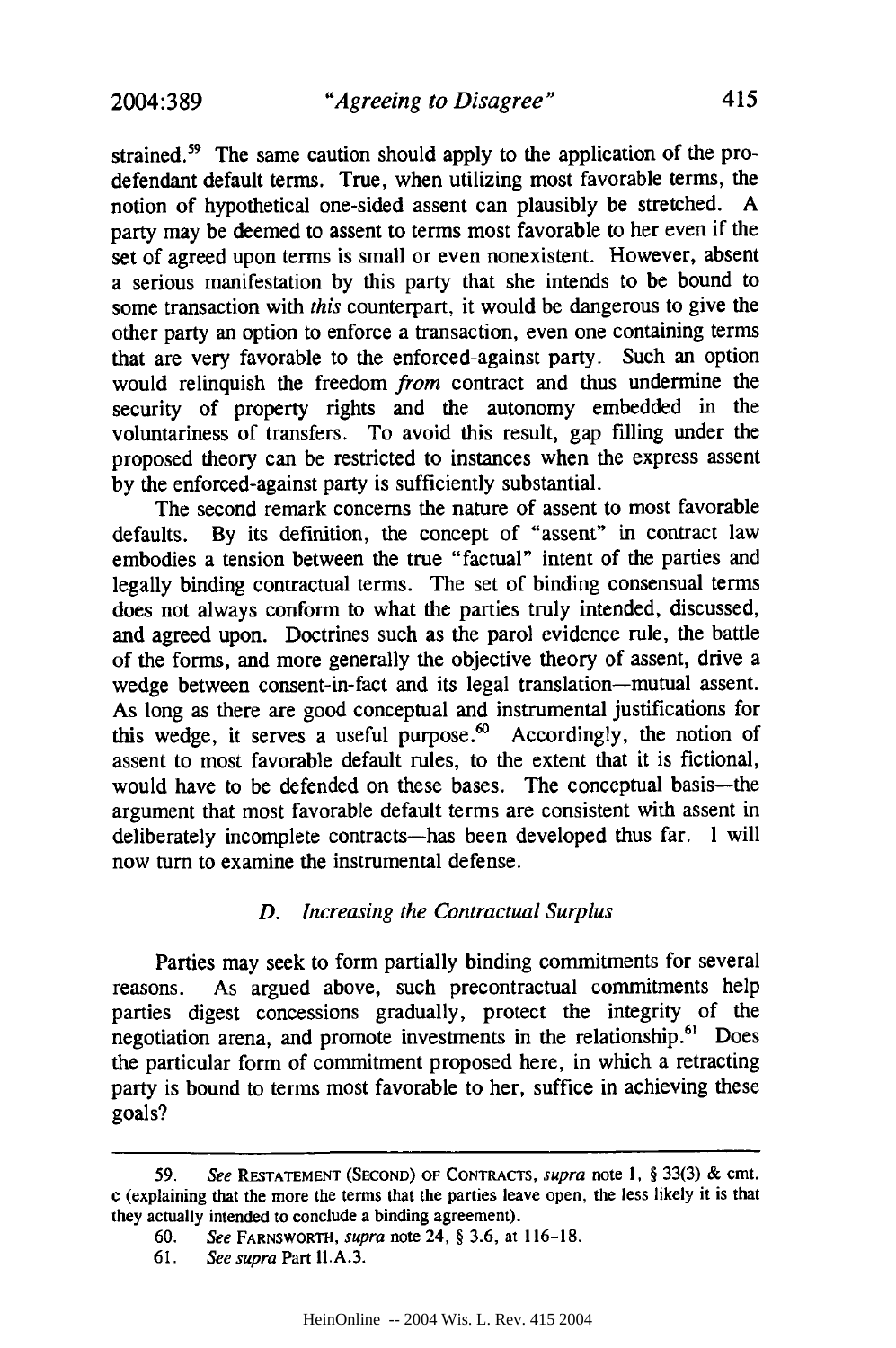The conceptual analysis above showed that pro-defendant supplementation of deliberately incomplete contracts is a way to create contractual liability in a gradual manner. The more terms remain to be agreed upon the more pro-defendant terms will be utilized as gap fillers, and thus the smaller is the burden of liability to the defendant. While the complete freedom to walk away is restricted, the practical cost of this restriction is a function of the terms the defendant must put up with, which, in the case of pro-defendant gap filling, is somewhere between zero burden of no-contract and the high burden of a majoritarian contract.

This intermediate form of liability fragments an otherwise hard-toswallow full contractual. commitment into sequential small steps. When a precontractual agreement is binding but can only be enforced with terms most favorable to a party, each party knows that by entering this agreement she is effectively surrendering only the terms that are covered by the partial agreement. While she is not guaranteed to get the most favorable terms with respect to the unresolved issues, she *is* guaranteed that nothing worse than these terms can be unilaterally enforced against her. That is, any additional compromise from this "most favorable" benchmark can only be consensual. The unresolved matters would never be the reason to exit the relationship. Thus, a party can make incremental concessions, spared from a moment in which an entire large concession is to be yielded.

The guarantee that the other party cannot *freely* walk away is valuable in that it diminishes the ability of the other party to engage in hold-up games. If the other party is threatening to walk away unless some terms already agreed upon are changed, the threatened party has some remedy. True, this remedy is not as potent as full-blown contractual liability would provide because it only inflicts a partial burden on the threatening party. Still, this intermediate remedy makes it less likely that retractions from the precontractual agreement would occur or that the relationship will completely unravel. And with greater security in the longevity of the relationship and against the risk of retraction, any investment made to enhance the value of the relationship is more likely to bear fruit. Each party has an increased incentive to invest in the relationship and to rely on the precontractual understandings.<sup>62</sup>

<sup>62.</sup> For formal proof that incentives to invest under this regime will be optimal, see Bebchuk & Ben-Shahar, supra note 43, at 443-49. As the formal proof shows, for the plaintiff to have optimal incentives to invest, the defendant must be precluded from extracting any value that arises from this investment. Thus, the definition of the defendant's most favorable terms must exclude value that came about as a result of the plaintiff's precontractual reliance investment. See generally Hart & Moore, supra note 33, who demonstrate that the value of precontractual commitments is in enabling the parties to fine-tune their reliance. In Hart & Moore's model, the precontractual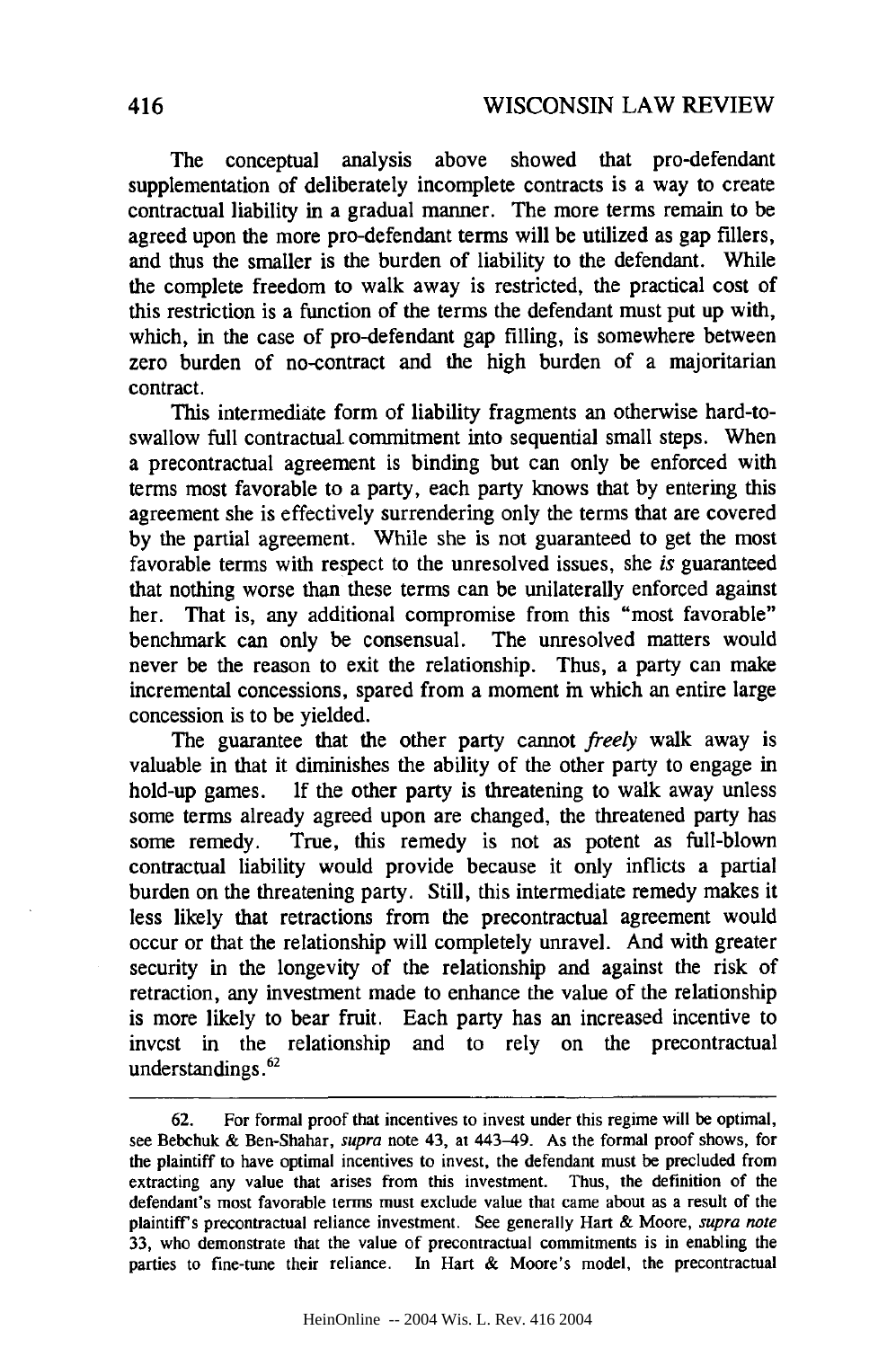Stated differently, we saw that under the proposed gap-filling regime, the deliberately incomplete contract is decoupled in accordance with the identity of the enforced-against party. From the perspective of party *A*, there are two enforceable contracts, each addressing a different concern this party might have (the same applies for party *B).* The first contract is the one that can be enforced against party *A.* The fact that this contract includes gap fillers that are so favorable to her guarantees that no additional concessions beyond those already made would be forced on her. This fact gives her the peace of mind to make partial concessions one step at a time. The second contract is the one that party *A* can enforce against party *B,* if the anticipated further negotiations are abandoned. The fact that party *A* has this power to enforce a contract on the other party is sufficient in providing her with the needed assurance against opportunistic hold-up by party *B.* While party *A* might prefer to negotiate the remaining terms and not yield right away to those most favorable to party *B,* she at least has the option to preclude party *B* from abandoning the relied-upon relationship.

# *E. The Effect of Pro-Defendant Gap Fillers on Negotiations*

Would the existence of the "double option" affect the ability of the parties to reach an explicit agreement? Intuitively, it might be conjectured that each party would be inclined to act strategically: hold back or imitate a retraction, so as to trigger the exercise of the option by the opponent. Thus, a party who is genuinely ready to compromise may nevertheless engage in hawkish bargaining strategies and even withdraw from partial understandings, in the hope that her opponent would view this as a genuine breakdown and exercise his enforcement option, and thereby concede more favorable terms. If both parties act this way, bargaining that might otherwise succeed would, in the shadow of prodefendant gap fillers, tend to fail.

It is not clear, however, that a party indeed gains anything by faking a negotiation breakdown or by hardening her position. First, if such an incentive were to exist, the other party would recognize it and would not hurry to concede the pro-defendant terms. Thus, to succeed in this strategy of inducing the opponent to cave-in, one has to demonstrate that it is not a fake by making a *credible* irreversible act of withdrawal from the bargaining. This, however, is a dangerous strategy. A party who is willing to compromise but walks away strategically in order to get better terms is taking the risk that the opponent will decide not to exercise her option and not to concede the

agreement is not legally enforceable; however, given the investment that follows the precontractual agreement, it is against the interest of the parties to retract.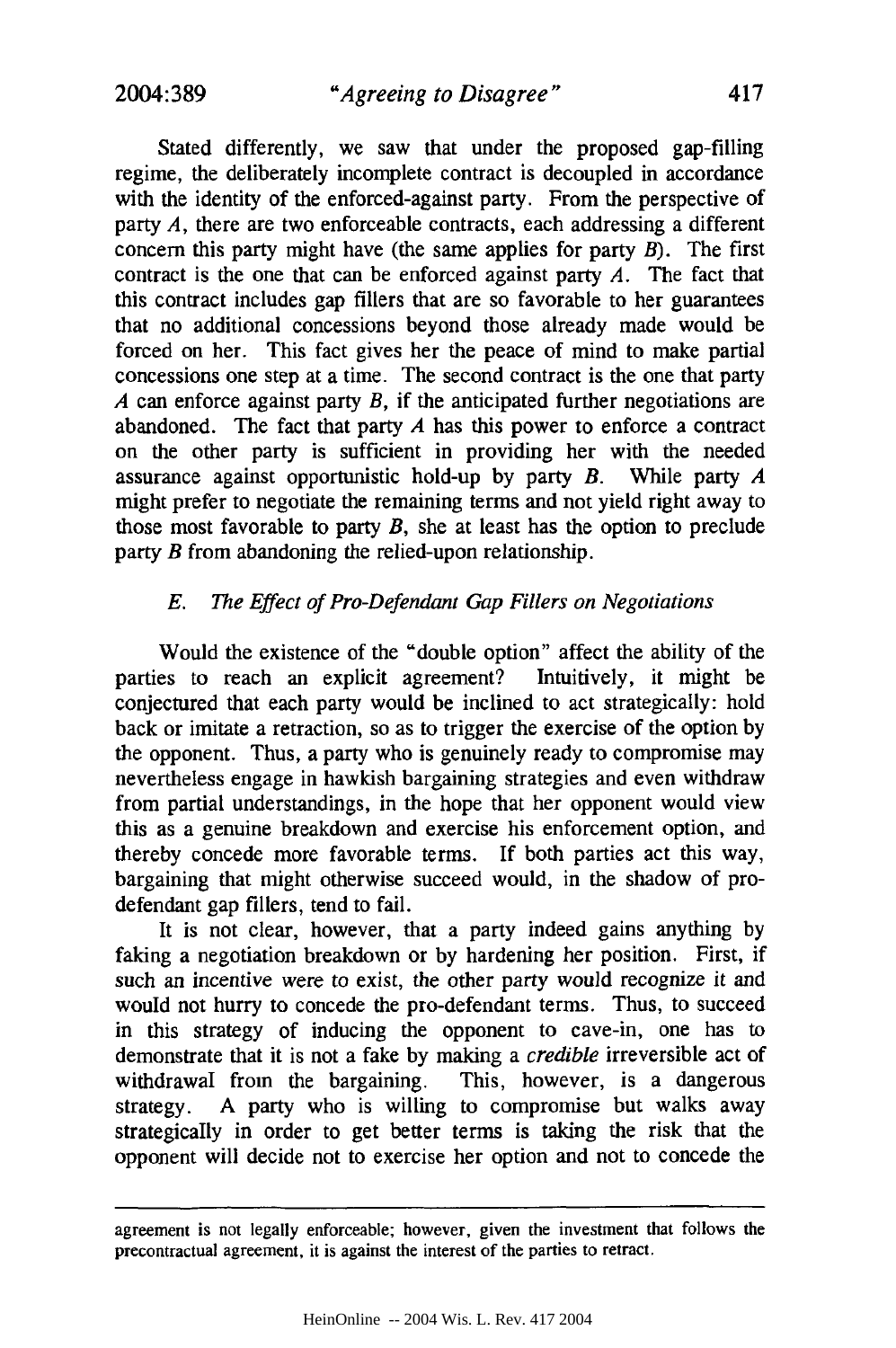terms that are most favorable to the retracting party. If the act of walking away is irreversible, it might undermine the deal altogether. In other words, the upside for the "strategic" party, that she might get better terms, is offset by the downside, that she might end up with no deal at all.

Further, there is no reason to think that the risk that such strategic bargaining poses is any greater under the proposed pro-defendant default rules. Even in the absence of the double option, in the traditional regime that assigns no liability to retractions from agreements to agree, each party might be tempted to hold back strategically, in the hope that the other party would concede some of the terms. Indeed, negotiators are universally known to engage in such bargaining bluffs, in the hope that their opponents would "surrender." The existence of the option that their opponents now have, to force a deal, does not change the behavior of negotiators who are all the more eager to deal under their own favorable terms. So this "hold-out-to-get-better-terms" strategy has nothing to do with pro-defendant gap fillers. The fact that each party is granted a default option to concede does not affect the tendency to utilize such bargaining techniques. This last remark suggests that the double-option regime is redundant in those situations in which a party is actually interested in the deal but is vying for more favorable terms. This party would, of course, be happy to deal under her most favorable terms, and a legal rule that subjects her to such a burden is mandating an option that this party would eagerly give her opponent. The doubleoption regime is constraining, then, only in situations in which a party prefers to abandon the deal altogether and to retract even from the version of the deal most favorable to her.

# *F. Implementation*

Can courts identify pro-defendant gap fillers? It might seem that the judicial task of identifying a party's most favorable terms is more difficult than identifying reasonable gap fillers, usually evidenced by "market" terms. But that might not necessarily be so. For one, the nature of adversarial proceedings is already such that each party provides evidence favorable to herself. For example, in adjudicating a missing price, the defendant-seller will likely bring expert testimony supporting a price in the higher end of the reasonable spectrum. In fact, it would be easier to apply a pro-defendant gap filler than to try and figure out from the parties' polarized evidence the proper balance that would adequately reflect majoritarian terms. Further, courts can instruct defendants to designate the term that they favor, and induce defendants' compliance by threatening that if the designation is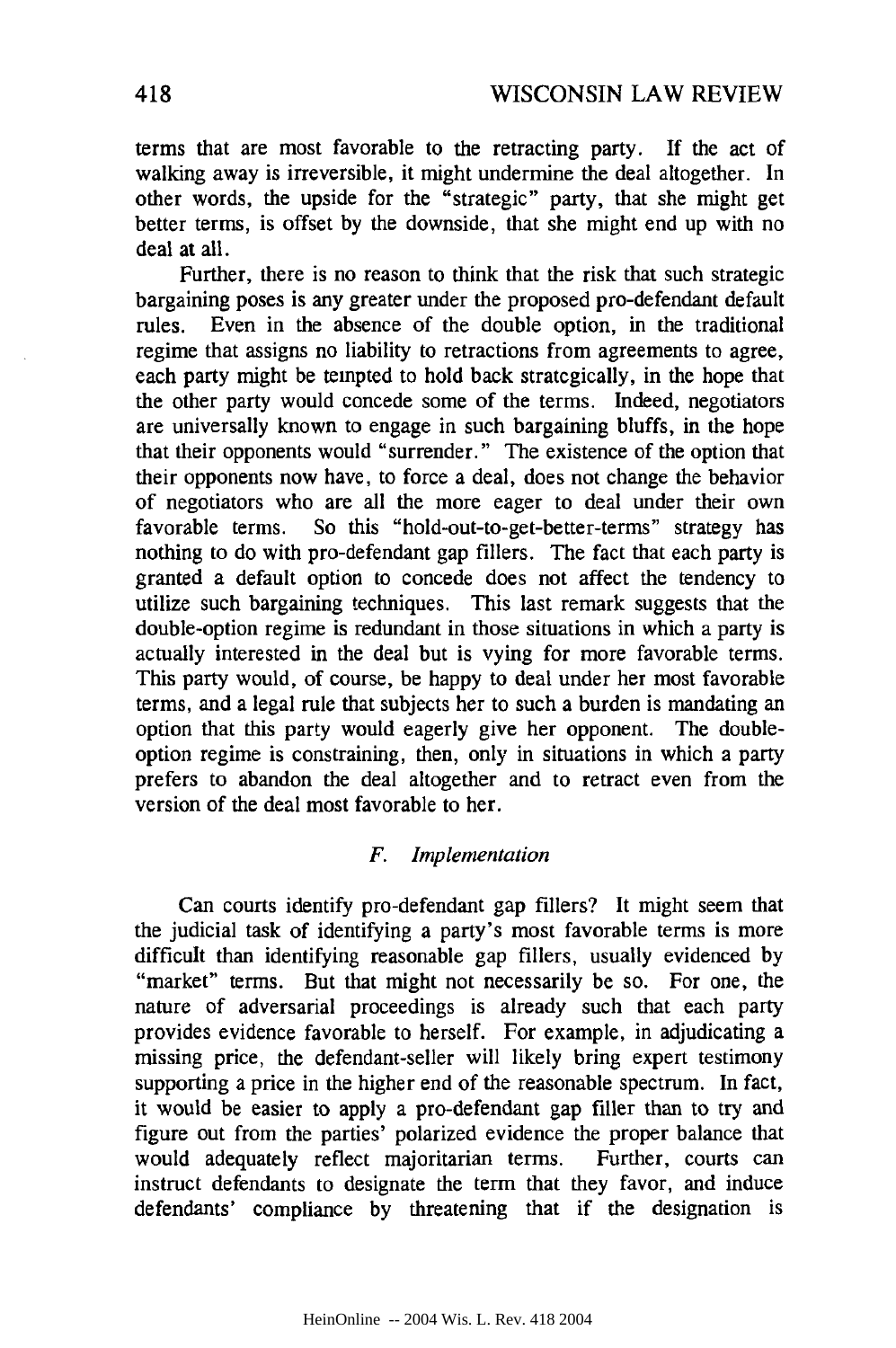unreasonable, the court would supply a term. $63$  Finally, recall that courts are already accustomed in applying another biased supplementation regime. Under the doctrine of contra-proferentem, courts are instructed to interpret an ambiguous term not along its most reasonable meaning, but rather in a one-sided fashion-least favorable to the drafter of the term.<sup>64</sup>

To illustrate how pro-defendant terms can be identified, consider the celebrated case of *Walker v. Keith,* the Kentucky decision that ruled that agreements to agree are unenforceable.<sup>65</sup> Parties entered into a 10year lease of \$100 per month with an option to extend that lease for an additional 10-year term at a rental price "to be agreed upon."<sup>66</sup> Holding that the parties' minds have never met on a criterion to determine the rent, the court refused to fill the gap or to enforce the extension of the lease. $57$  At the trial, however, each party explicitly stated its most favorable term. The lessor demanded a price reflecting the relatively high increase in rent *locally.* The lessee sought to prove price changes *nationally* and thereby enjoy the lowest plausible rent adjustment.<sup>68</sup> Since both demands were within reason, the court could have given the lessee the option to extend the lease under the term identified to be favorable to the lessor. At least as a matter of conceptual logic, the "biased" supplementation is no less—and arguably better—reflective of the lessor's incompletely manifested intent than the result of no renewal.

In fact, the logic underlying this decoupled supplementation approach is already recognized and applied in contract doctrine, suggesting that implementation is not impossible. The Second Restatement, for example, recognizes that when an agreement is indefinite, it may be possible to provide one remedy but not another. $69$ It may also be possible to grant a remedy only to one party, not another. For example, when payment terms are not specified in the sale agreement, "[t]he contract is too indefinite to support a decree of specific performance against [the buyer], but [the buyer] may obtain

66. *Id.* at 199.

68. *Walker,* 382 S.W.2d at 203.

69. **RESTATEMENT (SECOND) OF CONTRACTS,** *supra* note 1, § 33(2) cmt. b (stating that "uncertainty may preclude one remedy without affecting another").

<sup>63.</sup> *See, e.g., Ontario Downs,* 13 Cal. Rptr. at 786-87.

<sup>64.</sup> *See* **RESTATEMENT (SECOND)** OF **CONTRACTS,** supra note 1, § 206; *see also* 5 CORBIN, supra note 14, § 24.27.

*<sup>65.</sup>* 382 S.W.2d at 201.

<sup>67.</sup> *Id.* at 201. A minority of courts have decided, in identical circumstances, to protect the lessee's reliance and to fill in a rental term and enforce the agreement. *See, e.g.,* Fuller v. Mich. Nat'l Bank, 68 N.W.2d 771, 772 (Mich. 1955); *see also* FARNSWORTH, *supra* note 24, § 3.29, at 218 & nn.5-6. The Code also "rejects in these instances the formula that an agreement to agree is unenforceable." *See* U.C.C. § 2-305 cmt. 1 (2003) (internal quotations omitted).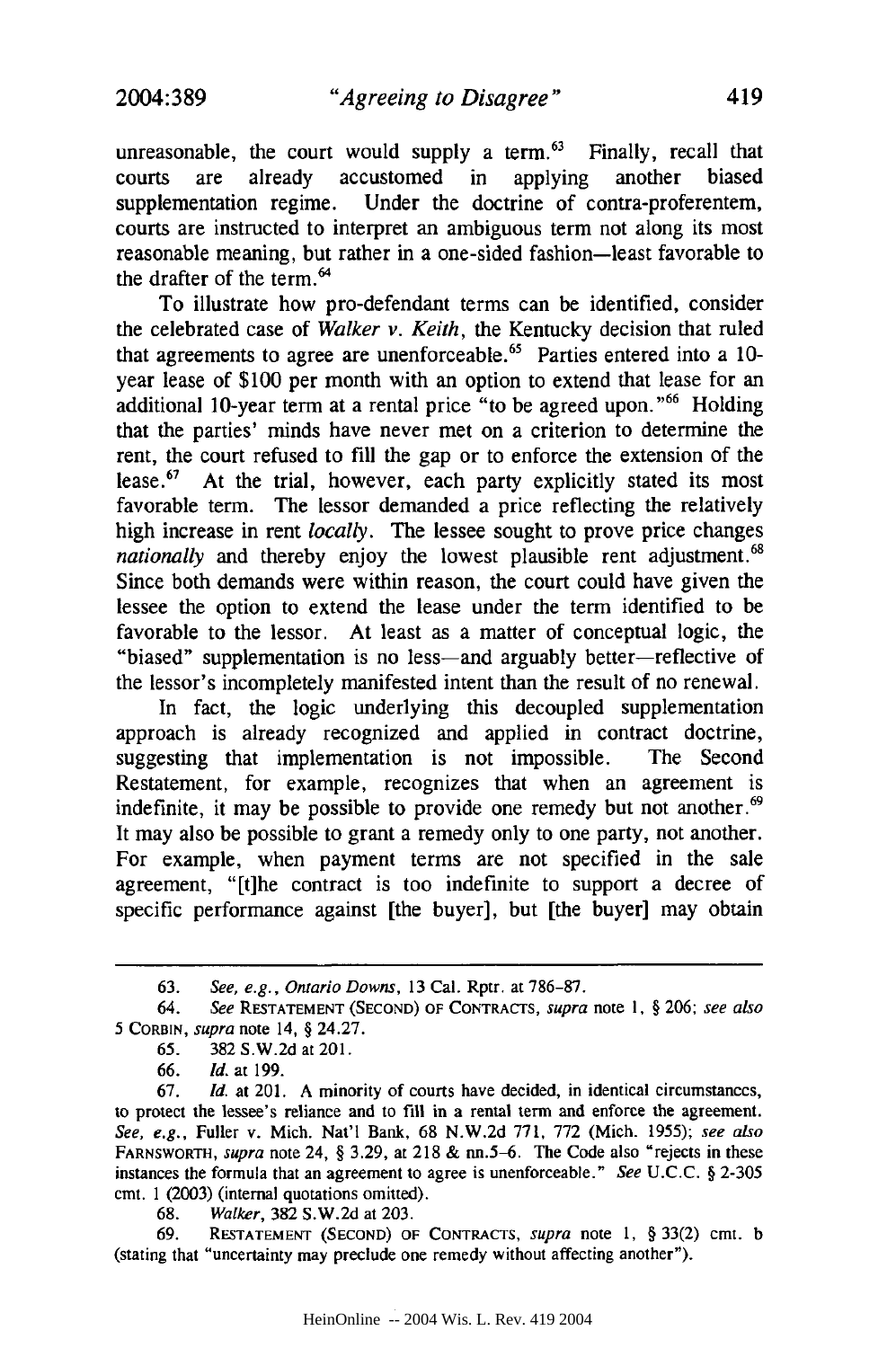such a decree if he offers to pay the full price in cash."<sup>70</sup> Since it is possible to identify a gap filler that is most favorable to the seller, the contract can be enforced only against the seller.

This is not to say that the problem of identifying a party's most favorable terms is trivial. Even if the defendant made express proposals at some point in the negotiations, these prior proposals may have become stale, no longer representing the best the defendant can hope for. New information, changed market conditions and subsequent concessions the defendant made on other issues might all render the defendant's earlier proposal less favorable to her. In those cases, the defendant's most favorable terms should be inferred not from her proposal, but from the relevant circumstances. Any factor that materialized prior to the time designated by the parties for resolution of the open issue is relevant for ascertaining the defendant's most favorable terms, with the exclusion of the plaintiff's reliance investment. As explained in Part III.D above, the defendant must be precluded from extracting the value generated by the plaintiff's precontractual investment.

These factors suggest that the pro-defendant gap-filling regime may indeed pose problems of implementation. This might explain, perhaps, the relative scant application of this regime in practice. But, as the discussion below will demonstrate, courts have chosen to overlook the pro-defendant solution even when its implementation was straightforward.

# IV. DOCTRINAL APPLICATIONS

The analysis thus far has studied the desirable properties of a regime that supplements indefinite agreements with terms that are favorable to the defendant. Such a regime has been shown to create an intermediate level of liability, deviating from the traditional all-ornothing approach of the mutual assent doctrine-a regime that reflects more accurately the intent of parties who deliberately left an agreement incomplete. This Part turns to examine with more detail whether and how the proposed regime is already part of, or can be infused into, the law of indefinite agreements. It shows that the seeds of the proposed gap-filling regime are already planted in contract doctrine. That is, courts and commentators recognize both the technique of filling gaps with terms most favorable to the defendant, and the rationale underlying this technique, although they do so without embracing the full implications and the generality of this approach. This Part also shows that existing doctrines and practices traditionally part of the all-or-

<sup>70.</sup> *Id.* § 33(2) cmt. b, illus. 2.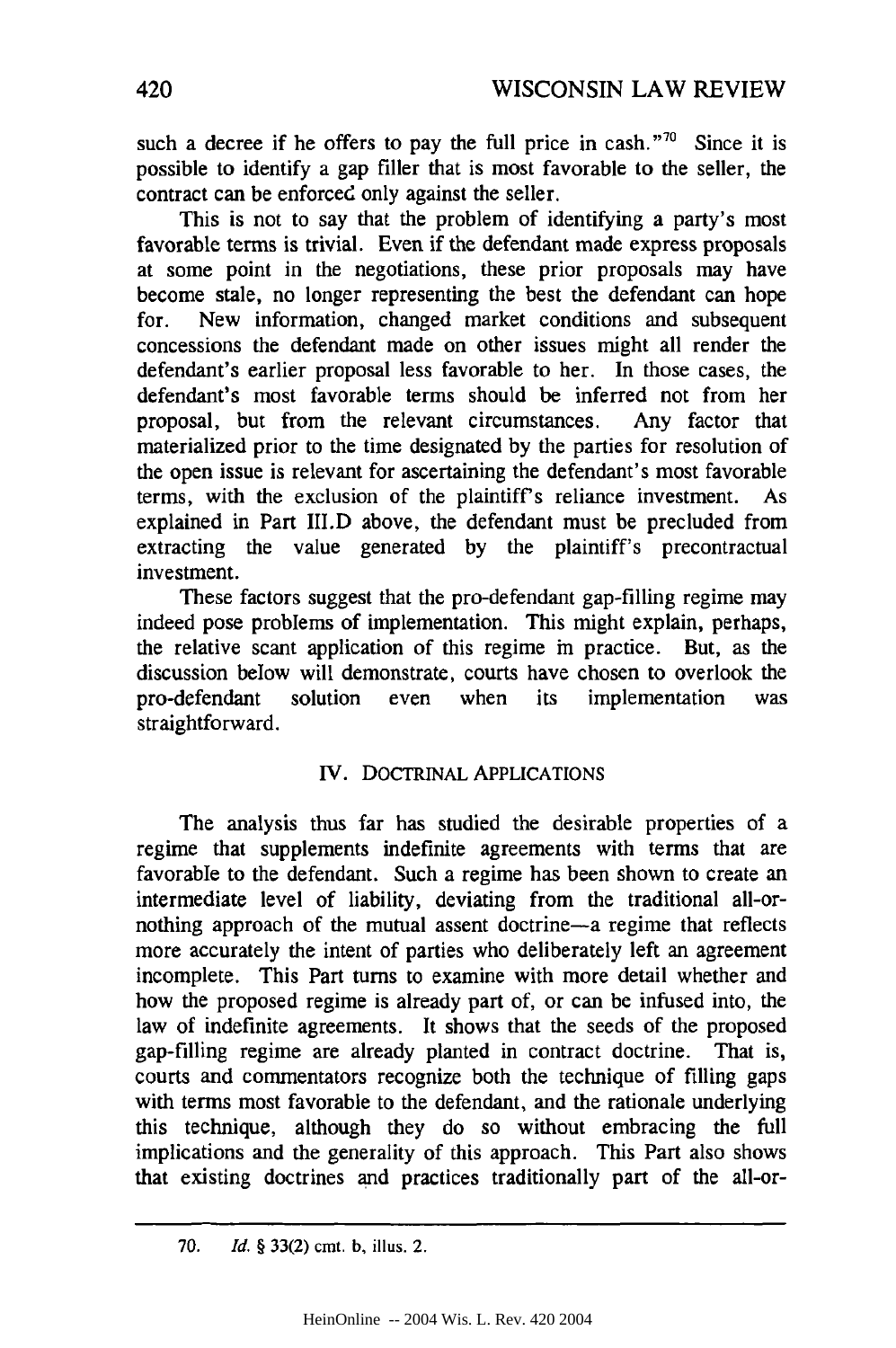nothing approach can be conceptualized to provide the infrastructure for pro-defendant gap filling. When contracts are left deliberately incomplete with the intent to be further negotiated, such expansion of the doctrine is desirable.

# *A. Cure by Concession*

Supplementing incomplete contracts **by** terms most favorable to the defendant is a technique already recognized in contract law doctrine. Under the doctrine of "cure **by** concession," when the contract is silent over a material term the indefiniteness is overcome **by** granting the plaintiff the option to concede the missing term in accordance with in the defendant's most favorable arrangement.<sup>71</sup> As Corbin recognizes, "[w]here the parties intend to contract but defer agreement on certain essential terms until later, the gap can be cured if one of the parties offers to accept any reasonable proposal that the other may make. **,**

Cure **by** concession is often applied in cases in which the parties agreed on a price but left the payment terms "to be agreed upon." In these situations, if the buyer agrees to pay in a manner most favorable to the seller-full payment in cash and with no delay-then the indefiniteness is cured.<sup>73</sup> It is not that courts perceive the full payment in cash as the reasonable term that the parties hypothetically intended, or would have agreed upon had they continued to negotiate. In fact, oftentimes it is quite clear that the parties hoped to agree on installment or credit terms, something less favorable to the seller. Rather, courts regard the buyer's willingness to make full payment in cash as a waiver that "obviate[s] any need to come to any agreement as to the manner and form of payment."74 Since "there is no longer any way that the provision may be construed to [the defendant's] detriment," any resistance to the contract on the ground that it is ambiguous should be eliminated.<sup>75</sup>

74. Morris v. Ballard, **16 F.2d 175, 176 (D.C.** Cir. **1926)** (finding that if the terms of payment were not agreed upon, the purchaser can enforce the deal if he is ready to pay the agreed price under such terms as the vendor might impose.); Shull v. Sexton, **390 P.2d 313, 318** (Col. 1964); Matlack v. Arend, **63 A.2d 812, 817 (N.J** Super. Ct. **Ch.** Div. 1949) (finding that if the buyer "waives all credit and offers to pay cash, the defense that the agreement is too indefinite is untenable").

**75.** Busching v. Griffin, 542 So. **2d 860,** 864 (Miss. **1989).** Many courts, however, reject this view and hold that agreements that leave the terms of payment to be

HeinOnline -- 2004 Wis. L. Rev. 421 2004

**<sup>71.</sup>** *See* **1** FARNSWORTH **ON CONTRACTS,** *supra* note 24, **§ 3.29,** at **219.**

**<sup>72. 1</sup> CORBIN,** *supra* note 14, **§** 4.1, at **532.**

**<sup>73.</sup> RESTATEMENT (SECOND)** OF **CONTRACTS,** *supra* note **1, § 33(2)** illus. 2 **("A** agrees to sell and B to buy a specific tract of land for **\$10,000 ....** [and] to lend B the amount, but the terms of the loan are not stated **....** The contract is too indefinite to **. . .**[enforce it] against B, but B may **...** [enforce it] if he offer[s] to pay the **full** price in cash.").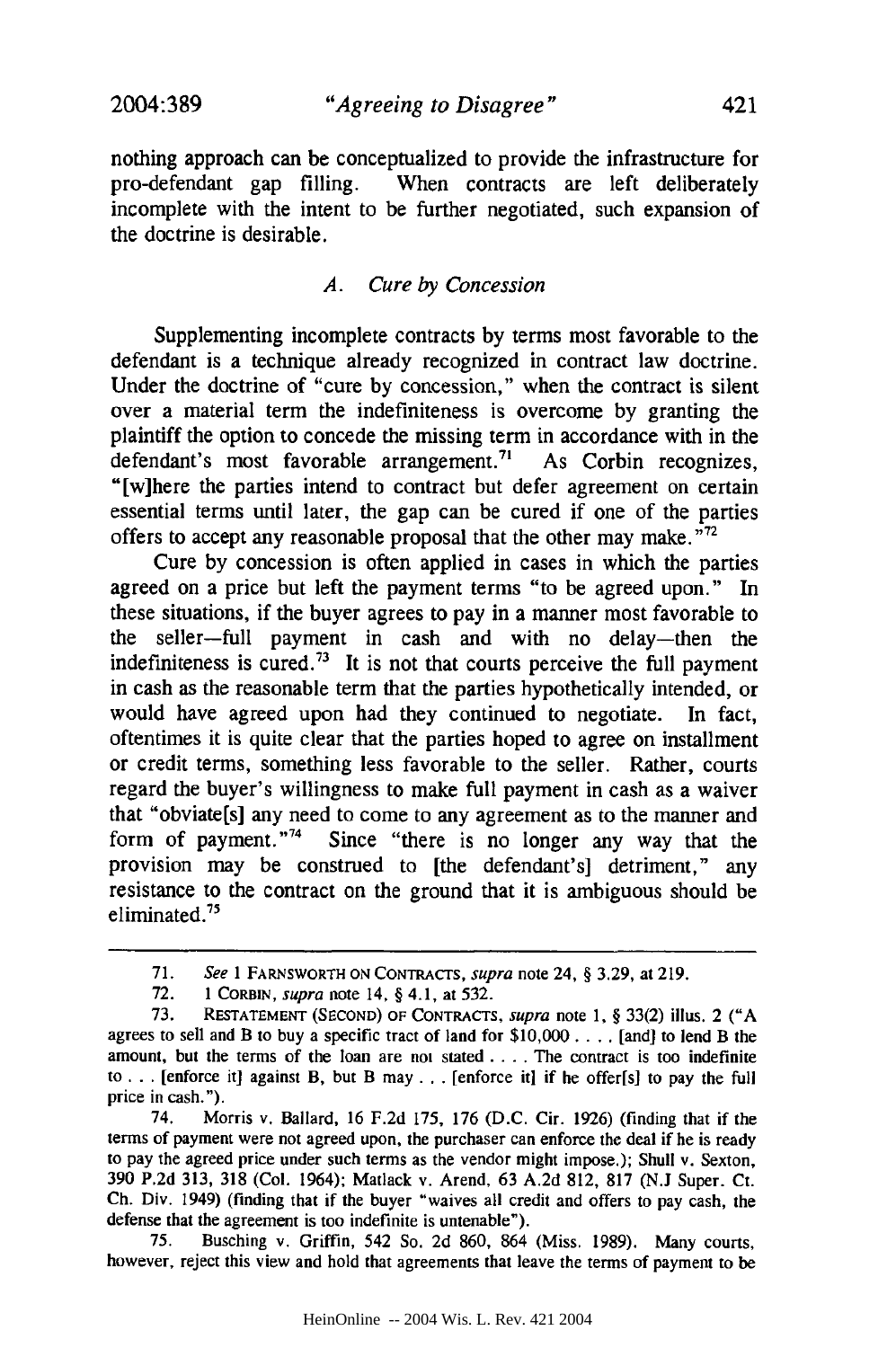Cure by concession can also apply to issues more central to the agreement than payment terms, such as identification of the subject matter of the contract or the price. In *Ontario Downs,* the parties entered agreement for the sale of 16 acres of land for \$50,000, but did not specify which 16 acres within the seller's 450-acre lot were being sold.<sup> $76$ </sup> The buyer offered to accept any 16-acre tract that the seller might designate, but the seller refused. The court held that the parties viewed the agreement to agree as binding, and that the gap should be filled in a way favorable to the seller.<sup> $77$ </sup> Not knowing which 16-acre tract would satisfy this criterion, the court instructed that if the buyer waived his right of selection and was willing to accept any parcel, then the seller would be required to designate an "appropriate parcel" that the buyer would have to accept. If the seller failed to make such a selection, then the buyer would be entitled to designate a parcel himself. Under this scheme, the buyer can in effect force the seller to supplement the contract with a term most favorable to the seller, and the information as to what term is most favorable to the seller is extracted out of the seller by the threat that if he fails to designate it appropriately, then he will have to accept a less favorable term.

There are other situations, however, in which courts can readily overcome indefiniteness with the aid of pro-defendant gap fillers and yet refuse to do so. For example, in *Wilhelm Lubrication Co. v. Brattrud,* the parties agreed to on a sale of 5000 gallons of motor oil of a particular brand, leaving the buyer the right to determine which viscosity type he required.<sup>78</sup> Because there were seven possible types of motor oil each priced differently, the court refused to hold the retracting buyer to damages. The court reasoned that in the absence of a designated single type, the purchase price could not be ascertained, and thus there was no basis for the computation of damages. 79 The contract failed for indefiniteness. This was a case, however, in which the court could easily have applied a pro-defendant default, requiring the buyer to do that which he was entitled to under the agreement-namely, to specify the precise oil type. In the absence of an affirmative designation by the buyer, the court could have computed the damages on the basis of the type least costly to the buyer.

Another illustration of pro-defendant gap fillers in practice involves lease contracts that leave the duration of the renewal indefinite. For example, parties who use standard form leases that provide an extension

78. 268 N.W. 634, 635 (Minn. 1936).

agreed upon are fatally defective. *See* Roberts *v.* Adams, **330** P.2d 900, 906 (Cal. Dist. Ct. App. 1958); 1 CORBIN, *supra* note 14, § 4.3, at 579.

**<sup>76.</sup>** 13 Cal. Rptr. at 784; *see supra* note 63 and accompanying text.

<sup>77. 13</sup> Cal. Rptr. at 787.

<sup>79.</sup> *Id.* at 637.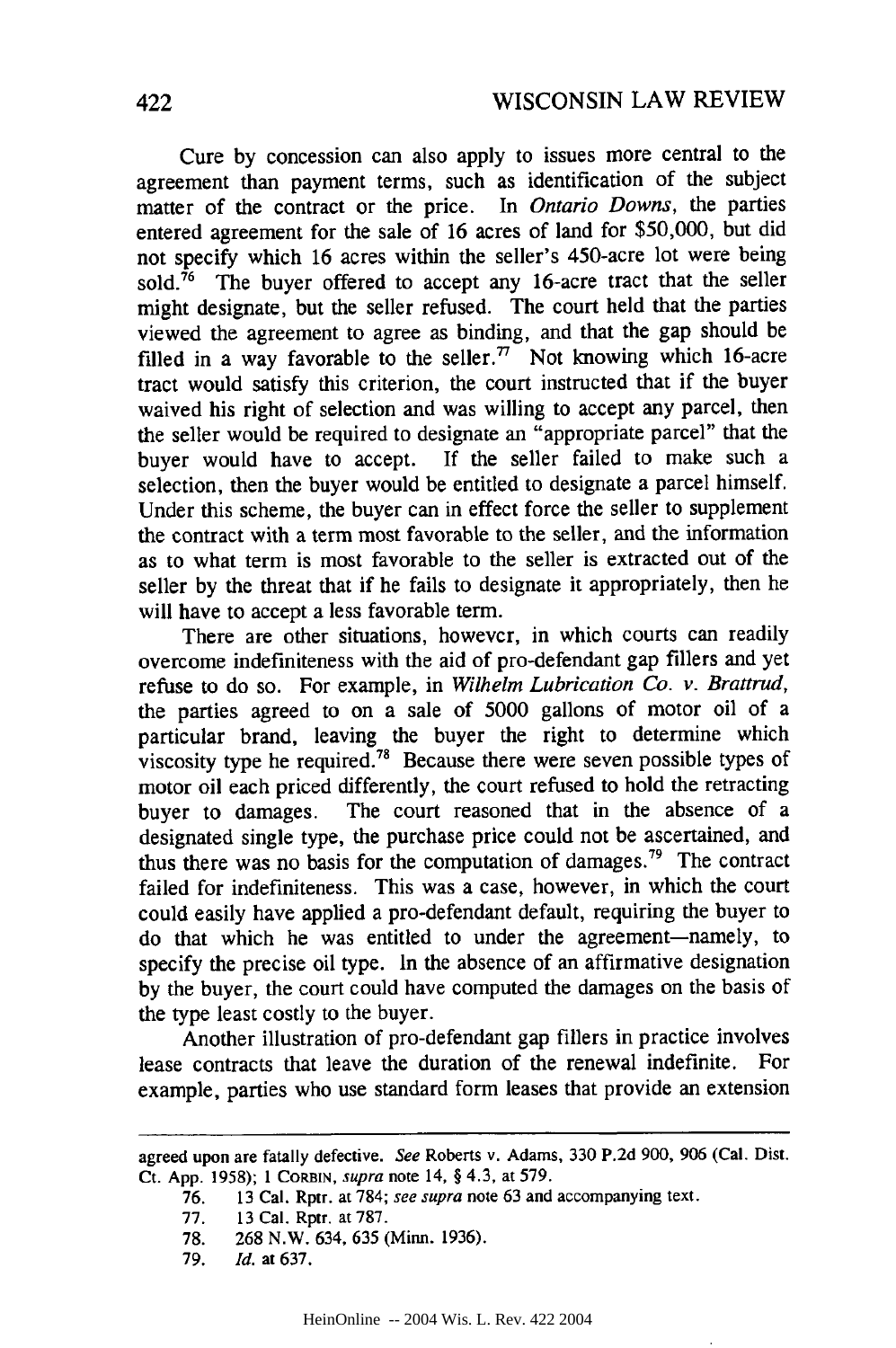clause "for - years" occasionally fail to fill in the blank. This might not be a deliberate case of incompleteness but rather a result of neglect or haste. Nevertheless, courts facing such indefiniteness have generally construed these terms "to be for the shortest period for which the lease could be renewed or extended." $80$  This, as one court explains, guarantees that the landlord will not be held to a longer period than the agreement stated.<sup>81</sup>

When parties leave the price term to be agreed upon later, the option to cure the indefiniteness by conceding the other party's most favorable price is less commonly recognized. Usually, the court would fill in a price term only if the parties explicitly provided a "methodology" for determining it, but would hold the agreement fatally defective otherwise.<sup>82</sup> Alternatively, even in the absence of any explicit methodology courts occasionally fill in the blank with a fair and reasonable market term. $83$  Other times a plaintiff who prefers a contract with the conceded price to the no-contract outcome will offer to make such a concession and to accept a pro-defendant gap filler. In his landmark decision in *Sun Printing & Publishing Ass'n v. Remington Article & Power Co., Inc.,* Cardozo makes reference to such a technique:

If price and nothing more had been left open for adjustment, there might be force in the contention that the buyer would be viewed, in the light of later provisions, as the holder of an option.... [The buyer] would have the privilege of calling for delivery in accordance with a price established as a  $maximum.<sup>84</sup>$ 

Cardozo, however, rejects the application of this approach in his decision.<sup>85</sup> But there are circumstances in which even a price term can

<sup>80. 49</sup> AM. **JUR. 2D** *Landlord and Tenant §* 158 (1995). Similarly, a general covenant to renew without stating the number of renewals is construed to entitle the tenant one renewal.

<sup>81.</sup> Starr v. Holck, 28 N.W.2d 289, 292-93 (Mich. 1947).

<sup>82.</sup> *Joseph Martin, Jr., Delicatessen, Inc.,* 417 N.E.2d at 543-44 (proffering a methodology for determining the price has to be found within the four corners of the agreement).

<sup>83.</sup> *See* Daniel E. Feld, Annotation, *Validity and Enforceability of Provision* for Renewal of Lease at Rental to Be Fixed By Subsequent Agreement of the Parties, 58 A.L.R.3D 500, 515-19 (1974).

<sup>84. 139</sup> N.E.2d 470, 470 (N.Y. 1923) (citations omitted).

<sup>85.</sup> *Id.* at 471. Commentators raise doubts as to the validity of the outcome in *Sun Printing* based on the same logic developed in this article. *See, e.g.,* FARNSWORTH, *supra* note 24, § 3.29, at 220 ("On the court's own reasoning, had the buyer offered to pay the Canadian supplier's *highest* price **...** there would appear no reason to refuse to enforce the agreement."). However, many other examples in line with *Sun Printing can*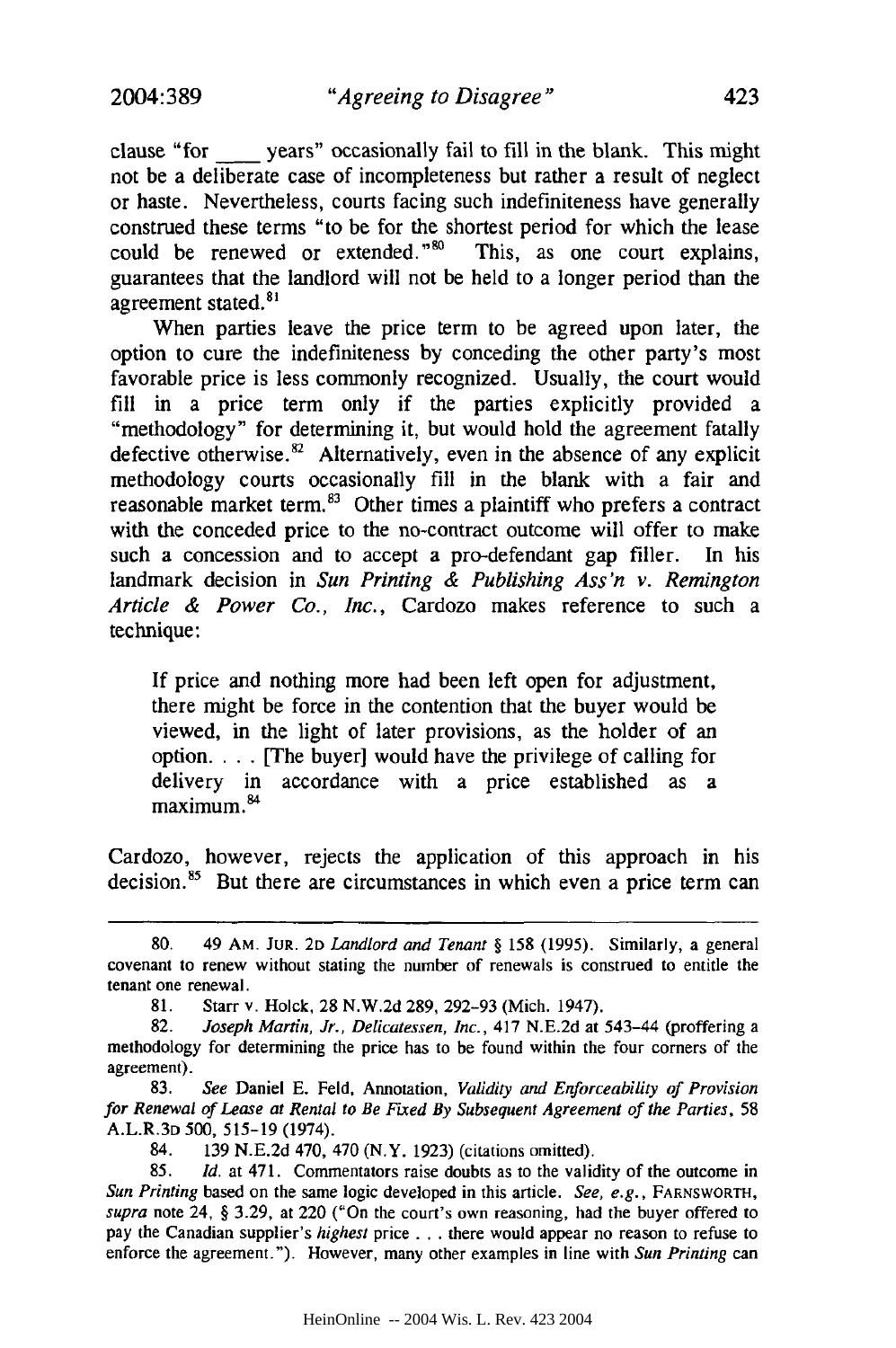be supplemented by picking a value most favorable to the defendant. The following Section explores these circumstances.

#### *B. Agreements with an Explicit Range of Terms*

Oftentimes the parties, while failing to specify a definite term such as price, do specify a *range* from which they expect to pick out a definite term in the course of subsequent negotiations. This situation presents courts with an intermediate form of indefiniteness. There is no formula or methodology that can yield a certain "resolution of ambiguity," but there is more than "an inkling that either of the parties assented" to some figure.<sup>86</sup> Since courts are reluctant to split the difference and name a price in the mid-range, a result more loyal to the parties' agreement is sometimes achieved by granting each party an option to concede the other party's most favorable price within the range. As Corbin explains the law in this situation:

The exact price may be left for future negotiation within a specified maximum and a specified minimum. In such a case it may be intended that the buyer shall have a binding option to buy at the maximum, or the seller shall one to sell at the stated minimum, or both may have such options.<sup>87</sup>

Thus, when the parties explicitly state that the price to be agreed upon "shall not exceed *p,"* courts have overcome the problem of indefiniteness by granting the buyer an option to buy at the stated maximum,  $p$ .<sup>88</sup> The explicit rationale for this solution is similar to the one invoked in this Article. A seller's agreement to agree on a price not exceeding *p* can be view as containing two separate components: to continue good faith negotiations over a the price, and to forgo his prerogative to demand a price greater than  $p$ . If the buyer were willing to pay *p,* the seller would be considered retracting from the latter component of this agreement if he refused to accept  $p$ .<sup>89</sup> The seller's

89. "When a bargained-for term of a renewal provision sets a range within which negotiations for a rental rate must take place, the lessor may not render the

be found in adjudication of incomplete lease contracts, where parties leave the rent to be agreed upon later, and the plaintiff is seeking enforcement under the best possible terms for the defendant. Knapp, supra note 18, at 698-703 (surveying this line of cases).

<sup>86.</sup> Schumacher, 417 N.E.2d at 544.

<sup>87. 1</sup> CORBIN, supra note 14, § 2.8, at 138-39.

<sup>88.</sup> See, e.g., Denny v. Jacobson, 55 N.W.2d 568 (Iowa. 1952) (stating that the lease's option to renew was at price to be agreed upon "'not less than Forty-seven and 50/100 dollars (\$47.50) or more than Seventy-seven and 50/100 dollars (\$77.50)'" is enforceable at the maximum rent); see also cases cited in 1 CORBIN, supra note 14, at 578 n.27.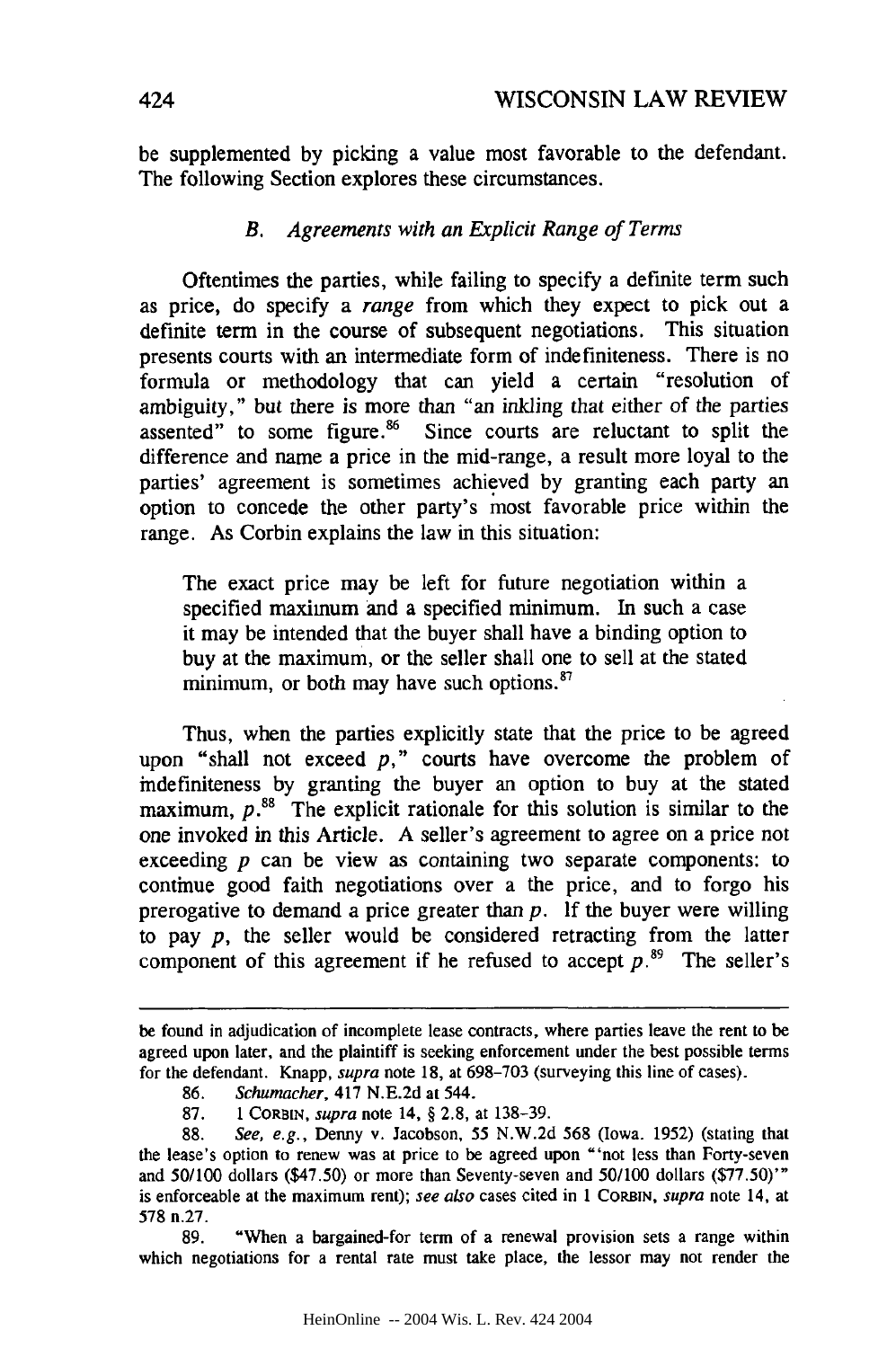own acceptance of the *range* negates any reasonable grounds for him to reject the best term within the range.

In cases in which parties agree to agree on a term but fail to specify an explicit range, the same result of granting each party an option to concede the other party's favorable term could be obtained if courts were to supplement the agreement with an *implied range.* True, this interpretation of the agreement takes us further from the parties' actual will, to the domain of implied or hypothetical will. But as one court explained:

A court may not close its eyes to the truism that a landlord's proper objective should be and is to obtain the highest rent that a tenant under all the circumstances can afford to pay .... When, therefore, a tenant's option extension clause in a lease contains a ceiling *(implied or constructive in this instance)* upon the rent to be charged for the extended period and the tenant is willing to pay that ceiling price, the landlord may not be heard to challenge that option clause otherwise void for uncertainty.<sup>90</sup>

Given that the parties explicitly postponed the negotiation over the renewal price, it is fictitious to say that the parties reached hypothetical consent. This is why courts by and large rejected the "reasonable" price gap fillers, which are so closely linked to the notion of mimicking the parties' will. But it is less fictitious to presume that the landlord hypothetically consented not to demand more than the maximal plausible rent. It may well be that the tenant hoped for a better outcome and would not be interested in exercising the renewal option under such terms. But if the tenant *is* interested and is suing to renew the lease under the "ceiling" price, is there any good reason to prefer the standard non-enforcement outcome?

renewal provision unenforceable simply by ... insisting on rent exceeding the maximum allowed by the contract." See Little Caesar Enters., Inc. v. Bell Canyon Shopping Ctr., 13 P.3d 600, 603 (Utah 2000).

<sup>90.</sup> Huber v. Ruby, 65 N.Y.S.2d 462, 465 (Gen. Term 1946) (emphasis added).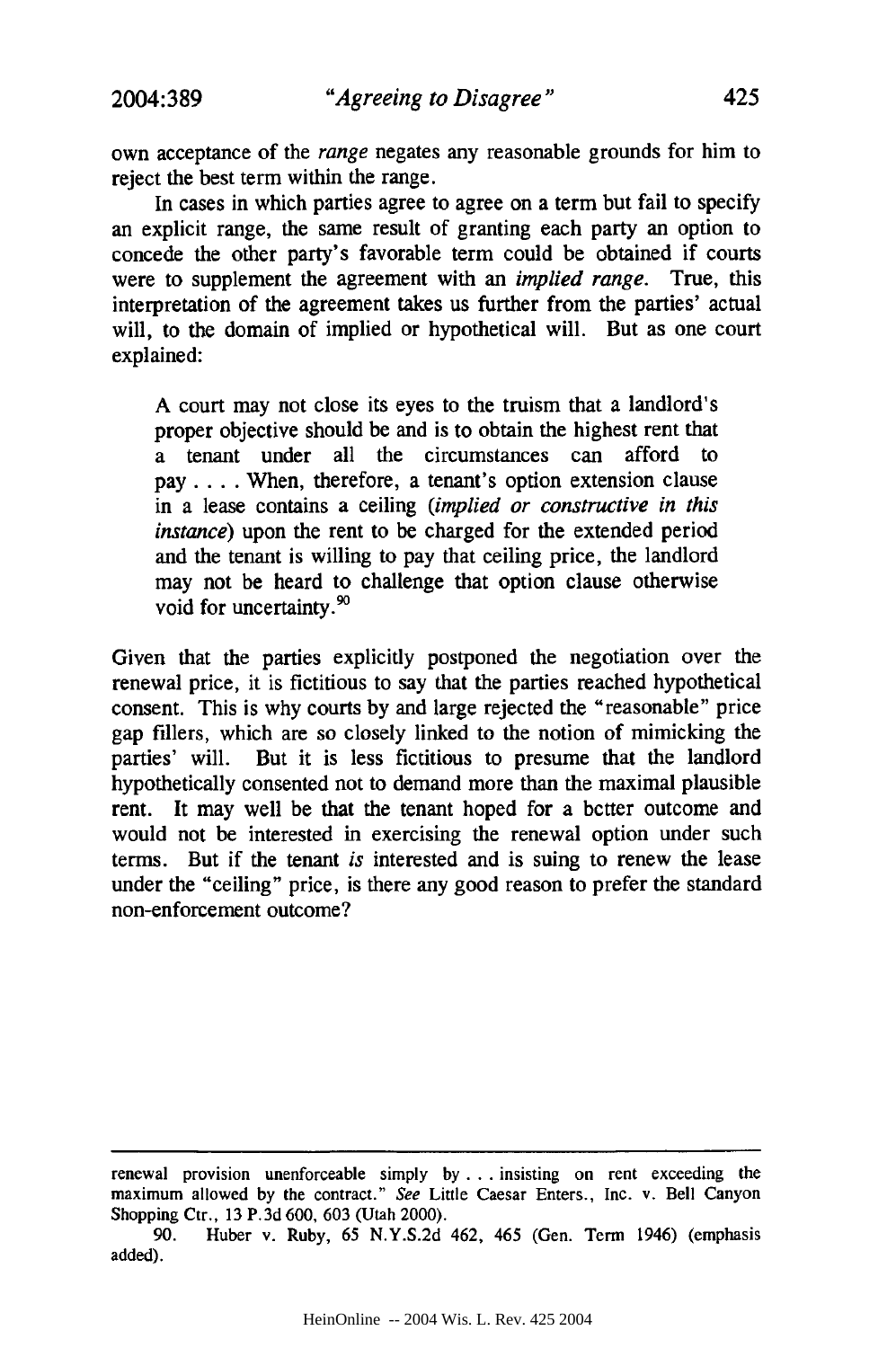#### *C. Options for Renewal of Lease*

One of the main areas in which the doctrine of indefiniteness has been well tested is a lease contract with a tenant option to renew at rental to be agreed upon at the time of renewal. While the majority of courts still view these contracts as indefinite and unenforceable, a growing trend is to allow the tenant to exercise the option even if the negotiations over the renewal price fail, by using the fair market price as gap filler.<sup>91</sup> This solution clearly violates the landlord's immunity, which he explicitly secured in the contract, from nonconsensual designation of the rental price. Accordingly, courts have occasionally considered a policy of allowing the tenant to renew under the landlord's maximal obtainable price. In such cases, the tenant's exercise price is sometimes equated with "the highest rent which a responsible bidder is apt to offer."92

To be sure, this solution is not without difficulty. It suggests that an option to renew under a price to be agreed upon would automatically become an option to renew under the landlord's maximal price. But if the parties already thought about granting the tenant an option (to renew), doesn't their reluctance to state a renewal price indicate that they did not seek to grant the tenant a one-sided power to effectuate renewal? Indeed, the pro-defendant supplementation of the option strains the language of the explicit agreement. But it surely does less of injustice to the parties' original intent than the polar solutions usually reached of either average market price or invalidation of the option altogether. While the landlord did not grant the tenant an explicit option to renew at the maximal price, it is unreasonable for him to defend by saying that he did not intend to be bound to such an interpretation.

One way the maximal price can be inferred by a court is by looking at other bids the landlord received from potential tenants, and equating the renewal price to the highest rentable value.<sup>93</sup> Like a right of first refusal, the price is set at the highest value the landlord is offered elsewhere. True, the proposed gap-filling standard is more than an "implied" right of first refusal. Here, the tenant can compel the transaction and does not have to wait for the landlord to initiate one. But both an implied right of first refusal and an option to concede the

<sup>91.</sup> See Feld, supra note 83, § 2[a], at 503-06.

<sup>92.</sup> See, e.g., Moolenaar v. Co-Build Cos., 354 F. Supp. 980, 984 (D.V.I. 1993) (restricting this formula to the highest value under the original zoning restrictions).

<sup>93.</sup> Diettrich v. **J.J.** Newberry Co., 19 P.2d 115, 117 (Wash. 1933); DiMaria v. Michaels, 455 N.Y.S.2d 875, **877** (App. Div. 1982).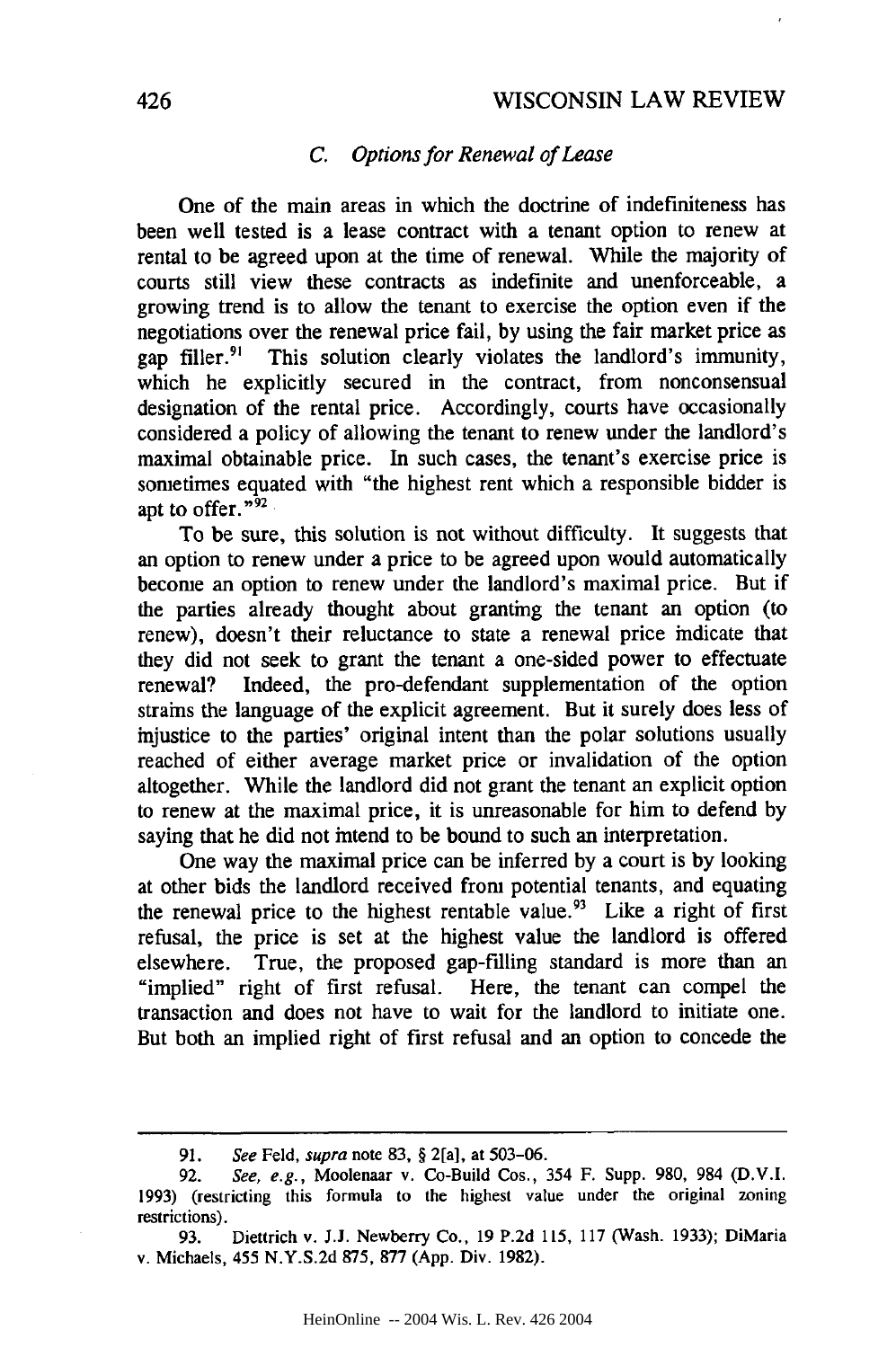maximal price address the problem of indefiniteness by reference to the highest "market value of the premises at the time of renewal."<sup>94</sup>

Another way to implement the "highest-value" formula is for the court to pick the valuation assessed by the landlord's expert witness.<sup>95</sup> In many of these suits, the tenant, while asking the court to supplement the deal with a fair or reasonable rental price, provides some testimony concerning the market price, usually on the lower end of the market distribution. The landlord, trying to show that there does not exist one "market price" and that the agreement is thus indefinite, provides testimony concerning the high end of the market distribution. The fact that both the landlord's and the tenant's information is valid does not necessitate an outcome of no enforcement. Rather, and consistent with the courts' stated purpose to protect the tenant's bargain, the tenant should be entitled to concede the landlord's price.

These intermediate solutions, of enforcing an agreement to agree while supplementing it with terms more favorable to the enforcedagainst party, are the exception. More often courts restrict their attention to "all-or-nothing" solutions. Even when a tenant is willing to pay the maximal rent, "as much as any other responsible party would pay," the court may refuse to enforce the renewal option. $96$  But often the underlying reason for the rejection of this supplementation formula is not a rejection of the pro-defendant gap-filling logic, but rather a recognition that the highest price alone does not exhaust the defendant's concern. For example, a landlord may be unhappy even with the highest market price in light of the conduct of the tenant. In these situations, the correct implementation of a pro-defendant gap filler would require the impractical judicial task to ascertain such non-price concerns, which perhaps explains some of the judicial resistance to the rule.

#### V. **CONCLUSION**

Building on an assortment of existing doctrines and gap-filling practices, and seeking justification both on conceptual and economic grounds, this Article has developed a pro-defendant standard of gap filling in incomplete contracts, potentially contributing to the general theory of default rules in contract law.

<sup>94.</sup> *Diettrich,* **19 P.2d** at 117; 49 Am. **JUR.2D** *Landlord and Tenant §* 156, at 165 & n.30 (citing Arnot v. Alexander, 44 Mo. App. 25, 28 (1869) (holding that the view that a fair rentable value is "different and may be 'something more' that its full or highest rentable market value" is erroneous)).

<sup>95.</sup> Lassiter v. Kaufman, 581 So. 2d 147, 148 (Fla. 1991).

<sup>96.</sup> *Diettrich,* 19 P.2d at 115.